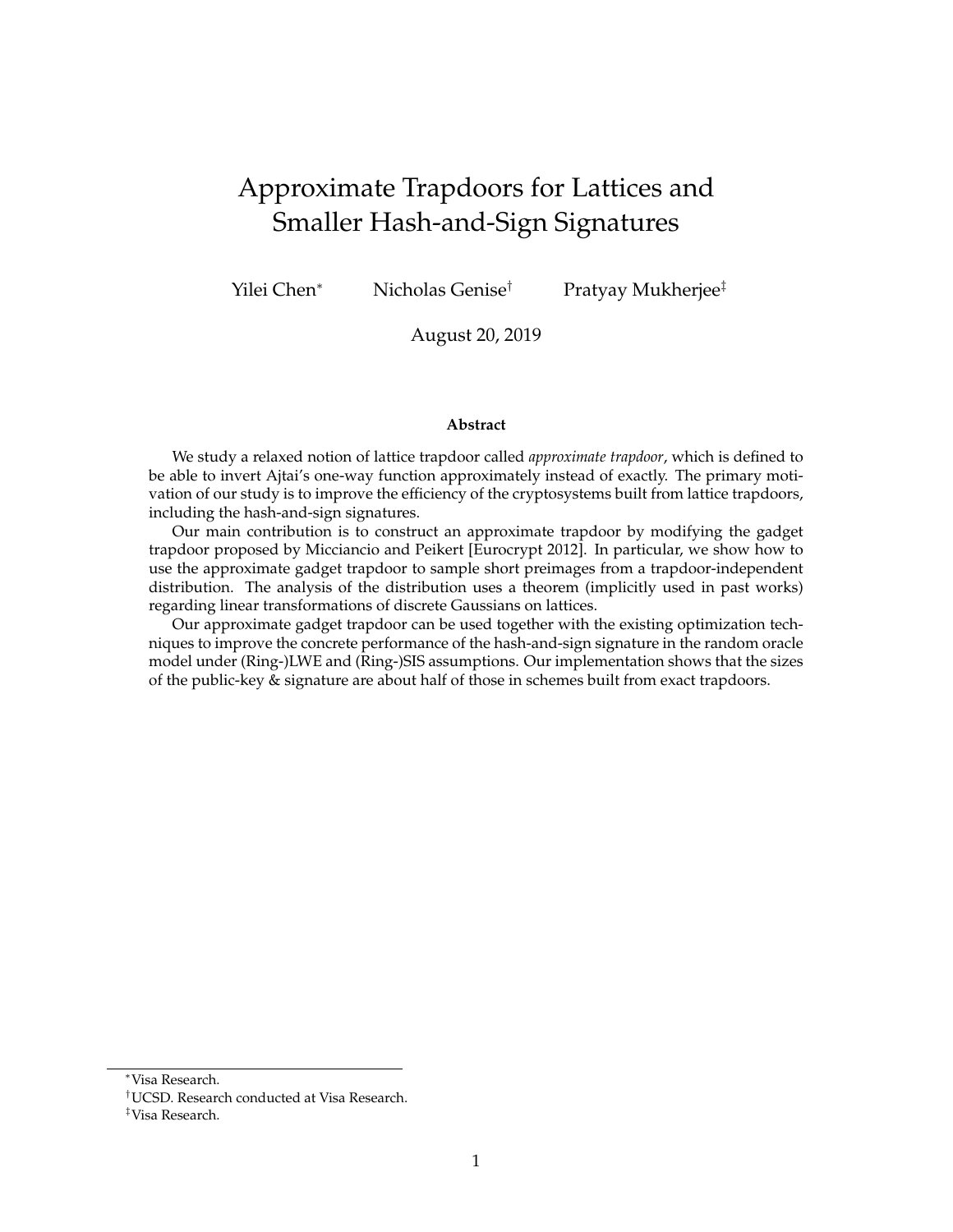# **Contents**

| $\mathbf 1$    | <b>Introduction</b><br>1 |                                                                                                                                                                                                                                |                |  |  |  |  |  |  |
|----------------|--------------------------|--------------------------------------------------------------------------------------------------------------------------------------------------------------------------------------------------------------------------------|----------------|--|--|--|--|--|--|
|                | 1.1                      |                                                                                                                                                                                                                                | 1              |  |  |  |  |  |  |
|                | 1.2                      |                                                                                                                                                                                                                                | 2              |  |  |  |  |  |  |
|                | 1.3                      | Improvement in the efficiency compared to the exact trapdoor                                                                                                                                                                   | $\overline{4}$ |  |  |  |  |  |  |
| $\overline{2}$ |                          | <b>Preliminaries</b>                                                                                                                                                                                                           | 6              |  |  |  |  |  |  |
|                | 2.1                      |                                                                                                                                                                                                                                | 7              |  |  |  |  |  |  |
|                | 2.2                      |                                                                                                                                                                                                                                | 7              |  |  |  |  |  |  |
|                | 2.3                      |                                                                                                                                                                                                                                |                |  |  |  |  |  |  |
|                | 2.4                      |                                                                                                                                                                                                                                | 10             |  |  |  |  |  |  |
| $\mathbf{3}$   |                          | The Approximate Trapdoor for Ajtai's Function                                                                                                                                                                                  | 11             |  |  |  |  |  |  |
|                | 3.1                      |                                                                                                                                                                                                                                | 11             |  |  |  |  |  |  |
| $\overline{4}$ |                          | <b>Approximate Gadget Trapdoor</b>                                                                                                                                                                                             | 13             |  |  |  |  |  |  |
|                | 4.1                      |                                                                                                                                                                                                                                |                |  |  |  |  |  |  |
|                | 4.2                      |                                                                                                                                                                                                                                |                |  |  |  |  |  |  |
|                | 4.3                      | Analyze the preimage and error distributions for a uniformly random target 15                                                                                                                                                  |                |  |  |  |  |  |  |
| 5              |                          | Hash-and-Sign Signature Instantiated with the Approximate Trapdoor                                                                                                                                                             | 18             |  |  |  |  |  |  |
|                | 5.1                      |                                                                                                                                                                                                                                | 19             |  |  |  |  |  |  |
|                | 5.2                      |                                                                                                                                                                                                                                | 20             |  |  |  |  |  |  |
|                |                          | <b>A</b> The Ring Setting                                                                                                                                                                                                      | 26             |  |  |  |  |  |  |
|                |                          |                                                                                                                                                                                                                                |                |  |  |  |  |  |  |
|                |                          | A.2 Analogous Lemmas and Theorem (1) All Alexander Analogous Commas and Theorem (1) Alexander Alexander Analogous Lemmas and Theorem (1) Alexander Alexander Alexander Alexander Alexander Alexander Alexander Alexander Alexa |                |  |  |  |  |  |  |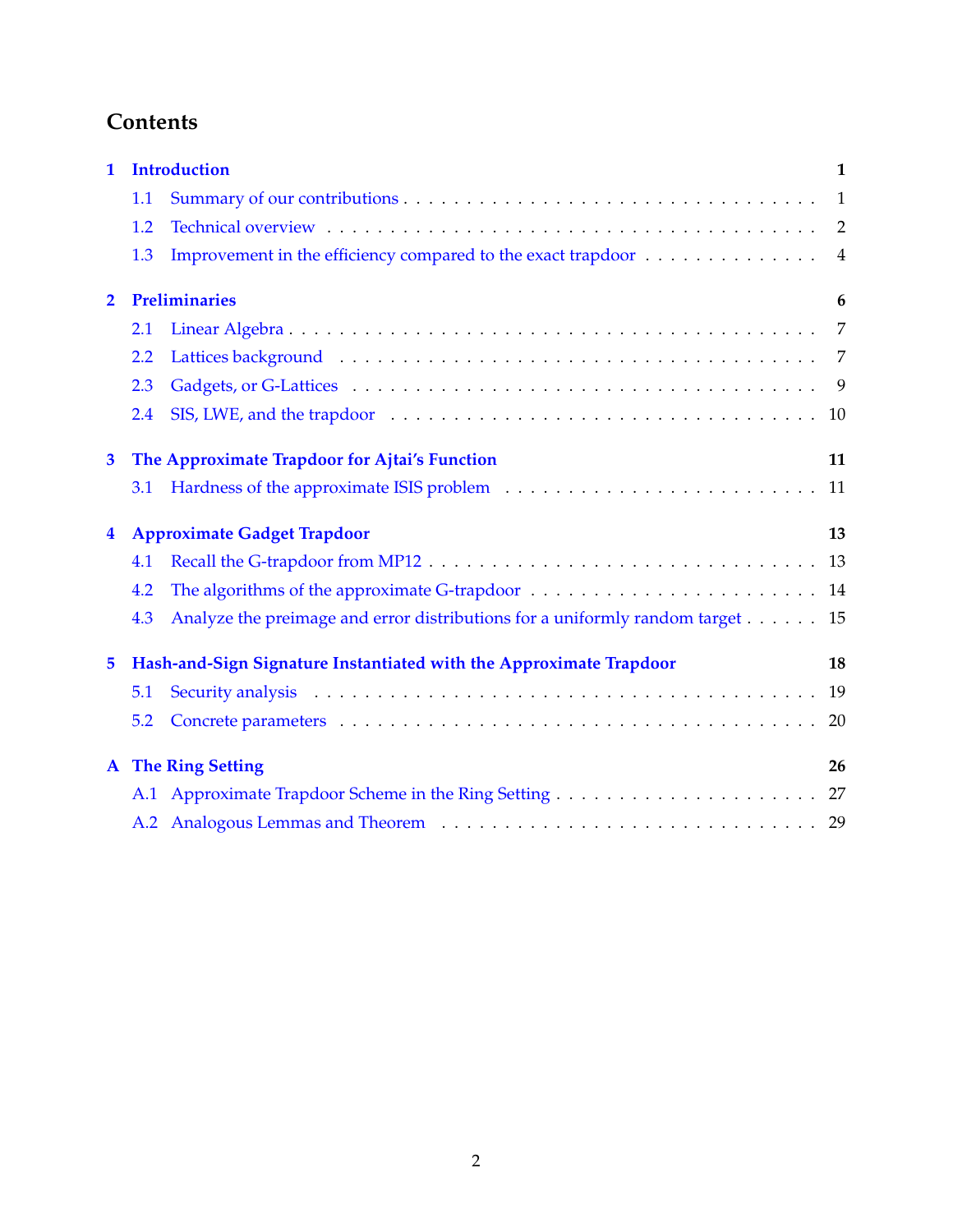## <span id="page-2-0"></span>**1 Introduction**

In the past two decades, lattice-based cryptography has emerged as one of the most active areas of research. It has enabled both advanced cryptographic capabilities, such as fully homomorphic encryption [\[Gen09\]](#page-25-0); and practical post-quantum secure public-key encryptions and signatures, as observed in the ongoing NIST post-quantum cryptography (PQC) standardization procedure [\[AAAS](#page-23-0)+19]. A large fraction of the lattice-based cryptosystems uses *lattice trapdoors*. Those cryptosystems include basic primitives like public-key encryption and signature schemes [\[GGH97,](#page-26-0) [HPS98,](#page-26-1) [HHP](#page-26-2)+03, [GPV08\]](#page-26-3), as well as advanced primitives such as identity-based encryption  $\left[GPV08, \right]$  $\left[GPV08, \right]$  $\left[GPV08, \right]$ [ABB10,](#page-23-1) [CHKP12\]](#page-25-1), attribute-based encryption [\[GVW13\]](#page-26-4), and graded encodings [\[GGH15\]](#page-26-5).

In this work, we focus on the trapdoor for the lattice-based one-way function defined by Ajtai [\[Ajt96\]](#page-24-0), and its application in digital signatures [\[GPV08\]](#page-26-3). Given a wide, random matrix A, and a target vector y. The *inhomogeneous short integer solution* (ISIS) problem asks to find a short vector x as a preimage of y, i.e.

$$
\mathbf{A} \cdot \mathbf{x} = \mathbf{y} \pmod{q}.
$$

Without the trapdoor, finding a short preimage is proven to be as hard as solving certain lattice problems in the worst case  $[A]$ t $[4]$ <sup>6</sup> $[6]$ . A trapdoor for the matrix  $A$ , on the other hand, allows its owner to efficiently produce a short preimage. An explicit construction of the trapdoor for Ajtai's function was first given in  $[A]$  and later simplified by  $[AP11, MP12]$  $[AP11, MP12]$  $[AP11, MP12]$ .

Towards the proper use of lattice trapdoors in cryptography, what really gives the trapdoor a punch is the work of Gentry, Peikert and Vaikuntanathan [\[GPV08\]](#page-26-3). They show how to sample a short preimage from a *trapdoor-independent distribution*, instead of a distribution which may leak information about the trapdoor (as observed by the attacks [\[GS02,](#page-26-6) [NR06\]](#page-27-2) on the initial attempts of building lattice-based signatures [\[GGH97,](#page-26-0) [HHP](#page-26-2)+03]). The trapdoor-independent preimage sampling algorithm allows [\[GPV08\]](#page-26-3) to securely build a hash-and-sign signature as follows. Let the matrix A be the public verification key, the trapdoor of A be the secret signing key. To sign a message  $m$ , first hash it to a vector y, then use the trapdoor to sample a short preimage x as the signature. The secret signing key is guaranteed to be hidden from the signatures, since the signatures are produced from a trapdoor-independent distribution.

Despite its elegant design, the hash-and-sign signature based on Ajtai's function suffers from practical inefficiency due to its large key size and signature size. Indeed, all the three lattice-based signature candidates that enter the second round of NIST PQC standardization [\[AAAS](#page-23-0)+19] are built from two alternative approaches — Falcon  $[FHK^+18]$  $[FHK^+18]$  is based on the hash-and-sign paradigm over NTRU lattices; Dilithium  $[DKL+18]$  $[DKL+18]$  and  $qTESLA$   $[ABB+19]$  $[ABB+19]$  are based on the rejection sampling approach [\[Lyu12,](#page-27-3) [BG14\]](#page-24-3). The suggested parameters for the three candidates lead to competitive performance measures. For example, for 128-bit security, the sizes of the public keys & signatures for all the three candidates are below  $5$  kB  $\&$  4 kB (respectively). By contrast, for the hash-and-sign signature based on Ajtai's function, the sizes of the public keys  $\&$  signatures are more than 35 kB  $\&$ 25 kB according to the implementation benchmarks of  $[BB13, BFRS18, GPR+18]$  $[BB13, BFRS18, GPR+18]$  $[BB13, BFRS18, GPR+18]$  $[BB13, BFRS18, GPR+18]$  $[BB13, BFRS18, GPR+18]$  $[BB13, BFRS18, GPR+18]$ .

#### <span id="page-2-1"></span>**1.1 Summary of our contributions**

In this paper we define a relaxed notion of lattice trapdoor called *approximate trapdoor*, which can be used to solve the ISIS problem *approximately* instead of exactly. The primary motivation is to improve the efficiency of hash-and-sign signatures based on Ajtai's one-way function. With a relaxation of the correctness requirement, it is possible to generate smaller public matrices, trapdoors,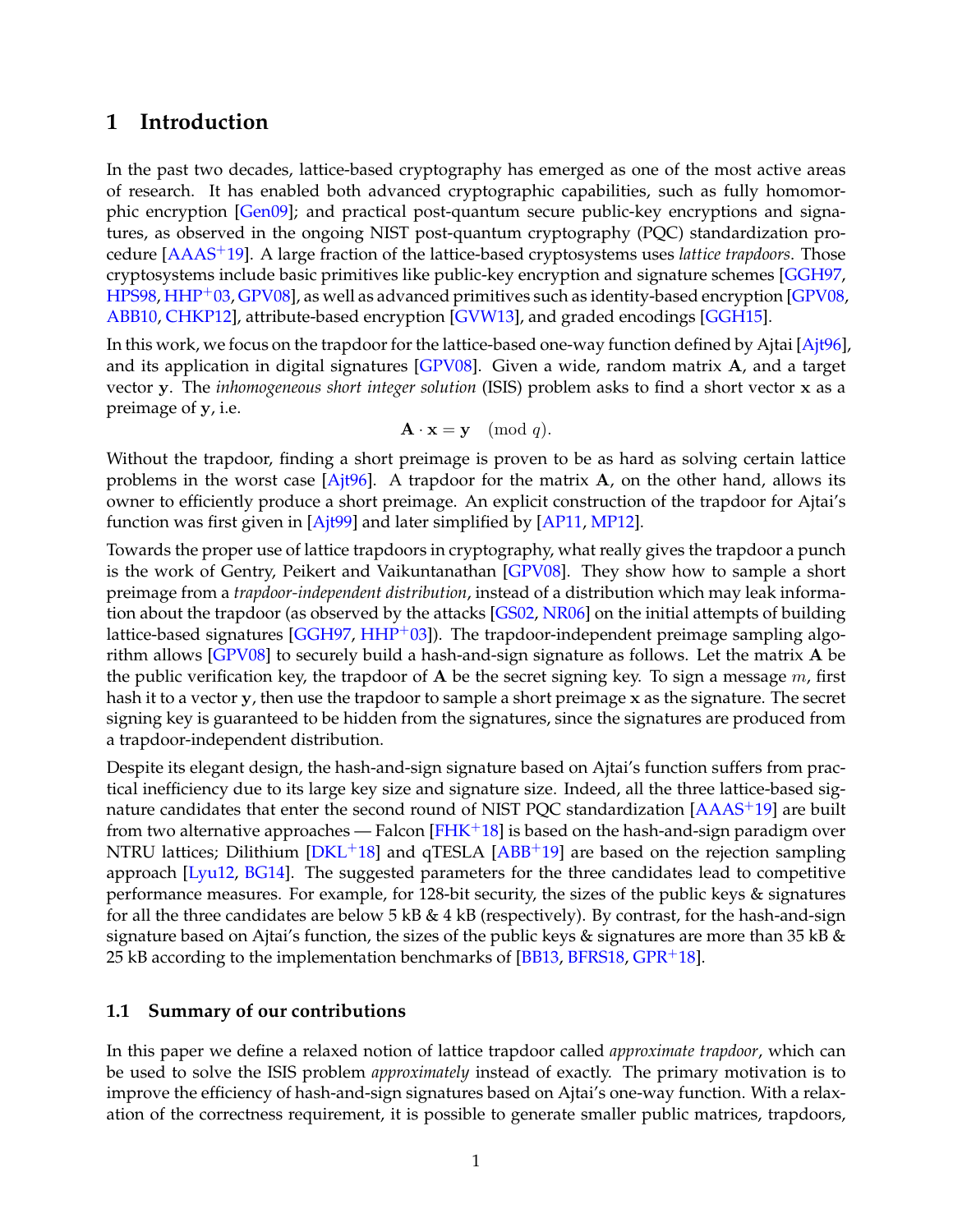and preimages for Ajtai's function, which translate to smaller public-keys, secret-keys, and signatures for the hash-and-sign signature scheme.

Our main technical contribution is to show that the gadget trapdoor proposed by Micciancio and Peikert [\[MP12\]](#page-27-1) can be modified to an approximate trapdoor. In particular, we show how to use the approximate gadget trapdoor to sample preimages from a trapdoor-independent distribution. The analysis of the distribution uses a theorem (implicitly used in past works) regarding linear transformations of discrete Gaussians on lattices.

Our approximate gadget trapdoor can be used together with all existing optimization techniques, such as using the Hermite normal form and using a bigger base in the gadget, to improve the concrete performance of the hash-and-sign signature in the random oracle model under RingLWE and RingSIS assumptions. Our proof-of-concept implementation shows that the sizes of the publickey & signature can be reduced to 5 kB & 4.45 kB for an estimation of 88-bit security, and 11.25 kB & 9.38 kB for an estimation of 184-bit security. Those are much closer to the sizes of the signatures based on the rejection sampling approach [\[Lyu12,](#page-27-3) [BG14,](#page-24-3) [DKL](#page-25-3)<sup>+</sup>18, [ABB](#page-23-2)<sup>+</sup>19]. More details of the comparisons are given in  $\S1.3$  $\S1.3$  and  $\S5.2$ .

### <span id="page-3-0"></span>**1.2 Technical overview**

We now provide an overview of the problem setting and the techniques we use.

Given a public matrix  $\mathbf{A}\in \mathbb{Z}_q^{n\times m}$  where  $m=O(n\log q)$ , and a target y. We call a vector  $\mathbf{x}\in\mathbb{Z}^m$  an *approximate short preimage* of y if

$$
\mathbf{A} \cdot \mathbf{x} = \mathbf{y} + \mathbf{z} \pmod{q}
$$

for some  $\mathbf{z} \in \mathbb{Z}^n$ , and both x and z are short. An *approximate trapdoor* for **A** is defined to be a string that allows its owner to efficiently find an approximate short preimage given a target y.

Of course, to make sense of the word "trapdoor", we first need to argue that solving the approximate version of ISIS is hard without the trapdoor. Under proper settings of parameters, we show the approximate ISIS problem is as hard as the standard ISIS problem, or no easier than LWE. The reductions extensively use the Hermite normal form (HNF) and are pretty straightforward.

The approximate ISIS problem and the approximate trapdoor are natural generalizations of their exact variants. Indeed, both notions have been used in the literature, at least on an informal level. For example, the approximate ISIS problem was used in the work of Bai et al. [\[BGLS19\]](#page-24-6) to improve the combinatorial algorithms of the exact ISIS problem.

For the approximate trapdoor, it is well-known that an exact trapdoor of a public matrix in the HNF, say a trapdoor for  $A = [\mathbf{I}_n \mid \mathbf{A}']$ , can be used as an approximate trapdoor for  $\mathbf{A}'$ . Such a method was often used in the implementation of signatures to decrease the sizes of the public key and the signature by a dimension of  $n$ . Our goal is thus to further reduce the sizes compared to the HNF approach, while preserving the quality of the trapdoor, i.e. at least not increasing the norm of the preimage.

**Approximate gadget trapdoor.** Our main contribution is to show that the gadget trapdoor (G-trapdoor) proposed by Micciancio and Peikert [\[MP12\]](#page-27-1) can be modified to an approximate trapdoor, in a way that further reduces the sizes of the public matrix, the trapdoor, and the preimage.

Recall the core of the G-trapdoor is a specific "gadget" matrix of base *b*,

$$
\mathbf{G}:=\mathbf{I}_n\otimes \mathbf{g}^t:=\mathbf{I}_n\otimes (1,b,...,b^{k-1})\in \mathbb{Z}^{n\times (nk)},
$$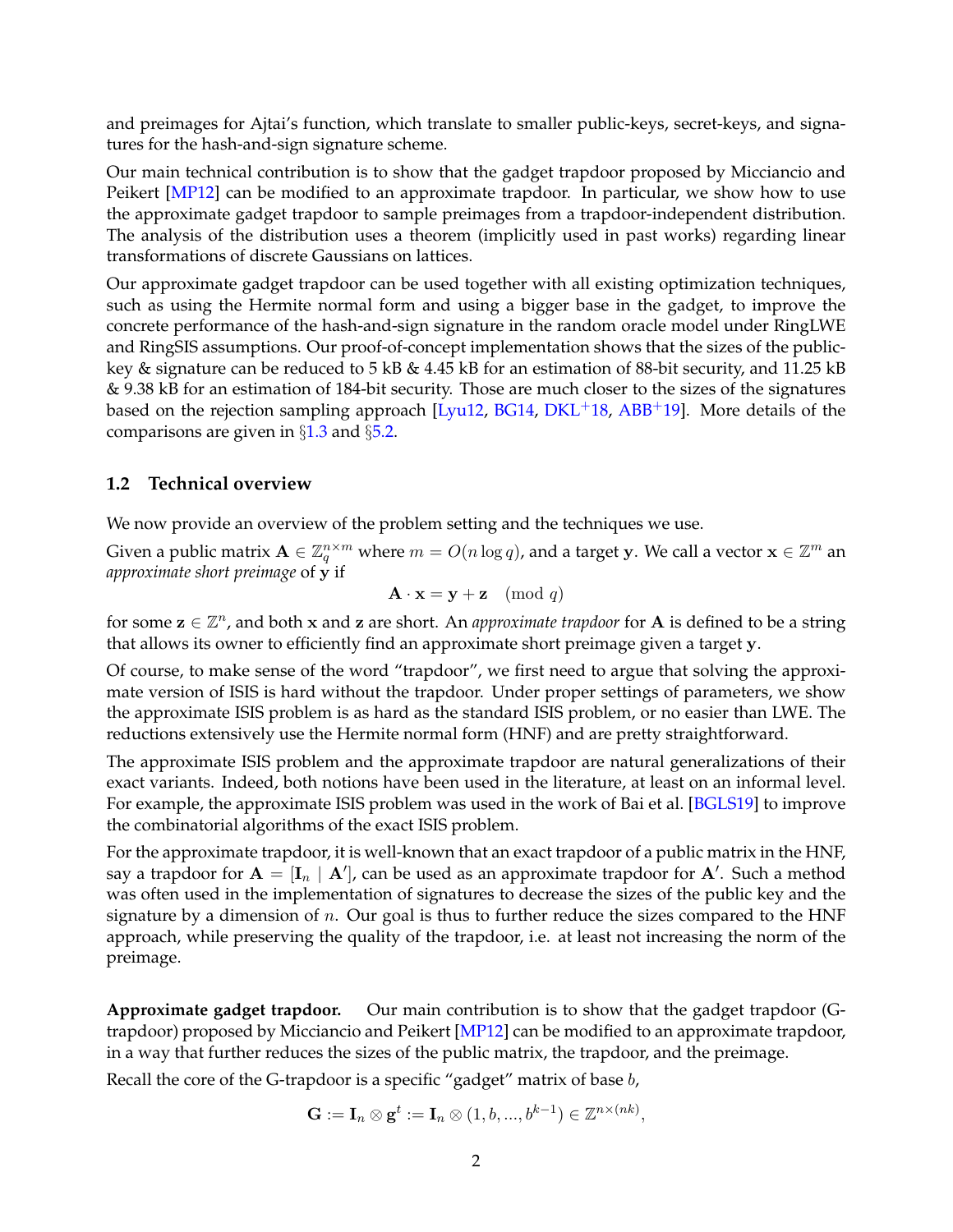where  $k := \lceil \log_b{q} \rceil.$  The base  $b$  is typically chosen to be  $2$  for simplicity, or a larger value in practical implementations.

Micciancio and Peikert [\[MP12\]](#page-27-1) show how to generate a random matrix **A** together with a matrix **D** of small norm such that  $\mathbf{A} \cdot \mathbf{D} = \mathbf{G} \pmod{q}$ . In particular, A is designed to be

$$
\mathbf{A} = [\bar{\mathbf{A}}] \mathbf{G} - \bar{\mathbf{A}} \mathbf{R}],
$$

where  $\bf{R}$  is a matrix with small entries and is the actual trapdoor. The matrix  $\bf{D}$  is then equal to  $\begin{bmatrix} \mathbf{R} \\ \mathbf{I}_{nk} \end{bmatrix}$ . Since the kernel of the G matrix has a public short basis, one can first solve the ISIS problem under the public matrix  $G$ , then use  $D$  to solve the ISIS problem under the public matrix  $A$ .

We observe that if we drop a few (say  $l$ ) entries corresponding to the small powers of  $b$  from the gadget matrix  $G$ , i.e. let the following  $F$  matrix be a modified gadget matrix

$$
\mathbf{F} := \mathbf{I}_n \otimes \mathbf{f}^t := \mathbf{I}_n \otimes (b^l, ..., b^{k-1}) \in \mathbb{Z}^{n \times n(k-l)},
$$

then we are still able to solve the ISIS problem w.r.t. the public matrix  $\bf{F}$  up to a  $b^l$ -approximation of the solution (i.e., the norm of the error vector is proportional to  $b^l$ ). Replacing G by F in A gives

<span id="page-4-0"></span>
$$
\mathbf{A} = [\bar{\mathbf{A}}|\mathbf{F} - \bar{\mathbf{A}}\mathbf{R}]. \tag{1}
$$

Then the dimensions of the trapdoor  $R$  and the public matrix  $A$  can be reduced.

**Sampling from a trapdoor-independent distribution.** Given a public matrix A together with its approximate G-trapdoor R, finding an arbitrary approximate short preimage of a given target u is quite straightforward, but sampling the preimage from a trapdoor-independent distribution turns out to be non-trivial. As mentioned, the ability to sample from a trapdoor-independent distribution is fundamental to most of the trapdoor applications including digital signatures.

We provide an algorithm that samples an approximate short preimage from a trapdoor-independent distribution. The algorithm itself is a fairly simple generalization of the perturbation-based discrete Gaussian sampler from [\[MP12\]](#page-27-1), but the analyses of the preimage distribution from [\[MP12\]](#page-27-1) are not easy to generalize. Our analyses of the preimage distribution and the approximation error distribution extensively use a linear transformation theorem on lattice distributions (cf. Lemma [2.8,](#page-10-1) or Theorem [2.7,](#page-10-2) implicitly used in [\[MP12,](#page-27-1) [MP13,](#page-27-4) [BPMW16,](#page-24-7) [DGPY19\]](#page-25-4)).

The details of the analyses are quite technical. Here let us mention a qualitative difference of the result we have proved compared to the ones from [\[GPV08,](#page-26-3) [MP12\]](#page-27-1). While our algorithm works for *all* the target image  $\mathbf{u} \in \mathbb{Z}_q^n$  and does not cause any blow up in the standard deviation of the distribution, the analysis of trapdoor-independence only applies to a target image u sampled *uniformly* from  $\mathbb{Z}_q^n$ , as oppose to the analysis for the exact trapdoor in [\[GPV08,](#page-26-3) [MP12\]](#page-27-1) which is able to spell out the distribution of the preimages of *all* the  $\mathbf{u} \in \mathbb{Z}_q^n$ . Still, sampling the approximate preimages for uniform targets from a trapdoor-independent distribution suffices for replacing the use of exact lattice trapdoors in the digital signature scheme.

To briefly explain the reason behind the qualitative difference, we observe that the methods we have tried to handle *all* the target images require significant increases in the smoothing parameters of the lattice intersections required in the linear transformation theorem (Lemma [2.8,](#page-10-1) or Theorem [2.7\)](#page-10-2). In other words, the norm of the resulting preimage increases significantly rendering the result meaningless.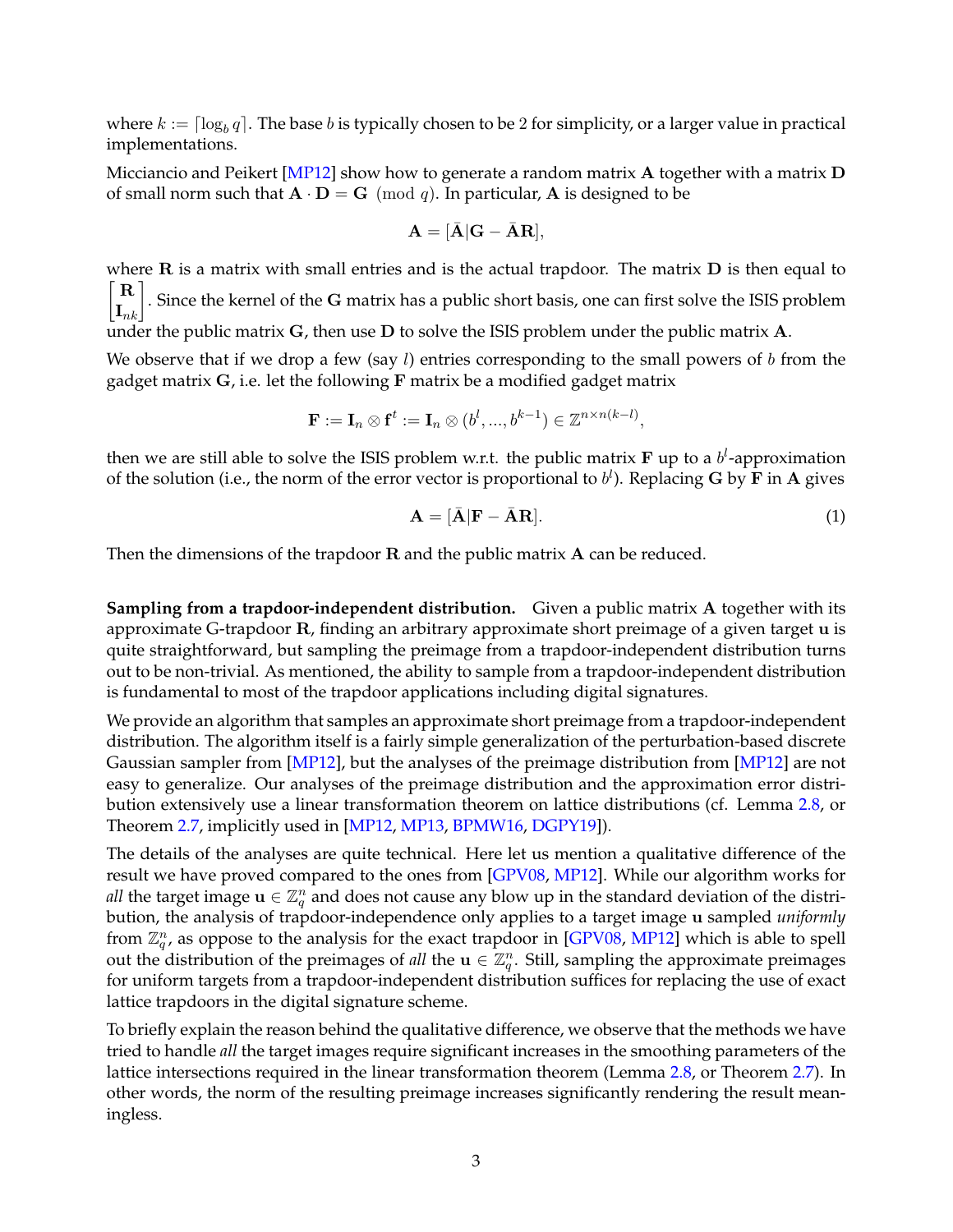|          | Parameters Exact G-trapdoor                              | Approximate G-trapdoor                                   |
|----------|----------------------------------------------------------|----------------------------------------------------------|
| m        | $n(2+k)$                                                 | $n(2+(k-l))$                                             |
| $\sigma$ | $\sqrt{b^2+1\cdot\omega(\sqrt{\log n})}$                 | $\sqrt{b^2+1} \cdot \omega(\sqrt{\log n})$               |
| S        | $C \cdot \tau \cdot (\sqrt{m} + 2\sqrt{n}) \cdot \sigma$ | $C \cdot \tau \cdot (\sqrt{m} + 2\sqrt{n}) \cdot \sigma$ |
| $\nu$    |                                                          | $h^{l} \cdot \sigma$                                     |

<span id="page-5-1"></span>Figure 1: A brief comparison of the parameters. The parameters in the table are derived under a contract of the material and the state of the state of the state of the state of the state of the state of the state of the s fixed lattice dimension  $n$ , a fixed modulus  $q \geq \sqrt{n}$ , and a fixed base  $b$ . Let  $k = \lceil \log_b q \rceil$ . Let  $l$  denote the number of entries removed from  $g (1 \leq l \leq k)$ . Then we list m as the dimension of the public matrix and the preimage;  $\sigma$  as the width of the gadget preimage distribution;  $s$  as the width of the final preimage distribution (where  $C > 0$  is a universal constant;  $\tau$  as the width, or subgaussian parameter, of the distribution of the entries in the trapdoor);  $\nu$  as the length bound of the error for each entry in the image.

### <span id="page-5-0"></span>**1.3 Improvement in the efficiency compared to the exact trapdoor**

We now explain the efficiency gain of using our approximate trapdoor compared to the exact trapdoor and the other existing optimization techniques, with a focus on the signature application. Our goal is to set the parameters to achieve the following "win-win-win" scenario:

- 1. Save on the preimage size (bandwidth).
- 2. Save on the size for the public matrix A.
- 3. Retain, or even gain, concrete security, which is related to the discrete Gaussian width of the preimage and the norm of the error term.

Let us start with an understanding of the dependency of the savings on the variable  $l$ , i.e, the number of entries dropped from the gadget g. In Figure [1](#page-5-1) we provide a comparison of the parameters between the exact G-trapdoor of MP12 and the approximate G-trapdoor samplers in this paper. In both cases the public matrices are instantiated in the pseudorandom mode. For the approximate trapdoor, the dimension of the trapdoor decreases from nk to  $n(k - l)$ . The dimension m of the public matrix and the preimage decreases. The width  $s$  of the preimage distribution also decreases slightly following the descreasing of  $m$ . However, the norm of the error factor in the image grows with  $l$ . So in the concrete instantiation of the hash-and-sign signature discussed later, we need to coordinate the value of  $l$  with the norms of the preimage and the error, which will determine the security estimation together.

Our algorithm inherits the  $O(\log q)$ -space,  $O(n \log q)$ -time G-preimage sample subroutine from [\[MP12,](#page-27-1) [GM18\]](#page-26-8). So the saving of space and time in the sampling of the perturbation is proportional to the saving in the dimension  $m$ .

**Concrete parameters for the signatures.** We give a proof-of-concept implementation of the hashand-sign signature based on our approximate trapdoor. The security is analyzed in the random oracle model, assuming the hardness of RingLWE for the pseudorandomness of the public key and RingSIS for the unforgeability of the signature. Here we provide a short summary and leave more details in Section [5.2.](#page-21-0)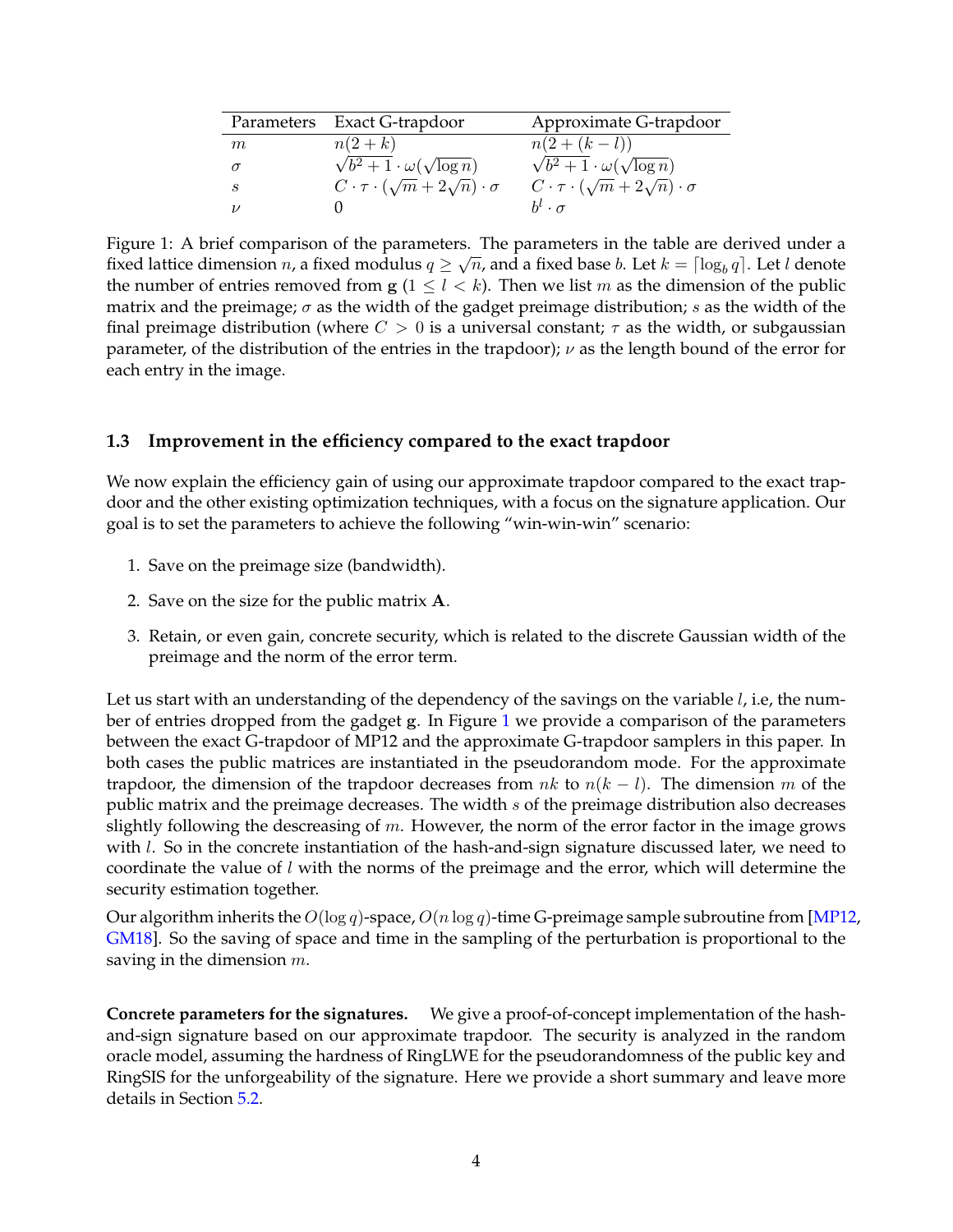| Params                   | Exact     | Approx    | Approx    | Exact    | Approx         | Approx   | Exact          | Approx   | Approx   |
|--------------------------|-----------|-----------|-----------|----------|----------------|----------|----------------|----------|----------|
| $\boldsymbol{n}$         | 512       | 512       | 512       | 512      | 512            | 512      | 512            | 512      | 512      |
| $\lceil \log_2 q \rceil$ | 24        | 24        | 24        | 16       | 16             | 16       | 16             | 16       | 16       |
| b                        | 2         | 2         | 2         | 2        | $\overline{2}$ | 2        | $\overline{4}$ | 4        | 4        |
|                          | $\Omega$  | 12        | 15        | $\theta$ | 7              | 9        | $\theta$       | 2        | 4        |
| $\tau$                   | 40        | 40        | 40        | 2.6      | 2.6            | 2.6      | 2.6            | 2.6      | 2.6      |
| $\boldsymbol{s}$         | 38317.0   | 29615.3   | 26726.3   | 2170.7   | 1756.3         | 1618.2   | 3114.2         | 2833.3   | 2505.6   |
| m                        | 13312     | 7168      | 5632      | 9216     | 5632           | 4608     | 5120           | 4096     | 3072     |
| $\ \mathbf{x}\ _2$       | 4441737.7 | 2521387.0 | 2035008.5 | 211100.9 | 133305.5       | 109339.1 | 223740.1       | 183004.9 | 138145.7 |
| $\ \mathbf{z}\ _2$       | $\Omega$  | 374014.0  | 2118987.6 | $\Omega$ | 11897.9        | 46428.4  | $\Omega$       | 1402.3   | 19807.1  |
| PК                       | 37.50     | 19.50     | 15.00     | 17.00    | 10.00          | 8.00     | 9.00           | 7.00     | 5.00     |
| Sig                      | 25.68     | 13.53     | 10.51     | 13.16    | 7.83           | 6.30     | 7.62           | 5.94     | 4.45     |
| <b>LWE</b>               | 100.0     | 100.0     | 100.0     | 104.7    | 104.7          | 104.7    | 104.7          | 104.7    | 104.7    |
| <b>AISIS</b>             | 80.2      | 85.8      | 81.1      | 83.7     | 89.0           | 88.1     | 82.8           | 85.5     | 87.8     |

<span id="page-6-0"></span>Figure 2: Summary of the concrete parameters. The size of PK and Sig are measured in kB.  $\|\mathbf{x}\|_2$ ,  $\|z\|_2$  are the upper-bounds of the norms of the preimage and the error term. LWE and AISIS refer to the estimations of security levels for the pseudorandomness of the PK and finding a short approximate preimage.

Let us first remark that different implementation results of the hash-and-sign signatures [\[BB13,](#page-24-4) [BFRS18,](#page-24-5)  $GPR+18$  $GPR+18$ ] possibly use different ways of measuring sizes and security, and not all the details are recoverable from the papers. So we also include our reference implementation of the exact trapdoor as a fair comparison. For an estimation of 88-bit security, our reference implementation for the exact trapdoor under the modulus  $q\approx 2^{24}$  and base  $b=2$  matches the parameters reported in [\[BB13\]](#page-24-4).

We also use smaller moduli and bigger bases to reduce the size and increase the security level. The parameters in Figure [2](#page-6-0) suggest that for the 3 choices of  $q$  and  $b$ , using the approximate gadget trapdoor by setting  $l = \lceil (\log_b q)/2 \rceil$  saves about half of the sizes in the public key and signatures comparing to using the exact trapdoor, with even a slight increase in the security estimation.

Our implementation shows that the sizes of the public-key  $\&$  signature can be reduced to 5 kB & 4.45 kB for an estimation of 88-bit security, and 11.25 kB & 9.38 kB for an estimation of 184-bit security. Those are much closer to the sizes of the signatures based on the rejection sampling ap-proach [\[Lyu12,](#page-27-3) [BG14,](#page-24-3) [DKL](#page-25-3)<sup>+</sup>18, [ABB](#page-23-2)<sup>+</sup>19]. As a reference, the sizes of the public-key & signature for qTESLA [\[ABB](#page-23-2)<sup>+</sup>19] are 4.03 kB & 3.05 kB for an estimation of 128-bit security, and 8.03 kB & 6.03 kB for an estimation of 192-bit security. The sizes for Dilithium  $[DKL+18]$  $[DKL+18]$  are even smaller. Let us remark that our implementation has not used many low-level optimizations like Dilithium [ $DKL+18$ ] and qTESLA  $[ABB^+19]$  $[ABB^+19]$ . So it is reasonable to expect we have more room to improve after adding lower-level optimizations. The parameters for Falcon  $[FHK+18]$  $[FHK+18]$  are the smallest due to the use of NTRU lattices, so they are rather incomparable with the ones based on RingLWE. As a side note, we do not know how to construct approximate trapdoors for NTRU lattices, and we leave it as an interesting question to investigate in future.

**Remarks on the comparison and compatibility with other possible optimizations.** There are many folklore optimizations regarding trapdoors for Ajtai's one-way function. We discuss the comparison and compatibility of a few of them with our construction. Throughout these comparisons we are concerned with the "win-win-win" scenario mentioned in the beginning.

First is the approximate trapdoor from the HNF optimization:  $A = [I|A']$ . This barely achieves the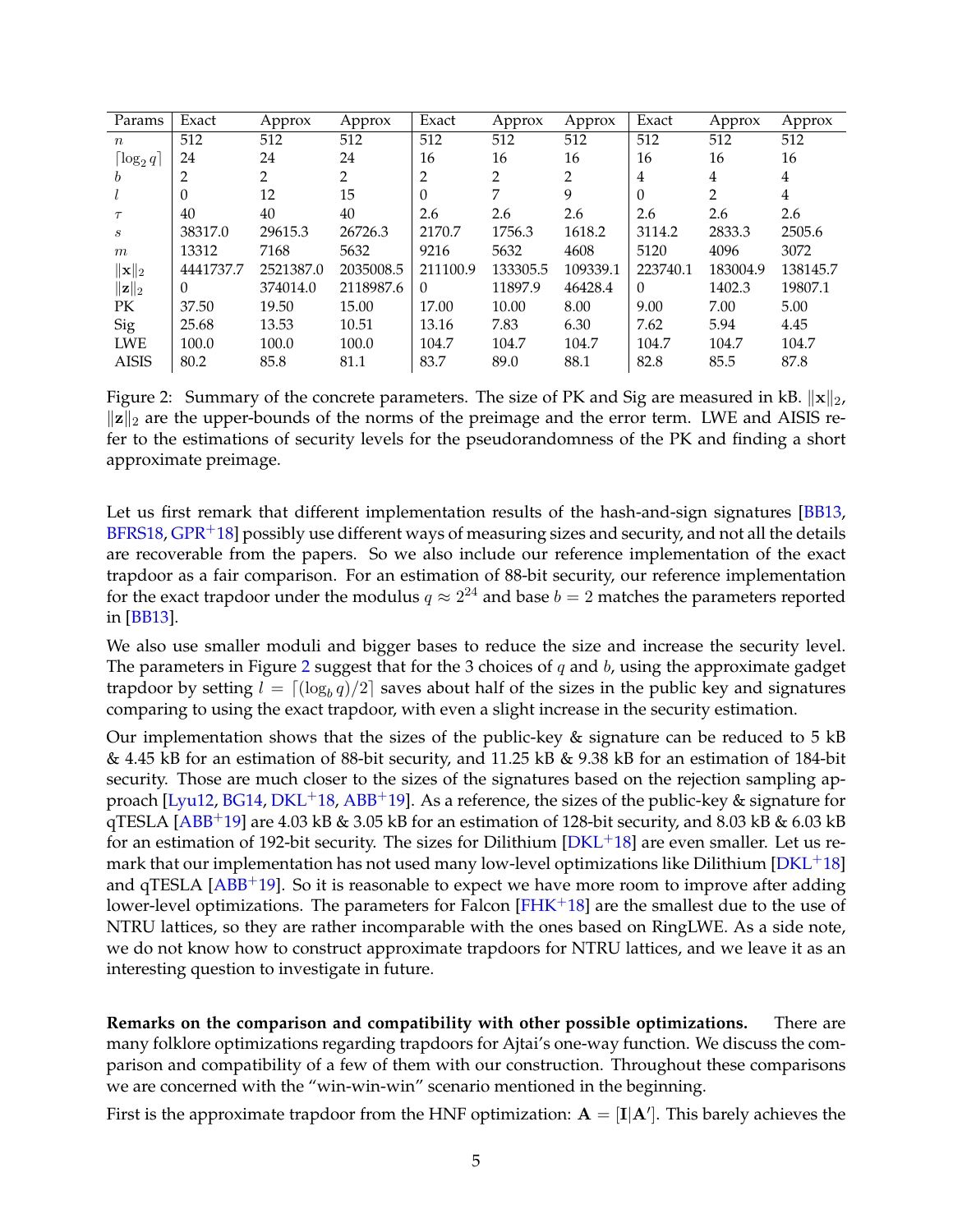"win-win-win" scenario with a slight savings on the public key and the signature. Our construction can be used in the pseudorandom-mode of the gadget trapdoor which has automatically included the HNF optimization, and saves around 50% in addition.

Our method can also be used together with any base in the gadget, including a large base of size  $b \approx \sqrt{q}$  (the resulting gadget is  $g = [1, \sqrt{q}]$ ), as was used in [\[dPLS18\]](#page-25-5) when the modulus is large. This construction suffers from a large Gaussian width  $(\sqrt{q})$ , which hurts concrete security and is infeasible in the smaller modulus regime we implement in Section [5.](#page-19-0) Specifically for the smaller moduli, the signature's Gaussian width is larger than the modulus, as was confirmed both on paper and in our experiments. So we use a moderately large base b.

One may also try to construct a short integer matrix  ${\bf S}$  for  ${\bf A} := [({\bf I},\bar{\bf A}')|{\bf F}-({\bf I},\bar{\bf A}'){\bf R}]$  (corresponds to the pseudorandom public key in Eqn. [\(1\)](#page-4-0)) such that  $AS = G$ , and hope this view provides a better approximate trapdoor. From here, the hash and sign signature scheme is to return  $Sz + p$  where p is a perturbation and **z** is a G-lattice sample. However, such a matrix **S** requires a  $b^l$  term. So this method does save on the public key, but does not improve the signature size and, most importantly, increases the Gaussian width by a factor of  $b^l$ . The increase of the width decreases the concrete security of the underlying SIS problem. In fact, to achieve the same saving in the public key, one can instead directly increase the base from  $b$  to  $b^l$  in the gadget.

**Using approximate trapdoors in the advanced lattice cryptosystems.** Finally, let us briefly mention the possible applications of the approximate trapdoors in the cryptosystems built from the dual-Regev approach [\[GPV08,](#page-26-3) [ABB10,](#page-23-1) [CHKP12,](#page-25-1) [GVW13\]](#page-26-4) and the GGH15 approach [\[GGH15,](#page-26-5) [BVWW16,](#page-24-8) [CC17,](#page-25-6) [GKW17,](#page-26-9) [WZ17,](#page-27-5) [CVW18\]](#page-25-7).

To use approximate trapdoors in the schemes based on the dual-Regev approach, we need to sample the LWE secret term with a small norm instead of from the uniform distribution to maintain the correctness of the schemes. The security of these schemes requires the corresponding extension of the Bonsai techniques in the approximate setting. We leave the details of the extension to future works.

For the schemes based on the GGH15-approach, the correctness of the schemes holds without any changes. The security also holds, except for the schemes in [\[CVW18\]](#page-25-7) which requires the extension of the Bonsai techniques. Let us remark that the saving in the dimension  $m$  is of significant importance to the applications built on the GGH15 graded encoding scheme (implemented in [\[HHSS17,](#page-26-10) [CGM](#page-25-8)<sup>+</sup>18]). In those applications, the modulus q is proportional to  $m^d$  (where  $d \in \mathbb{N}$ is the number of "levels" of the graded encodings; larger  $d$  supports richer functionalities). So reducing the dimension  $m$  would dramatically reduce the overall parameter.

# <span id="page-7-0"></span>**2 Preliminaries**

**Notations and terminology.** In cryptography, the security parameter (denoted as  $\lambda$ ) is a variable that is used to parameterize the computational complexity of the cryptographic algorithm or protocol, and the adversary's probability of breaking security. An algorithm is "efficient" if it runs in (probabilistic) polynomial time over  $\lambda$ .

When a variable v is drawn uniformly random from the set S we denote as  $v \leftarrow U(S)$ . We use  $\approx_s$ and  $\approx_c$  as the abbreviations for statistically close and computationally indistinguishable. For two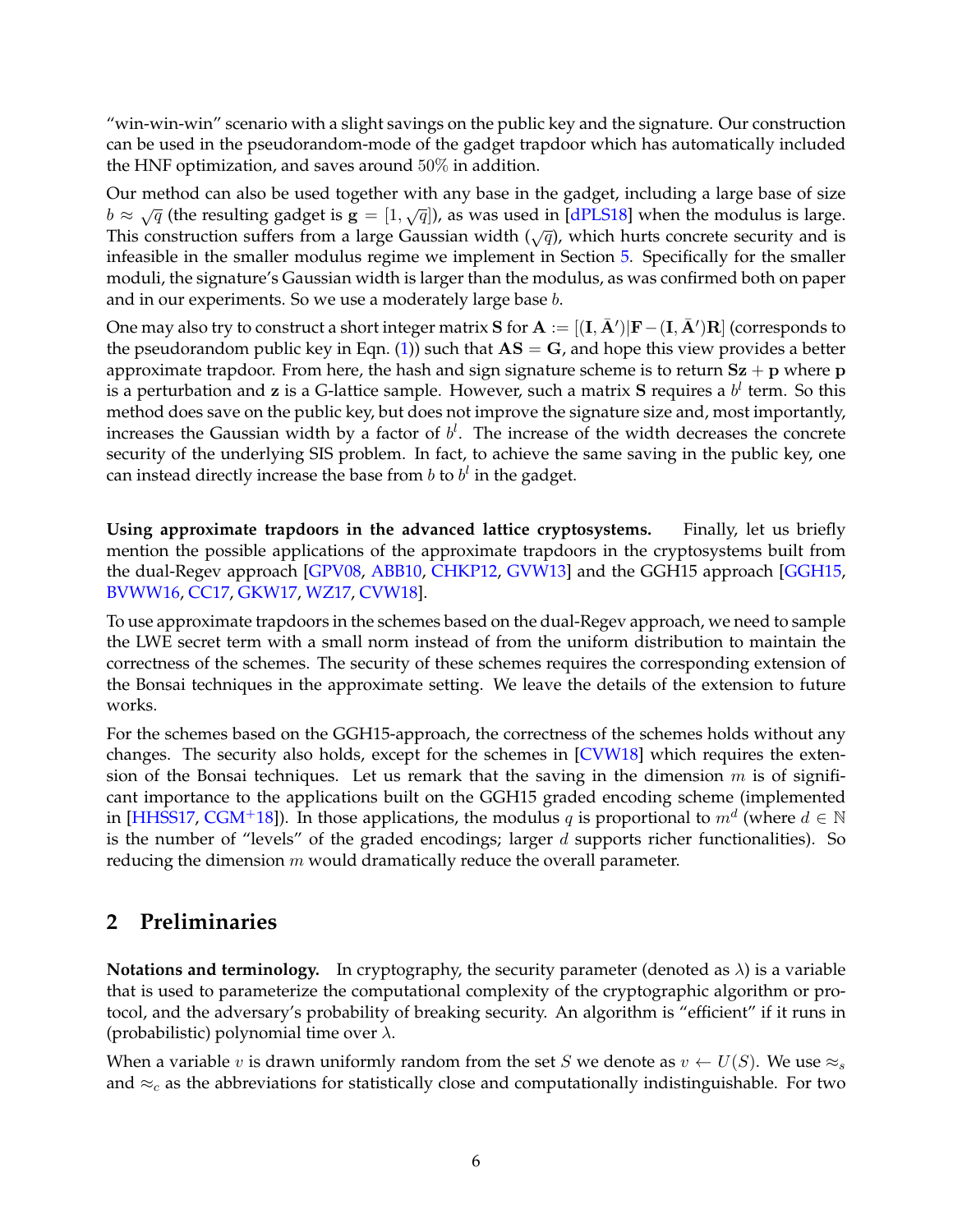distributions  $D_1, D_2$  over the same support  $\mathcal X$ , we denote  $D_1\stackrel{\varepsilon}{\approx}D_2$  to denote that each  $x\in\mathcal X$  has  $D_1(x) \in [1 \pm \varepsilon] D_2(x)$  and  $D_2(x) \in [1 \pm \varepsilon] D_1(x)$ .

Let  $\mathbb{R}, \mathbb{Z}, \mathbb{N}$  be the set of real numbers, integers and positive integers. Denote  $\mathbb{Z}/q\mathbb{Z}$  by  $\mathbb{Z}_q$ . For  $n \in \mathbb{N}$ ,  $[n] := \{1, ..., n\}$ . A vector in  $\mathbb{R}^n$  (represented in column form by default) is written as a bold lowercase letter, e.g. v. For a vector v, the  $i^{th}$  component of v will be denoted by  $v_i$ . For an integer base  $b > 1$ , we call a positive integer's "b-ary" decomposition the vector  $(q_0, q_1, \ldots, q_{k-1}) \in \{0, \ldots, b-1\}^k$ where  $k := \lceil \log_b q \rceil$ , and  $q = \sum q_i b^i$ .

A matrix is written as a bold capital letter, e.g. A. The  $i^{th}$  column vector of A is denoted  $a_i$ . The length of a vector is the  $\ell_p$ -norm  $\|\mathbf{v}\|_p := (\sum v_i^p)$  $\binom{p}{i}^{1/p}$ , or the infinity norm given by its largest entry  $\|\mathbf{v}\|_{\infty} := \max_i \{|v_i|\}.$  The length of a matrix is the norm of its longest column:  $\|\mathbf{A}\|_p := \max_i \|\mathbf{a}_i\|_p.$ By default we use  $\ell_2$ -norm unless explicitly mentioned. When a vector or matrix is called "small" or "short", we refer to its norm but not its dimension, unless explicitly mentioned. The thresholds of "small" or "short" will be precisely parameterized in the article when necessary.

#### <span id="page-8-0"></span>**2.1 Linear Algebra**

Let  $\{e_i\}_{i=1}^n$  be the canonical basis for  $\mathbb{R}^n$ , with entries  $\delta(j,k)$  where  $\delta(j,k)=1$  when  $j=k$  and 0 otherwise. For any set  $S\subseteq \mathbb{R}^n$ , its span (denoted as span $(S)$ ) is the smallest subspace of  $\mathbb{R}^n$  containing S. For a matrix,  $M \in \mathbb{R}^{n \times m}$ , its span is the span of its column vectors, written as span(M). We write matrix transpose as  $M^t$ . Let  $\tilde{B}$  denote the Gram-Schmidt orthogonalization of  $\tilde{B}$ . The GSO of an ordered basis  $\mathbf{B} = [\mathbf{b}_1,\dots,\mathbf{b}_k]$  is assumed to be from left to right,  $\tilde{\mathbf{b}}_1 = \mathbf{b}_1$ , unless stated otherwise. Recall M's singular value decomposition (SVD), i.e.  $\mathbf{M} = \mathbf{V} \mathbf{D} \mathbf{W} \in \mathbb{R}^{n \times m}$  where  $\mathbf{V} \in \mathbb{R}^{n \times n}$  along with  $\mathbf{W} \in \mathbb{R}^{m \times m}$  are unitary, and  $\mathbf{D} \in \mathbb{R}^{n \times m}$  is a triangular matrix containing M's singular values. Further, let  $q = \min\{n, m\}$  and  $\mathbf{D}_q = \text{diag}(s_1, \ldots, s_q)$  be the diagonal matrix containing M's singular values  $\{s_1 \geq \ldots \geq s_q \geq 0\}$ . Then,  $\mathbf{D} = \mathbf{D}_q$  when  $n = m$ ,  $\mathbf{D} = [\mathbf{D}_q \ \mathbf{0}]$  when  $m > n$ , and  $\mathbf{D} = \begin{bmatrix} \mathbf{D}_q \ \mathbf{D}_q \end{bmatrix}$ 0 1 in the case  $m < n$ .

A symmetric matrix  $\Sigma\in\R^{n\times n}$  is *positive semi-definite* if for all  $\mathbf{x}\in\R^n$ , we have  $\mathbf{x}^t \Sigma \mathbf{x}\geq 0.$  It is *positive definite*,  $\Sigma > 0$ , if it is positive semi-definite and  $x^t \Sigma x = 0$  implies  $x = 0$ . We say  $\Sigma_1 > \Sigma_2 \ (\ge)$  if  $\Sigma_1 - \Sigma_2$  is positive-(semi)definite. This forms a partial ordering on the set of positive semi-definite matrices, and we denote  $\Sigma \geq \alpha I$  often as  $\Sigma \geq \alpha$  for constants  $\alpha \in \mathbb{R}^+$ . For any positive semi-definite matrices, and we denote *Σ*  $\geq$  αι orten as *Σ*  $\geq$  α for constants α ∈ ℝ ' . For any positive semi-definite<br>matrix Σ, we write  $\sqrt{\Sigma}$  to be any full rank matrix **T** such that Σ = **TT**<sup>t</sup>. We say **T** is a *square r* Σ. For two positive semi-definite matrices,  $\Sigma_1$  and  $\Sigma_2$ , we denote the positive semi-definite matrix formed by their block diagonal concatenation as  $\Sigma_1 \oplus \Sigma_2$ . Let M<sup>\*</sup> denote Hermitian transpose. The *(Moore-Penrose) pseudoinverse* for matrix M with SVD M = VDW is  $M^+ = WD^+V^*$  where  $D^+$ is given by transposing **D** and inverting M's nonzero singular values. For example,  $T = sI$  and  $T^+ = s^{-1}I$  for a covariance  $\Sigma = s^2I$ . (An analogous  $T^+ = T^{-1}$  is given for the non-spherical, full-rank case  $\Sigma > 0$  using  $\Sigma$ 's diagonalization.)

#### <span id="page-8-1"></span>**2.2 Lattices background**

An *n*-dimensional lattice  $\Lambda$  of rank  $k \leq n$  is a discrete additive subgroup of  $\mathbb{R}^n$ . Given k linearly independent basis vectors  $\mathbf{B}=\{\mathbf{b}_1,...,\mathbf{b}_k\in\mathbb{R}^n\}$ , the lattice generated by  $\mathbf{\bar{B}}$  is

$$
\Lambda(\mathbf{B}) = \Lambda(\mathbf{b}_1, ..., \mathbf{b}_k) = \{ \sum_{i=1}^k x_i \cdot \mathbf{b}_i, x_i \in \mathbb{Z} \}.
$$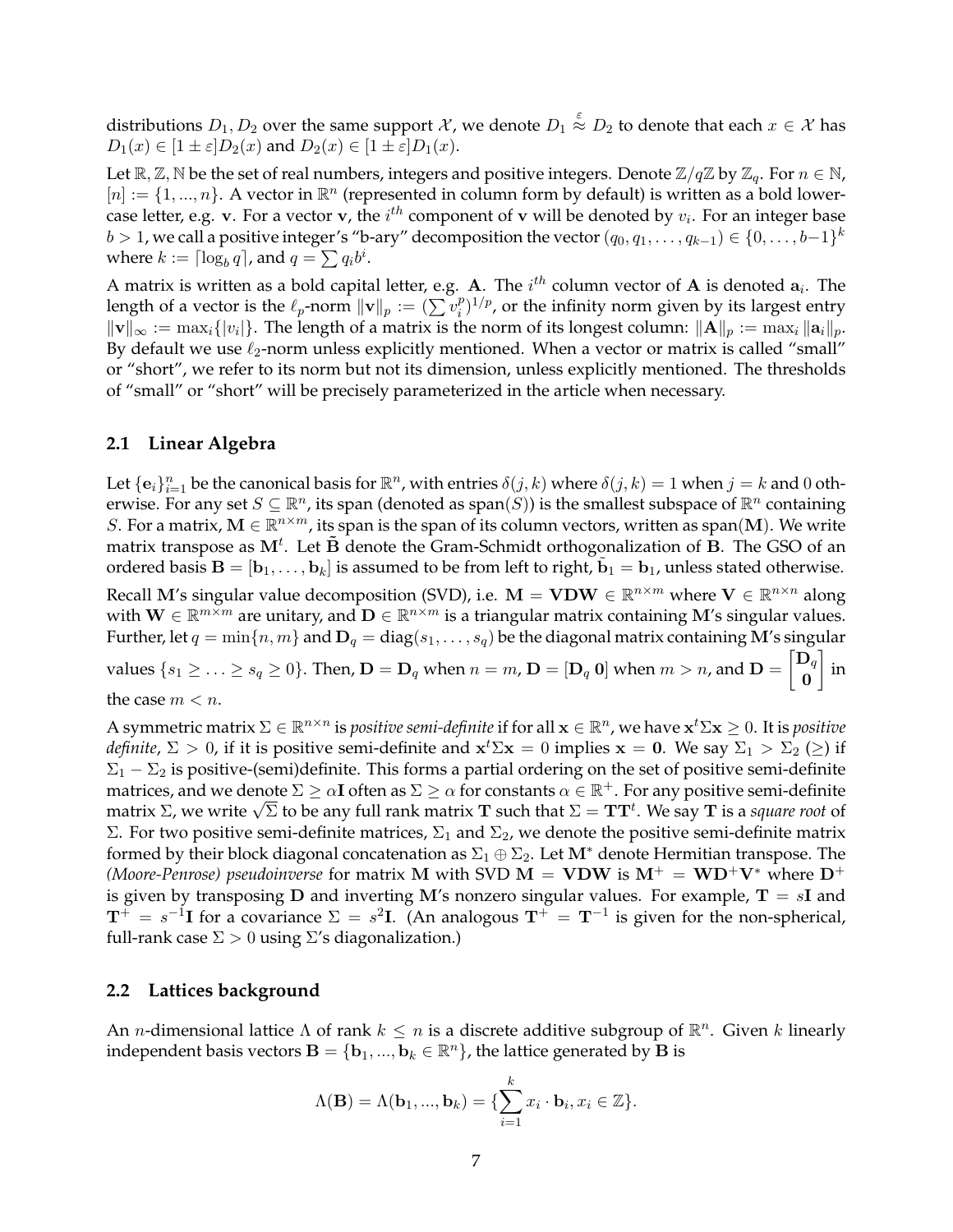Given  $n, m \in \mathbb{N}$  and a modulus  $q \geq 2$ , we often use q-ary lattices and their cosets, denoted as

for 
$$
\mathbf{A} \in \mathbb{Z}_q^{n \times m}
$$
, denote  $\Lambda^{\perp}(\mathbf{A})$  or  $\Lambda_q^{\perp}(\mathbf{A})$  as  $\{\mathbf{x} \in \mathbb{Z}^m : \mathbf{A} \cdot \mathbf{x} = \mathbf{0} \pmod{q}\};$   
for  $\mathbf{A} \in \mathbb{Z}_q^{n \times m}$ ,  $\mathbf{w} \in \mathbb{Z}_q^n$ , denote  $\Lambda_{\mathbf{w}}^{\perp}(\mathbf{A})$  as  $\{\mathbf{x} \in \mathbb{Z}^m : \mathbf{A} \cdot \mathbf{x} = \mathbf{w} \pmod{q}\}.$ 

**Gaussians on lattices.** For any  $s > 0$  define the Gaussian function on  $\mathbb{R}^n$  with parameter s:

$$
\forall \mathbf{x} \in \mathbb{R}^n, \ \rho_s(\mathbf{x}) = e^{-\pi ||\mathbf{x}||^2/s^2}.
$$

For any  $\mathbf{c} \in \mathbb{R}^n$ , real  $s > 0$ , and n-dimensional lattice  $\Lambda$ , define the discrete Gaussian distribution  $D_{\Lambda+\mathbf{c},s}$  as:

$$
\forall \mathbf{x} \in \Lambda + \mathbf{c}, \ D_{\Lambda + \mathbf{c},s}(\mathbf{x}) = \frac{\rho_s(\mathbf{x})}{\rho_s(\Lambda + \mathbf{c})}.
$$

The subscripts  $s$  and  $c$  are taken to be 1 and 0 (respectively) when omitted.

For any positive semidefinite  $\Sigma = {\bf T}\cdot {\bf T}^t$ , define the non-spherical Gaussian function as

$$
\forall \mathbf{x} \in \text{span}(\mathbf{T}) = \text{span}(\Sigma), \ \rho_{\mathbf{T}}(\mathbf{x}) = e^{-\pi \mathbf{x}^t \Sigma^+ \mathbf{x}},
$$

and  $\rho_{\bf T}({\bf x}) = 0$  for all  ${\bf x} \notin \text{span}(\Sigma)$ . Note that  $\rho_{\bf T}(\cdot)$  only depends on  $\Sigma$  but not the specific choice of the **T**, so we may write  $\rho_{\textbf{T}}(\cdot)$  as  $\rho_{\sqrt{\Sigma}}(\cdot)$ .

For any  $\mathbf{c} \in \mathbb{R}^n$ , any positive semidefinite  $\Sigma$ , and  $n$ -dimensional lattice  $\Lambda$  such that  $(\Lambda + \mathbf{c}) \cap \text{span}(\Sigma)$ is non-empty, define the discrete Gaussian distribution  $D_{\Lambda+\mathbf{c},\sqrt{\Sigma}}$  as:

$$
\forall \mathbf{x} \in \Lambda + \mathbf{c}, \ D_{\Lambda + \mathbf{c}, \sqrt{\Sigma}}(\mathbf{x}) = \frac{\rho_{\sqrt{\Sigma}}(\mathbf{x})}{\rho_{\sqrt{\Sigma}}(\Lambda + \mathbf{c})}.
$$

**Smoothing parameter.** We recall the definition of smoothing parameter and some useful facts.

**Definition 2.1** (Smoothing parameter [\[MR07\]](#page-27-6)). For any lattice  $\Lambda$  and positive real  $\epsilon > 0$ , the smoothing *parameter*  $\eta_{\epsilon}(\Lambda)$  *is the smallest real*  $s > 0$  *such that*  $\rho_{1/s}(\Lambda^* \setminus \{0\}) \leq \epsilon$ .

Notice that for two lattices of the same rank  $\Lambda_1 \subseteq \Lambda_2$ , the denser lattice always has the smaller smoothing parameter, i.e.  $\eta_{\epsilon}(\Lambda_2) \leq \eta_{\epsilon}(\Lambda_1)$ .

We will need a generalization of the smoothing parameter to the non-spherical Gaussian.

**Definition 2.2.** For a positive semi-definite  $\Sigma = TT^t$ , an  $\epsilon > 0$ , and a lattice  $\Lambda$  with span $(\Lambda) \subseteq span(\Sigma)$ , *we say*  $\eta_{\epsilon}(\Lambda) \leq \sqrt{\Sigma}$  if  $\eta_{\epsilon}(\mathbf{T}^{+}\Lambda) \leq 1$ .

When the covariance matrix  $\Sigma > 0$  and the lattice  $\Lambda$  are full-rank,  $\sqrt{\Sigma} \geq \eta_{\varepsilon}(\Lambda)$  is equivalent to the minimum eigenvalue of  $\Sigma$ ,  $\lambda_{min}(\Sigma)$ , being at least  $\eta_\varepsilon^2(\Lambda)$ .

**Lemma 2.3** (Smoothing parameter bound from [\[GPV08\]](#page-26-3))**.** *For any* n*-dimensional lattice* Λ(B) *and for* √ any  $\omega(\sqrt{\log n})$  function, there is a negligible  $\epsilon(n)$  for which

$$
\eta_{\epsilon}(\Lambda) \leq \|\tilde{\mathbf{B}}\| \cdot \omega(\sqrt{\log n})
$$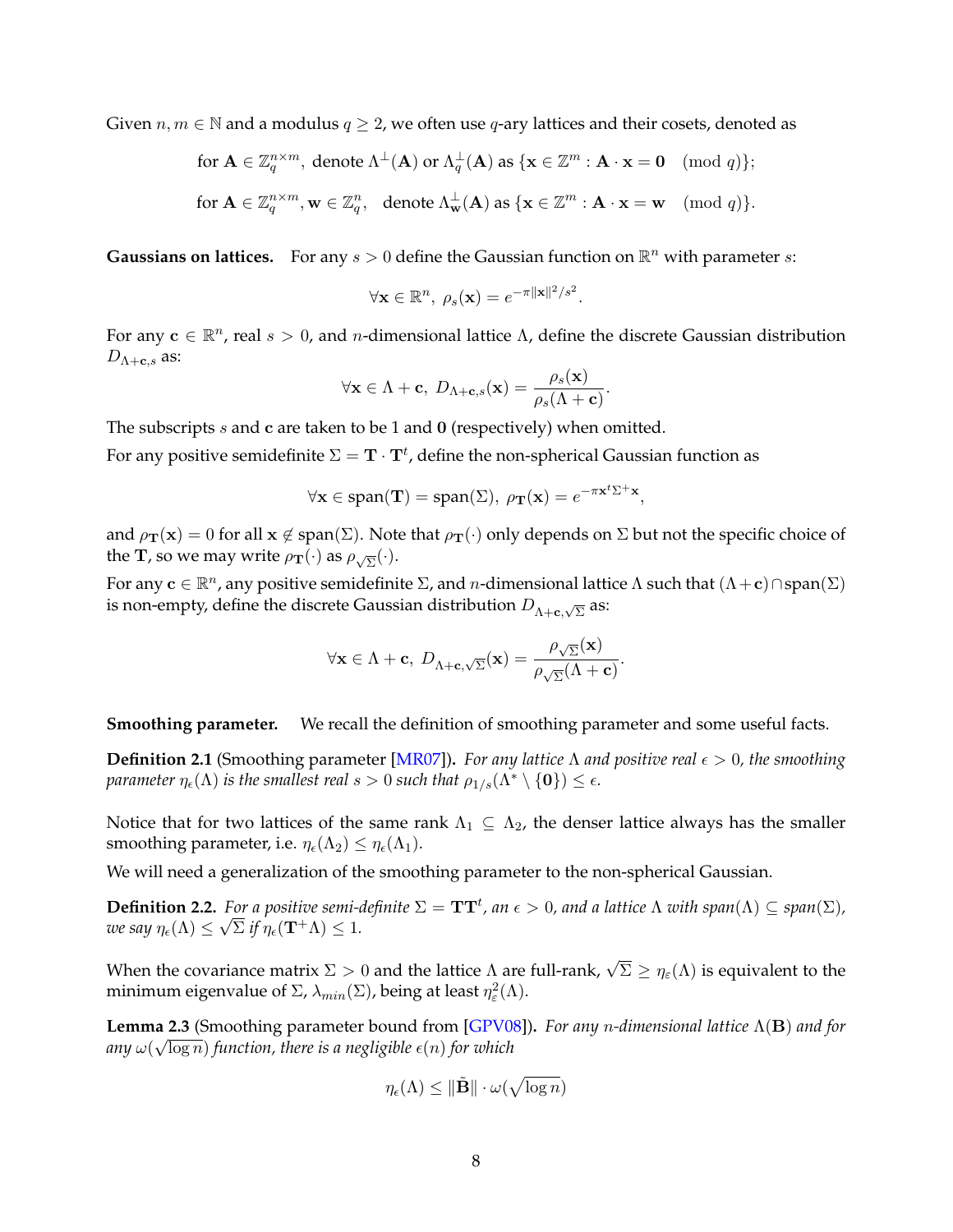**Lemma 2.4 ([\[MR07\]](#page-27-6)).** Let  $\Lambda$  be a lattice,  $\mathbf{c} \in span(\Lambda)$ . For any  $\Sigma \geq 0$ , if  $\sqrt{\Sigma} \geq \eta_{\epsilon}(\Lambda)$  for some  $\epsilon > 0$ , then

$$
\rho_{\sqrt{\Sigma}}(\Lambda+\mathbf{c}) \in \left[\frac{1-\epsilon}{1+\epsilon},1\right]\cdot\rho_{\sqrt{\Sigma}}(\Lambda)
$$

The following is a generalization of [\[GPV08,](#page-26-3) Corollary 2.8] for non-spherical Gaussian.

<span id="page-10-3"></span>**Corollary 2.5** (Smooth over the cosets). Let  $\Lambda$ ,  $\Lambda'$  be *n*-dimensional lattices s.t.  $\Lambda' \subseteq \Lambda$ . Then for any  $\epsilon > 0$ ,  $\sqrt{\Sigma} \geq \eta_\epsilon(\Lambda')$ , and  $\mathbf{c} \in span(\Lambda)$ , we have

 $\Delta(D_{\Lambda+\mathbf{c},\sqrt{\Sigma}}\bmod\Lambda',\ U(\Lambda\bmod\Lambda')) < 2\epsilon$ 

**Lemma 2.6** ([\[PR06,](#page-27-7) [MR07\]](#page-27-6)). Let **B** be a basis of an *n*-dimensional lattice  $\Lambda$ , and let  $s \geq ||\tilde{\mathbf{B}}|| \cdot \omega(\log n)$ ,  $\text{then } \Pr_{\mathbf{x} \leftarrow D_{\Lambda, s}}[\|\mathbf{x}\| \geq s \cdot \sqrt{n} \vee \mathbf{x} = \mathbf{0}] \leq \mathsf{negl}(n).$ 

**Linear Transformations of Discrete Gaussians.** We will use the following general theorem, implicitly used in [\[MP12,](#page-27-1) [MP13,](#page-27-4) [BPMW16\]](#page-24-7), regarding the linear transformation, T, of a discrete Gaussian. It states that as long as the original discrete Gaussian is smooth enough in the kernel of T, then the distribution transformed by T is statistically close to another discrete Gaussian.

<span id="page-10-2"></span>**Theorem 2.7** ([\[Mic\]](#page-27-8)). For any positive definite  $\Sigma$ , vector c, lattice coset  $A := \Lambda + \mathbf{a} \subset \mathbf{c} + span(\Sigma)$ , and *linear transformation*  $\bf{T}$ *, if the lattice*  $\Lambda_{\bf{T}}=\Lambda\cap ker(\bf{T})$  *satisfies*  $span(\Lambda_{\bf{T}})=ker(\bf{T})$  *and*  $\eta_\epsilon(\Lambda_{\bf{T}})\leq \sqrt{\Sigma}$ *, then*

$$
\mathbf{T}(D_{A,\mathbf{c},\sqrt{\Sigma}}) \stackrel{\bar{\epsilon}}{\approx} D_{\mathbf{T} A,\mathbf{Tc},\mathbf{T}\sqrt{\Sigma}}
$$

*where*  $\bar{\epsilon} = 2\epsilon/(1 - \epsilon)$ *.* 

We remark that if  ${\bf T}$  is injective (i.e. ker(T) is trivial), then  ${\bf T}(D_{A,{\bf c},\sqrt\Sigma})=D_{\bf TA, \bf Tc,\bf T\sqrt\Sigma}.$ 

Let us also remark that at the time of writing this article, the following lemma (which is a special case of Theorem [2.7\)](#page-10-2) has already been proven in [\[DGPY19\]](#page-25-4). This lemma is suitable for all of our proofs using a non-injective linear transformation of a discrete gaussian.

In what follows, the max-log distance between two distributions with the same support S is  $\Delta_{ML}(X, Y) =$  $\max_{s \in S} |\log \mathcal{X}(s) - \log \mathcal{Y}(s)|$  [\[MW18\]](#page-27-9).

<span id="page-10-1"></span>**Lemma 2.8** (Lemma 3, [\[DGPY19\]](#page-25-4)). Let  $\mathbf{T} \in \mathbb{Z}^{n \times m}$  such that  $\mathbf{T} \mathbb{Z}^m = \mathbb{Z}^n$  and  $\Lambda^{\perp}(\mathbf{T}) = \{ \mathbf{x} \in \mathbb{Z}^m : \mathbf{T} \mathbf{x} = \mathbf{T} \mathbf{T}$  $\mathbf{0} \in \mathbb{Z}^n$ }. Let  $\Sigma = \mathbf{T} \mathbf{T}^t$ . For  $\epsilon \in (0,1/2)$ ,  $\hat{\epsilon} = \epsilon + O(\epsilon^2)$ ,  $r \geq \eta_{\epsilon}(\Lambda^{\perp}(\mathbf{T}))$ , the max-log distance between  $\mathbf{T}\cdot D_{\mathbb{Z}^m,r}$  and  $D_{\mathbb{Z}^n,r\sqrt{\Sigma}}$  is at most 4 $\hat{\epsilon}.$ 

### <span id="page-10-0"></span>**2.3 Gadgets, or G-Lattices**

Let  $\mathbf{G} = \mathbf{I}_n \otimes \mathbf{g}^t \in \mathbb{Z}_q^{n \times nk}$  with  $\mathbf{g}^t = (1, b, \dots, b^{k-1})$ ,  $k = \lceil \log_b q \rceil$ .  $\mathbf{G}$  is commonly referred to the gadget matrix. The gadget matrix's q-ary lattice,  $\Lambda^\perp_q(\mathbf{G})$ , is the direct sum of  $n$  copies of the lattice  $\Lambda^\bot_q({\bf g}^t)$ . Further,  $\Lambda^\bot_q({\bf g}^t)$  has a simple basis,

$$
\mathbf{B}_{q} = \begin{bmatrix} b & & & q_{0} \\ -1 & \ddots & & \vdots \\ & & b & q_{k-2} \\ & & & -1 & q_{k-1} \end{bmatrix}
$$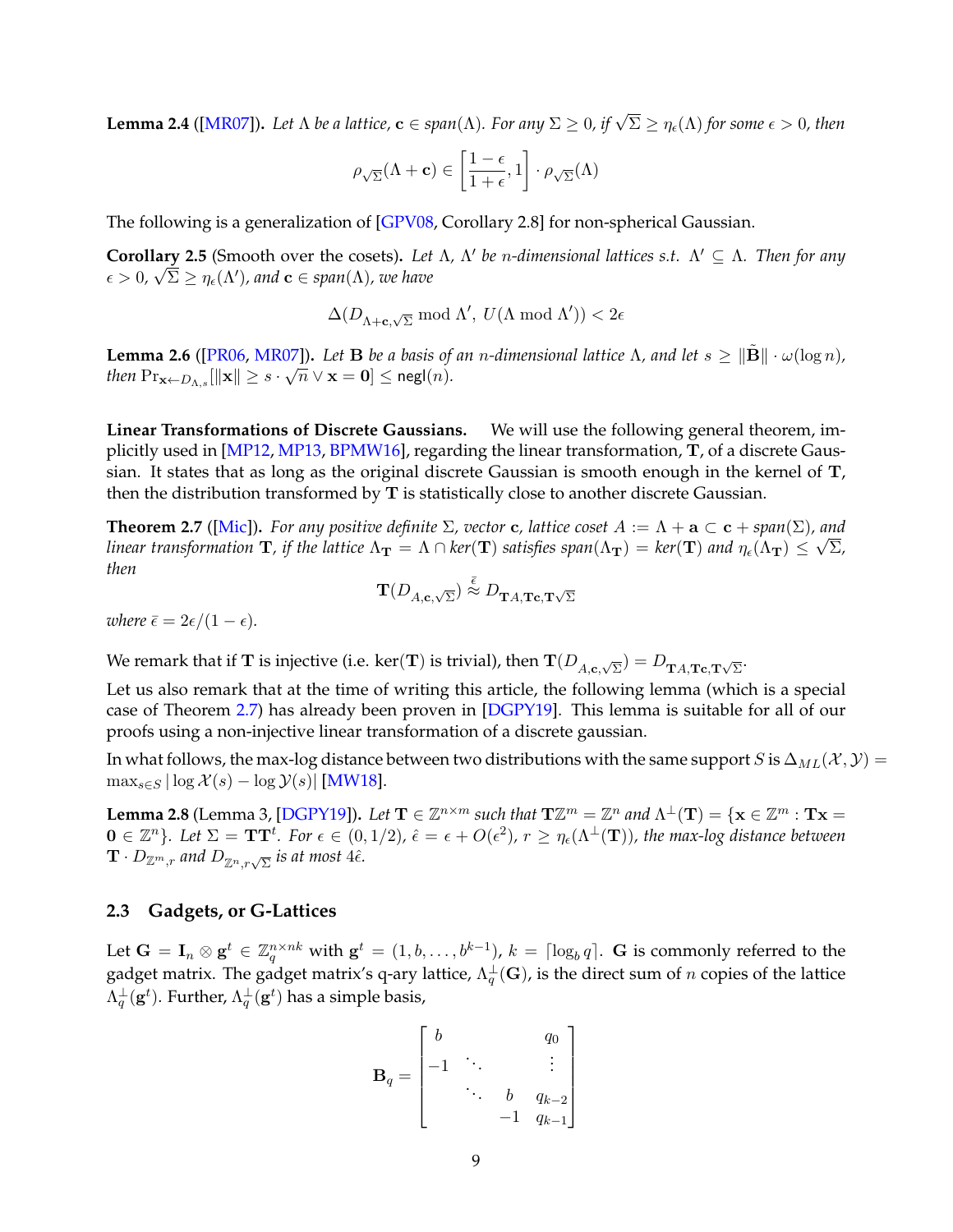where  $(q_0, \ldots, q_{k-1}) \in \{0, 1, \ldots, b-1\}^k$  is the b-ary decomposition of the modulus,  $q$ . When  $q = b^k$ , we cheat by having  $q_0 = q_1 = \ldots = q_{k-2} = 0$  and  $q_{k-1} = b$ . Either way, the integer cosets of  $\Lambda_q^{\perp}(\mathbf{g}^t)$ can be viewed as the syndromes of  $\mathbf{g}^t$  as a check matrix, in the terminology of coding theory. These cosets are expressed as  $\Lambda_u^\perp({\bf g}^t)=\{{\bf x}\in\mathbb{Z}^k:{\bf g}^t{\bf x}=u\mod q\}=\Lambda_q^\perp({\bf g}^t)+{\bf u}$  where  ${\bf u}$  can be any coset representative. A simple coset representative of  $\Lambda_u^\perp(\mathbf{g}^t)$  is the b-ary decomposition of  $u$ . The integer cosets of  $\Lambda_q^{\perp}(\mathbf{G})$  are expressed through the direct-sum construction,  $\Lambda_{\mathbf{u}}^{\perp}(\mathbf{G})=\Lambda_{u_1}^{\perp}(\mathbf{g}^t)\oplus\ldots\oplus\Lambda_{u_n}^{\perp}(\mathbf{g}^t)$ where  $\mathbf{u}=(u_1,\ldots,u_n)\in\mathbb{Z}_q^n.$  We call G a gadget matrix since the following problems, SIS and LWE, are easily solved on the matrix G [\[MP12\]](#page-27-1).

### <span id="page-11-0"></span>**2.4 SIS, LWE, and the trapdoor**

We first recall the short integer solution (SIS) problem.

**Definition 2.9** (SIS [\[Ajt96\]](#page-24-0)). For any  $n, m, q \in \mathbb{Z}$  and  $\beta \in \mathbb{R}$ , define the short integer solution problem  $\mathsf{SIS}_{n,m,q,\beta}$  as follows: Given  $\mathbf{A}\in\mathbb{Z}_q^{n\times m}$ , find a non-zero vector  $\mathbf{x}\in\mathbb{Z}^m$  such that  $\|\mathbf{x}\|\leq\beta$ , and

 $\mathbf{A}\mathbf{x} = \mathbf{0} \bmod q.$ 

**Definition 2.10** (ISIS). For any  $n, m, q \in \mathbb{Z}$  and  $\beta \in \mathbb{R}$ , define the inhomogeneous short integer solution *problem*  $\textsf{ISS}_{n,m,q,\beta}$  *as follows: Given*  $\mathbf{A} \in \mathbb{Z}_q^{n \times m}$ ,  $\mathbf{y} \in \mathbb{Z}_q^n$ , find  $\mathbf{x} \in \mathbb{Z}^m$  such that  $\|\mathbf{x}\| \leq \beta$ , and

$$
\mathbf{A}\mathbf{x} = \mathbf{y} \bmod q.
$$

**Lemma 2.11** (Hardness of (I)SIS based on the lattice problems in the worst case [\[Ajt96,](#page-24-0) [MR07,](#page-27-6) [GPV08\]](#page-26-3)). *For any*  $m = \text{poly}(n)$ , any  $\beta > 0$ , and any sufficiently large  $q \geq \beta \cdot \text{poly}(n)$ , solving SIS<sub>n,m,a, $\beta$ </sub> *or* ISISn,m,q,β *(where* y *is sampled uniformly from* Z n q *) with non-negligible probability is as hard as solving* GapSVP<sub>γ</sub> and SIVP<sub>γ</sub> on arbitrary *n*-dimensional lattices with overwhelming probability, for some approxi*mation factor*  $\gamma = \beta \cdot \text{poly}(n)$ .

All the (I)SIS problems and their variants admit the Hermite normal form (HNF), where the public matrix  ${\bf A}$  is of the form  $[{\bf I}_n\mid{\bf A}']$  where  ${\bf A}'\in\mathbb{Z}_q^{n\times (m-n)}.$  The HNF variant of (I)SIS is as hard as the standard (I)SIS. This can be seen by rewriting  $\mathbf{A}\in\mathbb{Z}_q^{n\times m}$  as  $\mathbf{A}=:[\mathbf{A}_1\mid \mathbf{A}_2]=\mathbf{A}_1\cdot [\mathbf{I}_n\mid \mathbf{A}_1^{-1}\cdot\mathbf{A}_2]$ (we always work with n, q such that  $A_1 \leftarrow U(\mathbb{Z}_q^{n \times n})$  is invertible with non-negligible probability).

**Learning with errors.** We recall the decisional learning with errors (LWE) problem.

**Definition 2.12** (Decisional learning with errors [\[Reg09\]](#page-27-10)). For  $n, m \in \mathbb{N}$  and modulus  $q \ge 2$ , distribu*tions for secret vectors, public matrices, and error vectors* θ, π, χ ⊆ Zq*. An LWE sample is obtained from*  $sampling \mathbf{s} \leftarrow \theta^n$ ,  $\mathbf{A} \leftarrow \pi^{n \times m}$ ,  $\mathbf{e} \leftarrow \chi^m$ , and outputting  $(\mathbf{A}, \mathbf{y}^t := \mathbf{s}^t \mathbf{A} + \mathbf{e}^t \mod q)$ .

*We say that an algorithm solves* LWE<sub>n,m,q,θ,π,χ *if it distinguishes the LWE sample from a random sample*</sub> distributed as  $\pi^{n\times m}\times U(\mathbb{Z}_q^m)$  with probability greater than  $1/2$  plus non-negligible.

<span id="page-11-1"></span>**Lemma 2.13** (Hardness of LWE based on the lattice problems in the worst case [\[Reg09,](#page-27-10) [Pei09,](#page-27-11)  $BLP^+$  $BLP^+$ 13, [PRS17\]](#page-27-12)). *Given*  $n \in \mathbb{N}$ , for any  $m = \text{poly}(n)$ ,  $q \leq 2^{\text{poly}(n)}$ . Let  $\theta = \pi = U(\mathbb{Z}_q)$ ,  $\chi = D_{\mathbb{Z},s}$  where  $s\ge 2\sqrt{n}.$  If there exists an efficient (possibly quantum) algorithm that breaks  $\mathsf{LWE}_{n,m,q,\theta,\pi,\chi}$ , then there *exists an efficient (possibly quantum) algorithm for solving* GapSVP<sub> $\gamma$ </sub> *and* SIVP<sub> $\gamma$ </sub> *on arbitrary n-dimensional lattices with overwhelming probability, for some approximation factor*  $\gamma = O(nq/s)$ *.*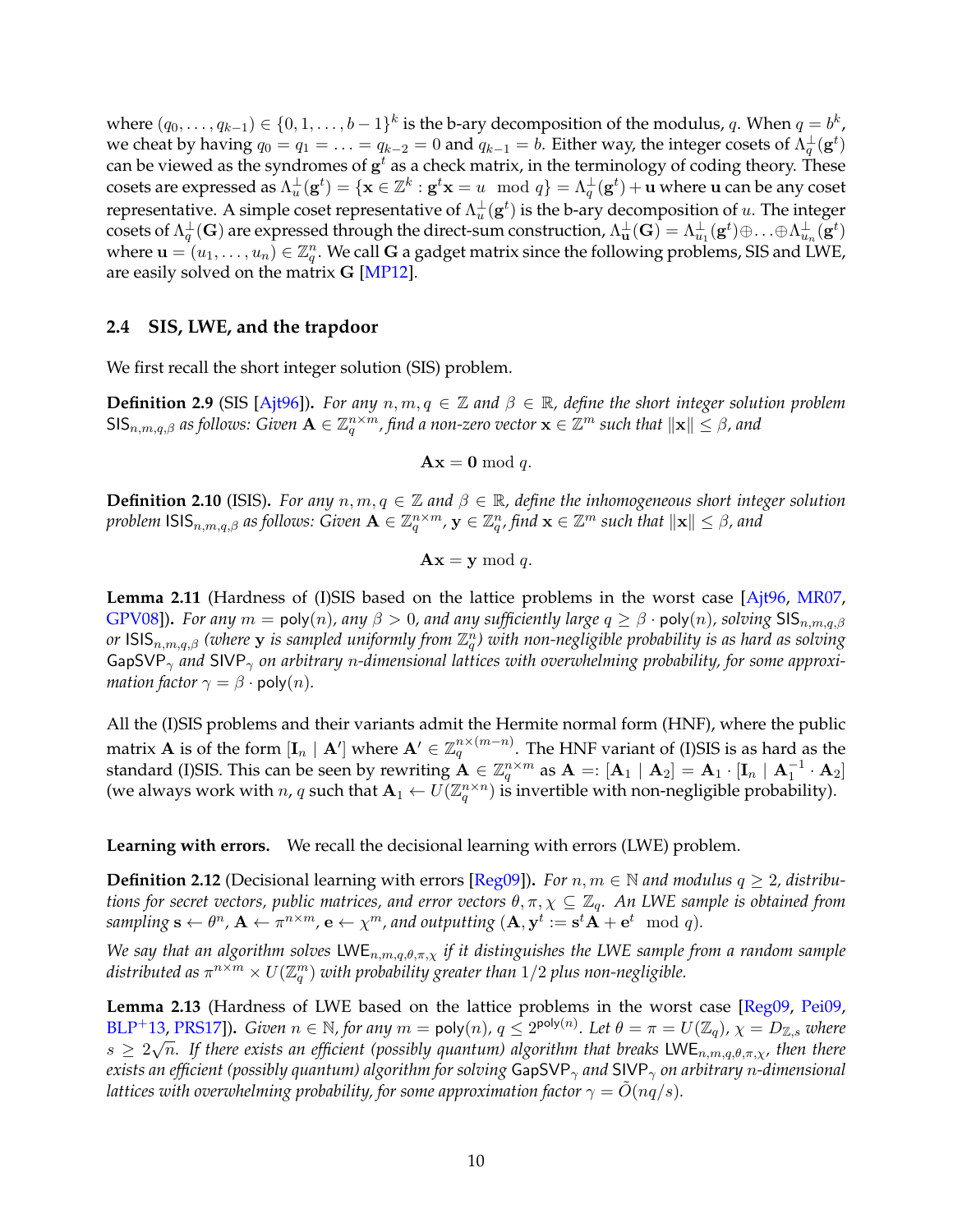The next lemma shows that LWE with the secret sampled from the error distribution is as hard as the standard LWE.

**Lemma 2.14** ([\[ACPS09,](#page-24-10) [BLP](#page-24-9)+13]). For  $n, m, q, s$  chosen as was in Lemma [2.13,](#page-11-1) LWE $_{n,m',q,D_{\mathbb{Z},s},U(\mathbb{Z}_q),D_{\mathbb{Z},s}}$ *is as hard as*  $\mathsf{LWE}_{n,m,q,U(\mathbb{Z}_q),U(\mathbb{Z}_q),D_{\mathbb{Z},s}}$  for  $m' \leq m - (16n + 4\log\log q)$ .

**Trapdoor.** A *trapdoor* for a public matrix  $A \in \mathbb{Z}_q^{n \times m}$  is a string that allows its owner to efficiently solve both the (I)SIS and LWE problems w.r.t. A.

# <span id="page-12-0"></span>**3 The Approximate Trapdoor for Ajtai's Function**

Given a matrix  $\mathbf{A} \in \mathbb{Z}_q^{n \times m}$ , define an *approximate trapdoor* of  $\mathbf{A}$  as anything that allows us to efficiently solve the approximate version of the ISIS problem w.r.t. A. We first define the approximate ISIS problem.

**Definition 3.1** (Approximate ISIS). *For any*  $n, m, q \in \mathbb{N}$  and  $\alpha, \beta \in \mathbb{R}$ , define the approximate inhomo $g$ eneous short integer solution problem Approx.ISIS $_{n,m,q,\alpha,\beta}$  as follows: Given  $\mathbf{A}\in\mathbb{Z}_q^{n\times m}$ ,  $\mathbf{y}\in\mathbb{Z}_q^n$ , find a  $\overline{v}$ ector  $\mathbf{x} \in \mathbb{Z}^m$  such that  $\|\mathbf{x}\| \leq \beta$ , and there is a vector  $\mathbf{z} \in \mathbb{Z}^n$  satisfying

$$
\|\mathbf{z}\| \le \alpha
$$
 and  $\mathbf{A}\mathbf{x} = \mathbf{y} + \mathbf{z}$  (mod  $q$ ).

Let us remark that the approximate ISIS is only non-trivial when the bounds  $\alpha, \beta$  are relatively small compared to the modulus  $q$ . Also, our definition chooses to allow the zero vector to be a valid solution, which means when  $\|y\| \leq \alpha$ , the zero vector is trivially a solution. Such a choice in the definition does not cause a problem in the application, since the interesting case in the application is to handle all the  $\mathbf{y} \in \mathbb{Z}_q^n$ , or  $\mathbf{y}$  sampled uniformly random from  $\mathbb{Z}_q^n$ .

**Definition 3.2** (Approximate trapdoor). *A string*  $\tau$  *is called an*  $(\alpha, \beta)$ -approximate trapdoor for a matrix  $A \in \mathbb{Z}_q^{n \times m}$  if there is a probabilistic polynomial time algorithm (in n, m, log q) that given  $\tau$ ,  $A$  and any  $\mathbf{y}\in \mathbb{Z}_q^n$  outputs a non-zero vector  $\mathbf{x}\in \mathbb{Z}^m$  such that  $\|\mathbf{x}\|\leq \beta$ , and there is a vector  $\mathbf{z}\in \mathbb{Z}^n$  satisfying

 $\|\mathbf{z}\| \leq \alpha$  *and*  $\mathbf{A}\mathbf{x} = \mathbf{v} + \mathbf{z} \pmod{q}$ .

### <span id="page-12-1"></span>**3.1 Hardness of the approximate ISIS problem**

To make sense of the approximate trapdoor, we argue that for those who do not have the trapdoor, the approximate ISIS problem is a candidate one-way function under proper settings of parameters.

First, we observe a rather obvious reduction that bases the hardness of solving approximate ISIS (given an arbitrary target) on the hardness of decisional LWE with low-norm secret (e.g. when the secret is sampled from the error distribution). In the theorem statement below, when the norm symbol is applied on a distribution D, i.e.  $||D||$ , it denotes the lowest value  $v \in \mathbb{R}^+$  such that  $Pr_{d \leftarrow D}[\Vert d \Vert < v] > 1 - negl(\lambda).$ 

**Theorem 3.3.** *For*  $n, m, q \in \mathbb{Z}$ ,  $\alpha, \beta \in \mathbb{R}^+$ ,  $\theta, \chi$  *be distributions over*  $\mathbb{Z}$  *such that*  $q > 4(\|\theta\| \cdot (\alpha + 1) + \alpha)$ **in Example 11 - 12.** Then  $\mu$ ,  $m, q \in \mathbb{Z}$ ,  $\alpha, \beta \in \mathbb{R}^n$ ,  $\sigma$ ,  $\chi$  be distributions over  $\mathbb{Z}$  such that  $\|\theta^n\| \cdot \alpha \cdot \sqrt{n} + \| \chi^m \| \cdot \beta \cdot \sqrt{m}$ . Then LWE<sub>n,m,q, $\theta$ , $U(\mathbb{Z}_q)$ , $\chi \leq_p$  Approx.ISIS<sub>n,m,q, $\alpha$ ,</sub></sub>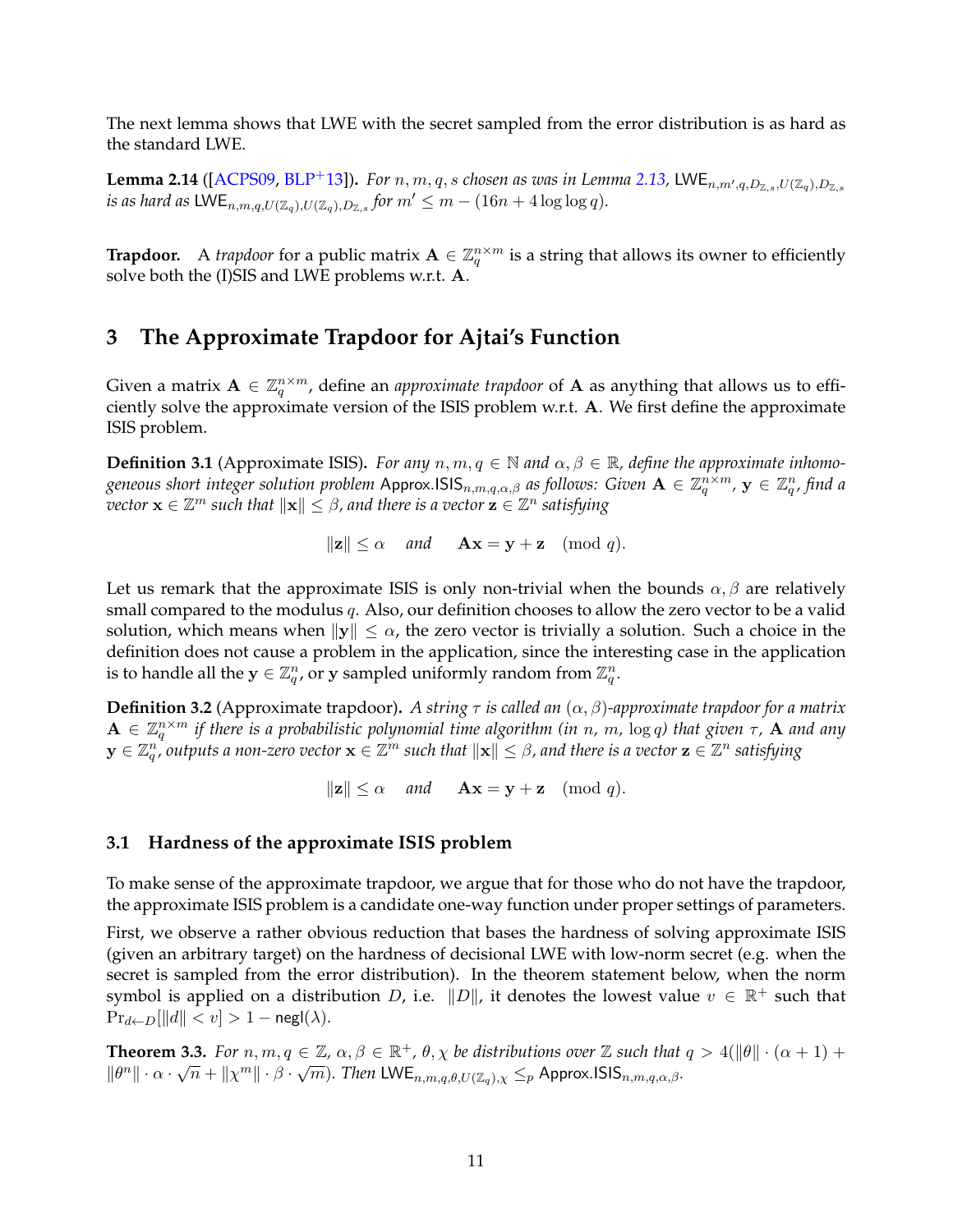*Proof.* Suppose there is a polynomial time adversary A that breaks Approx.ISIS $_{n,m,q,\alpha,\beta}$ , we build a polynomial time adversary  $B$  that breaks decisional LWE.

Let  $r = \lfloor \alpha \rfloor + 1$ . Given an LWE challenge  $(A, w) \in \mathbb{Z}_q^{n \times m} \times \mathbb{Z}_q^m$ , where w is either an LWE sample or sampled uniformly from  $\mathbb{Z}_q^m$ . B picks a vector  $\mathbf{y} := (r, 0, ..., 0)^t \in \mathbb{Z}_q^n$ , sends A and y to the adversary A as an approximate ISIS challenge. A replies with  $\mathbf{x} \in \mathbb{Z}^m$  such that  $\|\mathbf{x}\| \leq \beta$ , and there is a vector  $\mathbf{z} \in \mathbb{Z}^n$  satisfying

$$
\|\mathbf{z}\| \le \alpha
$$
 and  $\mathbf{A}\mathbf{x} = \mathbf{y} + \mathbf{z}$  (mod  $q$ ).

Note that  $x \neq 0$  since  $||y|| > \alpha$ .

*B* then computes  $v := \langle \mathbf{w}, \mathbf{x} \rangle$ . If  $\mathbf{w}^t = \mathbf{s}^t \mathbf{A} + \mathbf{e}^t$  for  $\mathbf{s} \leftarrow \theta^n$ ,  $\mathbf{e} \leftarrow \chi^m$ , then

$$
v = (\mathbf{s}^t \mathbf{A} + \mathbf{e}^t)\mathbf{x} = \mathbf{s}^t(\mathbf{y} + \mathbf{z}) + \mathbf{e}^t\mathbf{x} \Rightarrow ||v|| \le ||\theta|| \cdot r + ||\theta^n|| \cdot \alpha \cdot \sqrt{n} + ||\chi^m|| \cdot \beta \cdot \sqrt{m} < q/4.
$$

Otherwise v distributes uniformly random over  $\mathbb{Z}_q$ . So B can compare v with the threshold value and wins the decisional LWE challenge with probability  $1/2$  plus non-negligible.  $\Box$ 

Alternatively, we can also prove that the approximate ISIS problem is as hard as the standard ISIS. The reductions go through the HNFs of the ISIS and the approximate ISIS problems. All the reductions in the following theorem works for uniformly random target vectors.

<span id="page-13-0"></span>**Theorem 3.4.**  $\text{ISIS}_{n,n+m,q,\beta} \geq_{p} \text{Approx.ISIS}_{n,m,q,\alpha+\beta,\beta}$ ;  $\text{ISIS}_{n,n+m,q,\alpha+\beta} \leq_{p} \text{Approx.ISIS}_{n,m,q,\alpha,\beta}$ .

*Proof.* We will show ISIS =  $HNF.$ ISIS =  $HNF.$ Approx.ISIS = Approx.ISIS under proper settings of parameters.

Recall that  $\text{ISS}_{n,m,q,\beta} = \text{HNF.}$ ISIS $_{n,m,q,\beta}$  as explained in the preliminary. Also, HNF.ISIS $_{n,m,q,\beta} \geq_p$ HNF.Approx.ISIS $_{n,m,q,\alpha,\beta}$  for any  $\alpha \geq 0$  by definition. It remains to show the rest of the connections.

<span id="page-13-2"></span>Lemma 3.5.  $HNF.ISIS_{n,m,q,\alpha+\beta} \leq_p HNF.Approx.ISIS_{n,m,q,\alpha,\beta}.$ 

*Proof.* Suppose there is a polynomial time algorithm A that solves HNF.Approx.ISIS $_{n,m,q,\alpha,\beta}$ , we build a polynomial time algorithm B that solves  $HNF.$ ISIS $_{n,m,q,\alpha+\beta}$ . Given an HNF.ISIS instance  $[\mathbf{I}_n \mid \mathbf{A}] \in$  $\mathbb{Z}_q^{n\times m}$ ,  $\mathbf{y}$ ,  $B$  passes the same instance to  $A$ , gets back a vector  $\mathbf x$  such that

$$
[\mathbf{I}_n \mid \mathbf{A}] \cdot \mathbf{x} = \mathbf{y} + \mathbf{z} \pmod{q}.
$$

where  $\|\mathbf{x}\| \leq \beta$ ,  $\|\mathbf{z}\| \leq \alpha$ . Now write  $\mathbf{x} =: [\mathbf{x}_1^t \mid \mathbf{x}_2^t]^t$  where  $\mathbf{x}_1 \in \mathbb{Z}^n$ ,  $\mathbf{x}_2 \in \mathbb{Z}^m$ . Then  $\mathbf{x}' := [(\mathbf{x}_1 - \mathbf{z})^t \mid \mathbf{x}_2^t]$  $\mathbf{x}_2^t]^t$  satisfies

$$
[\mathbf{I}_n \mid \mathbf{A}] \cdot \mathbf{x}' = \mathbf{y} \pmod{q},
$$

and  $\|\mathbf{x}'\| \leq \alpha + \beta$ . So  $\mathbf{x}'$  is a valid solution to HNF.ISIS.

**Lemma 3.6.** HNF.Approx.ISIS $_{n,n+m,q,\alpha,\beta} \leq_p$  Approx.ISIS $_{n,m,q,\alpha,\beta}$ .

*Proof.* Suppose there is a polynomial time algorithm A that solves Approx.ISIS $_{n,m,q,\alpha,\beta}$ , we build a polynomial time algorithm  $B$  that solves HNF.Approx.ISIS $_{n,n+m,q,\alpha,\beta}$ . Given  $[\mathbf{I}_n \mid \mathbf{A}] \in \mathbb{Z}_q^{n \times (n+m)}$ ,  ${\bf y}\in\mathbb Z_q^n$  as an HNF.Approx.ISIS instance,  $B$  passes  ${\bf A}\in\mathbb Z_q^{n\times m}$  ,  ${\bf y}$  to  $\widetilde{A}$  , gets back a short vector  ${\bf x}\in\mathbb Z^m.$ Then  $[\mathbf{0}^t_n\mid \mathbf{x}^t]^t$  is a valid solution to the HNF.Approx.ISIS instance.  $\Box$ 

<span id="page-13-1"></span>**Lemma 3.7.** HNF.Approx.ISIS $_{n,n+m,q,\alpha,\beta} \geq_p A$ pprox.ISIS $_{n,m,q,\alpha+\beta,\beta}$ .

 $\Box$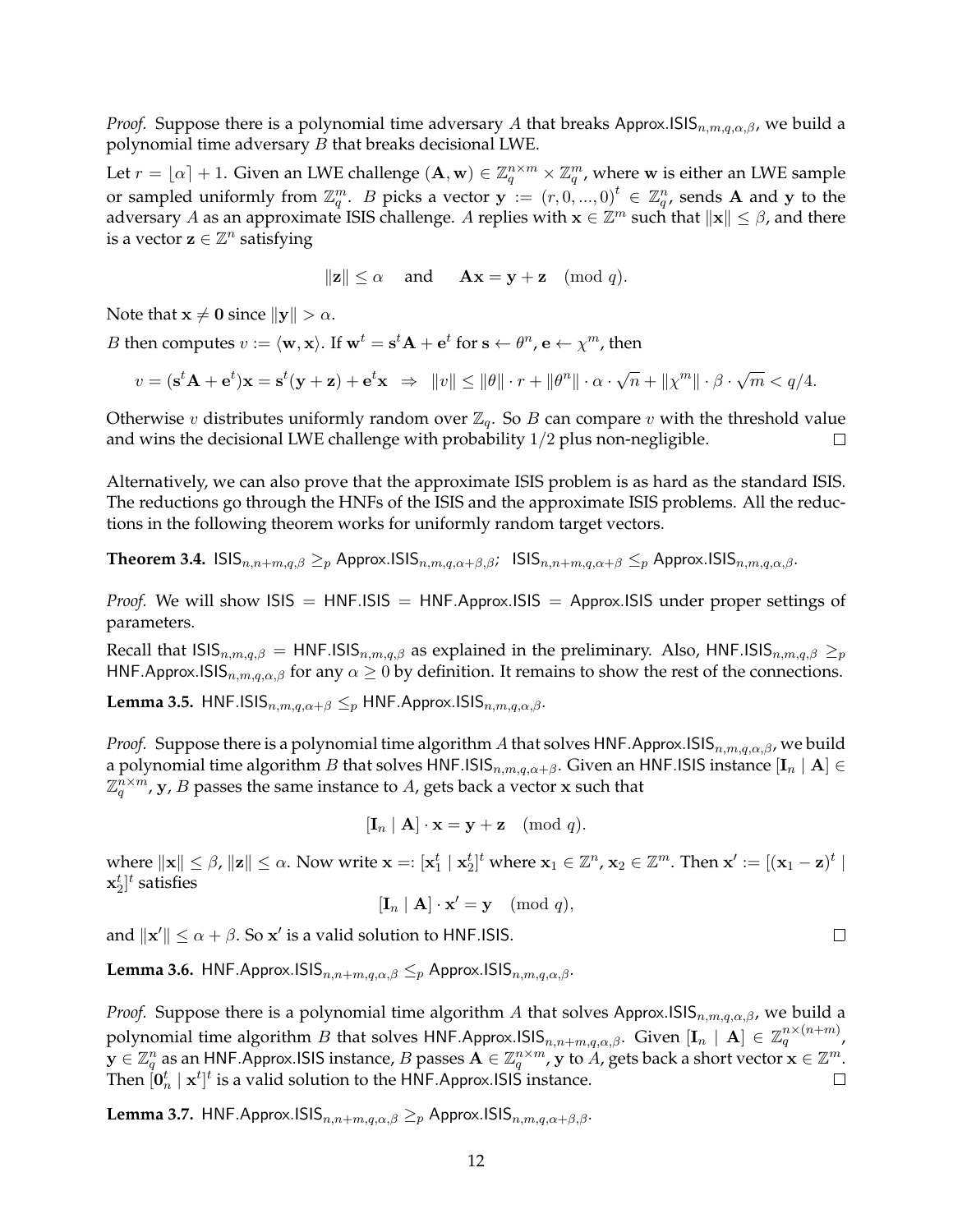*Proof.* Suppose there is a polynomial time algorithm A that solves HNF.Approx.ISIS<sub>n,n+m,q, $\alpha$ , $\beta$ , we</sub> build a polynomial time algorithm B that solves Approx.ISIS<sub>n,m,q, $\alpha+\beta,\beta$ </sub>. Given an Approx.ISIS instance  $\mathbf{A}\in\mathbb{Z}_q^{n\times m}$ ,  $\mathbf{y}\in\mathbb{Z}^n$ ,  $B$  passes  $[\mathbf{I}_n\mid\mathbf{A}]\in\mathbb{Z}_q^{n\times(n+m)}$ ,  $\mathbf{y}$  as an HNF.Approx.ISIS instance to  $A$ , gets back an answer  $\mathbf{x} \in \mathbb{Z}^{m+n}$  such that

<span id="page-14-2"></span>
$$
[\mathbf{I}_n \mid \mathbf{A}] \cdot \mathbf{x} = \mathbf{y} + \mathbf{z} \pmod{q},\tag{2}
$$

where  $\|\mathbf{x}\| < \beta$ ,  $\|\mathbf{z}\| < \alpha$ .

Now write  $\mathbf{x} =: [\mathbf{x}_1^t \mid \mathbf{x}_2^t]^t$  where  $\mathbf{x}_1 \in \mathbb{Z}^n$ ,  $\mathbf{x}_2 \in \mathbb{Z}^m$ . Rewriting Eqn. [\(2\)](#page-14-2) gives

$$
\mathbf{A} \cdot \mathbf{x}_2 = \mathbf{y} + \mathbf{z} - \mathbf{x}_1 \pmod{q},
$$

so  $x_2$  is a valid solution to Approx. ISIS $_{n,m,q,\alpha+\beta,\beta}$ .

Theorem [3.4](#page-13-0) then follows the lemmas above.

The following statement immediately follows the proof of Lemma [3.7.](#page-13-1)

**Corollary 3.8.** *An*  $(\alpha, \beta)$ *-approximate trapdoor for* [I | A] *is an*  $(\alpha + \beta, \beta)$ *-approximate trapdoor for* A*.* 

# <span id="page-14-0"></span>**4 Approximate Gadget Trapdoor**

We present an instantiation of an approximate trapdoor based on the gadget-based trapdoor generation and preimage sampling algorithms of Micciancio and Peikert [\[MP12\]](#page-27-1) (without the tag matrices). In short, we show how to generate a pseudorandom A with entries modulo q along with an approximate trapdoor R with small integer entries.

In the rest of this section, we first recall the exact G-trapdoor from [\[MP12\]](#page-27-1), then present the approximate trapdoor generation algorithm and the approximate preimage sampling algorithm. Finally we analyze the preimage distribution. The analyses make extensive use of Lemma [2.8,](#page-10-1) or Theorem [2.7](#page-10-2) (linear transformations of discrete Gaussians).

#### <span id="page-14-1"></span>**4.1 Recall the G-trapdoor from MP12**

Let  $b\geq 2$  be the base for the G-lattice. Let  $q$  be the modulus,  $k=\lceil \log_b q \rceil.$   $b$  is typically chosen to be 2 for simplicity, but often a higher base  $b$  is used for efficiency trade-offs in lattice-based schemes.

Recall the gadget-lattice trapdoor technique from [\[MP12\]](#page-27-1): the public matrix is

$$
\mathbf{A} = [\bar{\mathbf{A}}] \mathbf{G} - \bar{\mathbf{A}} \mathbf{R}]
$$

where  ${\bf G}$  is the commonly used gadget matrix,  ${\bf G}:= {\bf I}_n\otimes {\bf g}^t_{k'}$  ,  ${\bf g}^t_{k} := (1,b,\ldots,b^{k-1})$ , and  ${\bf R}$  is a secret, trapdoor matrix with small, random entries. A is either statistically close to uniformly random or pseudorandom, depending on the structure of  $\bar{A}$  and the choice of  $\chi$  (in the pseudorandom case  $\chi \subseteq \mathbb{Z}$  is chosen to be a distribution such that LWE<sub>n,n,q, $\chi$ , $U(\mathbb{Z}_q)$ , $\chi$  is hard). In this paper we focus on</sub> the pseudorandom case since the resulting public matrix A and preimage have smaller dimensions.

 $\Box$  $\Box$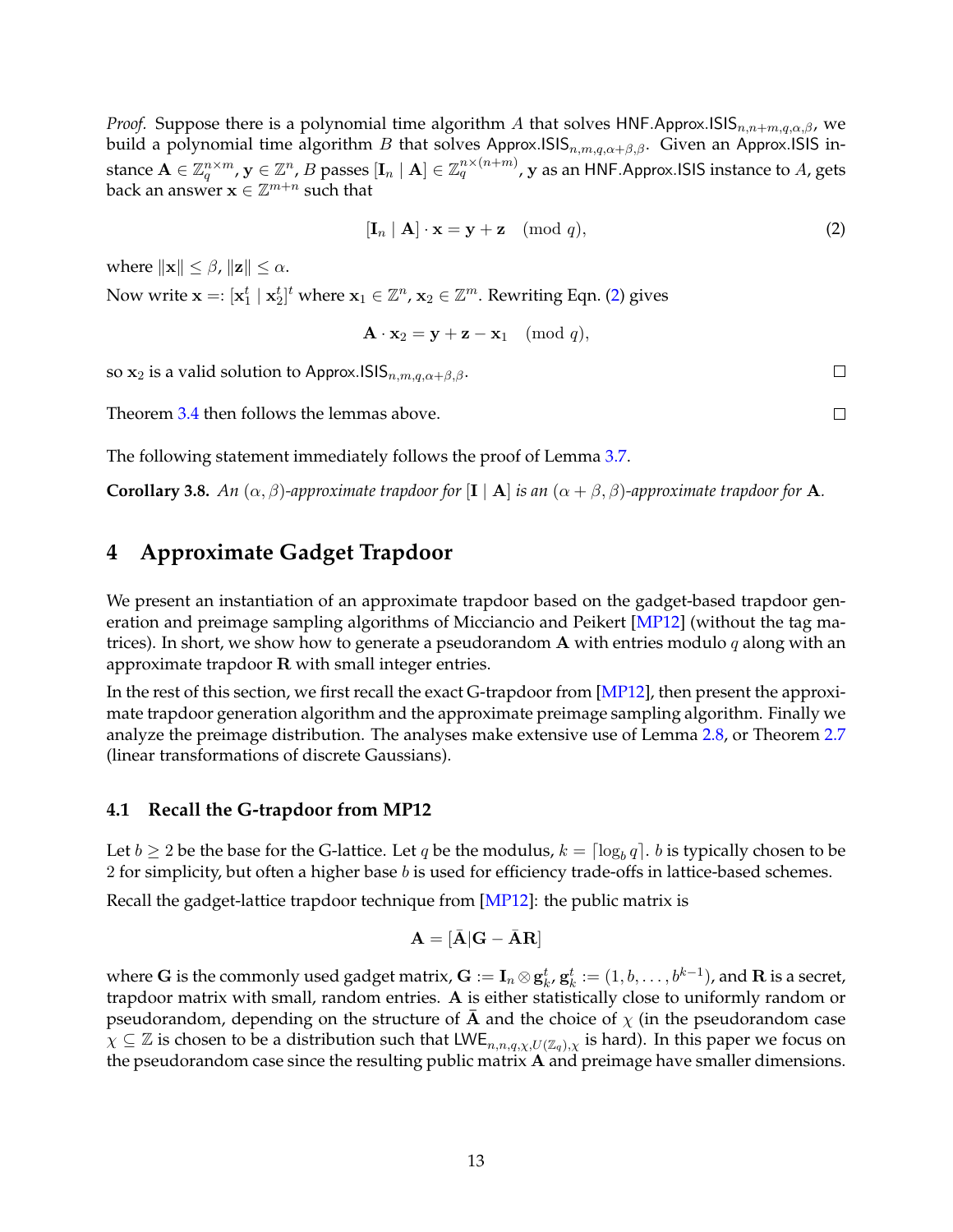In order to sample a short element in  $\Lambda_\mathbf{u}^\perp(\mathbf{A})$ , we use the trapdoor to map short coset representatives of  $\Lambda^\perp_q(\mathbf{G})$  to short coset representatives of  $\Lambda^\perp_q(\mathbf{A})$  by the relation

$$
\mathbf{A}\begin{bmatrix}\mathbf{R} \\ \mathbf{I}\end{bmatrix} = \mathbf{G}.
$$

Using the trapdoor as a linear transformation alone leaks information about the trapdoor. Therefore, we perturb the sample to statistically hide the trapdoor. Let  $\Sigma_p$  be a positive definite matrix defined as  $\Sigma_p := s^2 \mathbf{I} - \sigma^2 \begin{bmatrix} \mathbf{R} \mathbf{R}^t & \mathbf{R}^t \ \mathbf{R} & \mathbf{I} \end{bmatrix}$  where  $\sigma$  is at least  $\eta_\varepsilon(\Lambda_q^\perp(\mathbf{G})).$  The perturbation can be computed offline as  $\mathbf{p} \leftarrow D_{\mathbb{Z}^m,\sqrt{\Sigma}_p}.$  We then sample a G-lattice vector in a coset dependent on  $\mathbf{p}$  as  $\mathbf{z} \leftarrow$  $D_{\Lambda^{\perp}_{\mathbf{v}}(\mathbf{G}),\sigma}$  and  $\mathbf{v}=\mathbf{u}-\mathbf{A}\mathbf{p}\in\mathbb{Z}_q^n.$  Finally, the preimage is set to be

$$
\mathbf{y} := \mathbf{p} + \begin{bmatrix} \mathbf{R} \\ \mathbf{I} \end{bmatrix} \mathbf{z}.
$$

#### <span id="page-15-0"></span>**4.2 The algorithms of the approximate G-trapdoor**

As mentioned in the introduction, the main idea of obtaining an approximate trapdoor is to adapt the MP12 algorithms with a gadget matrix without the lower-order entries. Let  $0 < l < k$  be the number of lower-order entries dropped from the gadget vector  $\mathbf{g} \in \mathbb{Z}_q^k$ . Define the resulting approximate gadget vector as  $\mathbf{f} := (b^l, b^{l+1}, ..., b^{k-1})^t \in \mathbb{Z}_q^{(k-l)}.$  Let  $w = n(k-l)$  be the number of columns of the approximate gadget  $\mathbf{F} := \mathbf{I}_n \otimes \mathbf{f}^t \in \mathbb{Z}^{n \times w}$ . Then the number of columns of A will be  $m := 2n + w$ .

Once we replace the gadget matrix G with its truncated version, F, our approximate trapdoor generation and approximate preimage sampling algorithms match the original gadget-based algorithms. The generation and preimage algorithms are given as Algorithms [2](#page-16-1) and [3,](#page-16-2) respectively. Algorithm [1](#page-16-3) represents our approximate F-sampling algorithm. It simply runs the G-lattice preimage sampling algorithm and drops the first  $l$  entries from the preimage. The covariance of the perturbation in Algorithm [3](#page-16-2) is chosen as

$$
\Sigma_p := s^2 \mathbf{I}_m - \sigma^2 \begin{bmatrix} \mathbf{R} \mathbf{R}^t & \mathbf{R} \\ \mathbf{R}^t & \mathbf{I} \end{bmatrix}.
$$

The results of this section are summarized in the following theorem.

<span id="page-15-1"></span>**Theorem 4.1.** *There exists probabilistic, polynomial time algorithms* APPROX.TRAPGEN(·) *and* APPROX.SAMPLEPRE(·, ·, ·, ·) *satisfying the following.*

- *1.* APPROX.TRAPGEN(n) *takes as input a security parameter* n *and returns a matrix-approximate trap*door pair  $(\mathbf{A},\mathbf{R})\in \mathbb{Z}_q^{n\times m}\times \mathbb{Z}^{2n\times n(k-l)}.$
- *2. Let* A *be generated with an approximate trapdoor as above and let* APPROX.A−<sup>1</sup> (·) *denote the approximate preimage sampling algorithm,* APPROX.SAMPLEPRE(A, R, s, ·)*. The following two distributions are statistically indistinguishable:*

$$
\{(\mathbf{A}, \mathbf{y}, \mathbf{u}, \mathbf{e}): \quad \mathbf{u} \leftarrow U(\mathbb{Z}_q^n), \quad \mathbf{y} \leftarrow \text{APPROX}.\mathbf{A}^{-1}(\mathbf{u}), \quad \mathbf{e} = \mathbf{u} - \mathbf{A}\mathbf{y} \mod q\}
$$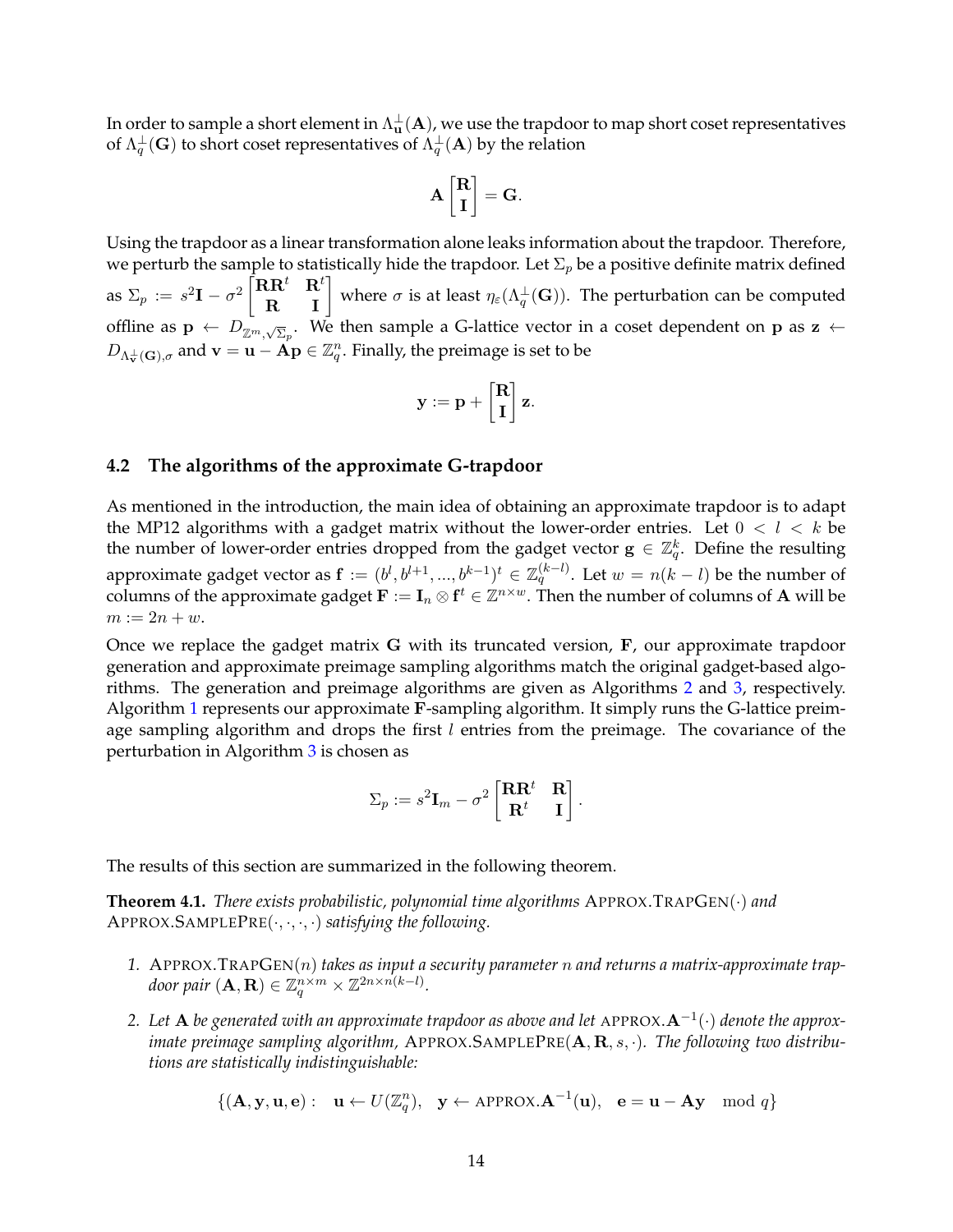| <b>Algorithm 1:</b> GSAMP.CUT $(v, \sigma)$                                             |
|-----------------------------------------------------------------------------------------|
| <b>Input:</b> $v \in \mathbb{Z}_q$ , $\sigma \in \mathbb{R}^+$                          |
| Output: $z \in \mathbb{Z}^{k-l}$                                                        |
| Sample $\mathbf{x} \in \mathbb{Z}^k$ from $D_{\Lambda_n^{\perp}(\mathbf{g}^t), \sigma}$ |
| Let z be the last $k-l$ entries of x                                                    |

<span id="page-16-3"></span><span id="page-16-2"></span>**<sup>3</sup> return** z*.*

<span id="page-16-1"></span>

|                                                                                                                         | Algorithm 3: APPROX.SAMPLEPRE $(A, R, u, s)$ .                                               |  |  |  |  |
|-------------------------------------------------------------------------------------------------------------------------|----------------------------------------------------------------------------------------------|--|--|--|--|
| <b>Algorithm 2:</b> APPROX.TRAPGEN( $\lambda$ ) <sub>x</sub>                                                            | <b>Input:</b> $(A, R, u, s)$ as in Theorem 4.1.                                              |  |  |  |  |
| <b>Input:</b> Security parameter $\lambda$                                                                              | <b>Output:</b> An approximate preimage of u for                                              |  |  |  |  |
| Output: matrix-approximate trapdoor pair                                                                                | $\mathbf{A}, \mathbf{y} \in \mathbb{Z}^m$ .                                                  |  |  |  |  |
| (A,R).                                                                                                                  | Sample a perturbation $\mathbf{p} \leftarrow D_{\mathbb{Z}^m, \sqrt{\Sigma}_n}$ .            |  |  |  |  |
| Sample a uniformly random                                                                                               | Form $\mathbf{v} = \mathbf{u} - \mathbf{A}\mathbf{p} \in \mathbb{Z}_q^n$ .<br>$\overline{2}$ |  |  |  |  |
| $\hat{\mathbf{A}} \leftarrow U(\mathbb{Z}_a^{n \times n}).$                                                             |                                                                                              |  |  |  |  |
| Let $\bar{\mathbf{A}} := [\mathbf{I}_n, \hat{\mathbf{A}}].$                                                             | Sample the approximate gadget<br>3                                                           |  |  |  |  |
| Sample the approximate trapdoor<br>3                                                                                    | preimage $\mathbf{z} \in \mathbb{Z}^{n(k-l)}$ as                                             |  |  |  |  |
| $\mathbf{R} \leftarrow \chi^{2n \times w}$ .                                                                            | $\mathbf{z} \leftarrow \text{GSAMP.}$ CUT $(\mathbf{v}, \sigma)$ .                           |  |  |  |  |
| Form $\mathbf{A} := [\bar{\mathbf{A}}] \mathbf{F} - \bar{\mathbf{A}} \mathbf{R} \in \mathbb{Z}_q^{n \times m}$ . return | Form $y := p + \begin{bmatrix} R \\ I \end{bmatrix} z \in \mathbb{Z}^m$ .<br>$\overline{4}$  |  |  |  |  |
| $(\mathbf{A}, \mathbf{R})$ .                                                                                            |                                                                                              |  |  |  |  |
|                                                                                                                         | return y.                                                                                    |  |  |  |  |

<span id="page-16-4"></span>Figure 3: Pseudocode for the approximate trapdoor sampling algorithm in Subsection [4.3.](#page-16-0) We abuse notation and let GSAMP.CUT( $\mathbf{v}, \sigma$ ) denote *n* independent calls to Algorithm [1](#page-16-3) on each entries of  $\mathbf{v} \in \mathbb{Z}_q^n$ , and then concatenate the output vectors. The distribution  $\chi \subseteq \mathbb{Z}$  is chosen so that LWE<sub>n,n,q, $x$ </sub>, $U(\mathbb{Z}_q)$ , $\chi$  is hard.

*and*

$$
\{(\mathbf{A}, \mathbf{y}, \mathbf{u}, \mathbf{e}) : \mathbf{y} \leftarrow D_{\mathbb{Z}^m, s}, \mathbf{e} \leftarrow D_{\mathbb{Z}^n, \sigma \sqrt{(b^{2l}-1)/(b^2-1)}} \mod q, \mathbf{u} = \mathbf{A}\mathbf{y} + \mathbf{e} \mod q\}
$$

*for any* σ ≥ √  $\sqrt{b^2+1}\cdot\omega(\sqrt{c})$  $\overline{\log n})$  and  $s \geq \sqrt{\sigma^2 s_1^2({\bf R}) + \omega(1)}$ √ log n)*. Furthermore, in the second distribution,* A *is computationally indistinguishable from random assuming*  $LWE_{n,n,q,\chi,U(\mathbb{Z}_q),\chi}$ .

Let us remark that the preimage sampling algorithm works for *any* target  $\mathbf{u} \in \mathbb{Z}_q^n$ , but we are only able to prove the approximate preimage sample-coset pair  $(y, u)$  hides the approximate trapdoor, R, over a *uniform* target  $u \in \mathbb{Z}_q^n$ . This is unlike the exact gadget-based trapdoor setting in [\[MP12\]](#page-27-1) which proves the trapdoor is hidden for each fixed u. In the overview of the proof idea, we will briefly explain where the proof breaks down when we try to spell out the preimage distributions of every  $\mathbf{u} \in \mathbb{Z}_q^n$ .

#### <span id="page-16-0"></span>**4.3 Analyze the preimage and error distributions for a uniformly random target**

This subsection is dedicated to proving Theorem [4.1.](#page-15-1) For the convenience of explanation, in this subsection we redefine the gadget G by permuting the columns so that the columns of smaller entries are all on the left, i.e.

$$
\mathbf{G}:=[\mathbf{M}|\mathbf{F}]:=[\mathbf{I}_n\otimes(1,b,\ldots,b^{l-1})|\mathbf{F}]
$$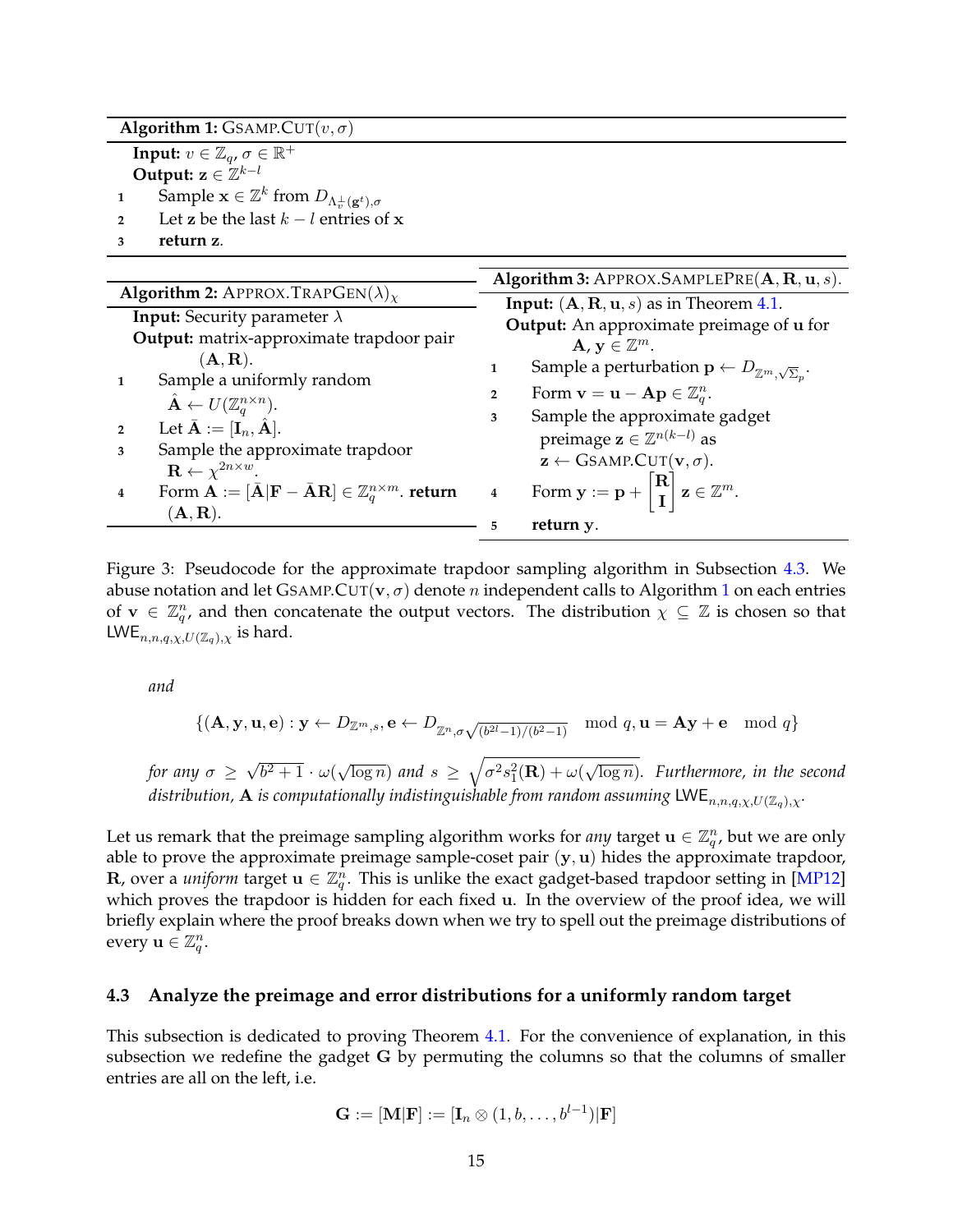Let  $\mathbf{x} = (\mathbf{x}_1, \mathbf{x}_2) \in \mathbb{Z}^{nl} \times \mathbb{Z}^{n(k-l)}$  denote the short preimage of  $\mathbf{v} := \mathbf{u} - \mathbf{Ap} \pmod{q}$  under the full gadget matrix G, i.e.  $Gx = v \pmod{q}$ . The main idea of the proof is to first show that the joint distribution of  $({\bf p},{\bf x})$  produced in Algorithm [3](#page-16-4) is statistically close to  $D_{\Lambda^{\perp}_{\bf u}}[{\bf A},{\bf G}], \sqrt{\Sigma_p\oplus\sigma^2}$  for any  $\mathbf{u} \in \mathbb{Z}_q^n$  (this is a stronger theorem than what we need). And then apply the linear transformation theorem on  $(p, x)$  to obtain the distributions of the preimage y and the error term e.

However, applying the linear transformation theorem directly on the lattice coset  $\Lambda_\mathbf{u}^\perp[\mathbf{A},\mathbf{G}]$  leads to a technical problem. That is, the intermediate lattice intersections  $\Lambda_{\rm T}$  required in Lemma [2.8](#page-10-1) or Theorem [2.7](#page-10-2) have large smoothing parameters, which means even if we go through that route, the Gaussian width of the resulting preimage would blow up significantly.

To get around this problem, we work only with a uniformly random target u instead of an arbitrary target. In this case we prove that  $(p, x)$  is statistically close to  $D_{\mathbb{Z}^{m+nk}, \sqrt{\Sigma_p \oplus \sigma^2}}$ . Now the support of  $(p, x)$  is the integer lattice  $\mathbb{Z}^{m+nk}$ . Working with the integer lattice is important for two reasons. First, it allows us to treat  $x_1$  and  $x_2$  as statistically independent samples; and second, it gives us short vectors in the kernels summoned when using Lemma [2.8](#page-10-1) or Theorem [2.7.](#page-10-2) From here we are able to prove the final distributions of y and e are trapdoor-independent.

Formally, let  $\varepsilon = \text{negl}(\lambda) > 0$ . We first prove three lemmas.

<span id="page-17-1"></span>**Lemma 4.2.** For any  $\sigma \ge \eta_\varepsilon(\Lambda^\perp(G))$ , the random process of first choosing  $\mathbf{v} \leftarrow U(\mathbb{Z}_q^n)$  then returning  $\mathbf{x} \leftarrow D_{\Lambda_{\mathbf{v}}^{\perp}(\mathbf{G}), \sigma}$  *is statistically close to sampling*  $\mathbf{x} \leftarrow D_{\mathbb{Z}^{nk}, \sigma}$ *.* 

*Proof.* The proof follows directly from  $\det(\Lambda_q^\perp(\mathbf{G})) = q^n$  and Corollary [2.5.](#page-10-3) Alternatively, one can use two applications of the fact  $\rho_r(\Gamma + \mathbf{c}) \in (1 \pm \varepsilon)\sigma^n/\text{det}(\Gamma)$  for any  $r \geq \eta_{\varepsilon}(\Gamma)$ . The latter yields Pr{Process returns  $\mathbf{x}\}\in\left(\frac{1-\varepsilon}{1+\varepsilon}\right)$  $\frac{1-\varepsilon}{1+\varepsilon}, \frac{1+\varepsilon}{1-\varepsilon}\Big) \cdot D_{\mathbb{Z}^{nk},\sigma}(\mathbf{x}).$  $\Box$ 

<span id="page-17-2"></span>**Lemma 4.3.** *The following random processes are statistically close for any*  $\sigma \geq$ √  $\sqrt{b^2+1}\cdot\omega(\sqrt{b^2+1})$  $\overline{\log n}$ )  $\geq$  $\eta_{\varepsilon}(\mathbf{g}^t)$ : sample  $\mathbf{x}_1 \leftarrow D_{\mathbb{Z}^l, \sigma}$  and return  $e = [1, b, \ldots, b^{l-1}] \mathbf{x}_1$ ; or, return  $e \leftarrow D_{\mathbb{Z}, \sigma \sqrt{(b^{2l}-1)/(b^2-1)}}$ .

*Proof.* We use Lemma [2.8](#page-10-1) or Theorem [2.7](#page-10-2) where  $[1, b, \ldots, b^{l-1}]$  is the linear transformation. Notice that the kernel of  $[1, b, \ldots, b^{l-1}]$  is the linear span of  $[\mathbf{b}_1, \ldots, \mathbf{b}_{l-1}]$  where

$$
\mathbf{b}_1 = (b,-1,0,\ldots,0), \mathbf{b}_2 = (0,b,-1,0,\ldots,0), \ldots, \mathbf{b}_{l-1} = (0,\ldots,0,b,-1) \in \mathbb{Z}^l.
$$

The support of  $\mathbf{x}_1$ ,  $\mathbb{Z}^l$ , contains the (l – 1)-dimensional lattice,  $\Gamma=\mathbb{Z}^l\cap\text{Ker}([1,b,\ldots,b^{l-1}])$ , spanned by  $[\mathbf{b}_1,\ldots,\mathbf{b}_{l-1}]$ . Further,  $\sigma \geq \eta_\epsilon(\mathbf{g}^t)$  implies  $\sigma$  is larger than the smoothing parameter of  $\Gamma$  since by  $[\mathbf{b}_1,\ldots,\mathbf{b}_{l-1}]$ . Furtner,  $\sigma \geq \eta_{\epsilon}(\mathbf{g}^{\sigma})$  implies  $\sigma$  is larger than the smoothing parameter of 1 since  $||\mathbf{b}_i|| \leq \sqrt{b^2+1}$  for  $i = 1,\ldots,l-1$ . Finally by routine calculation on the Gaussian width (an support), we have  $e = [1, b, \dots, b^{l-1}] \mathbf{x}_1 \approx_s D_{\mathbb{Z}, \sigma \sqrt{(b^{2l}-1)/(b^2-1)}}$ .  $\Box$ 

Let  $\mathbf{R}':=\begin{bmatrix} \mathbf{R} \ \mathbf{r} \end{bmatrix}$  ${\bf I}_{n(k-l)}$ 1 . Next, we analyze the distribution given by the linear transformation representing the convolution step:

$$
\mathbf{y} = \mathbf{p} + \mathbf{R}'\mathbf{x}_2 = [\mathbf{I}_m | \mathbf{R}']\begin{pmatrix} \mathbf{p} \\ \mathbf{x}_2 \end{pmatrix}
$$

for  $(\mathbf{p}, \mathbf{x}_2) \leftarrow D_{\mathbb{Z}^{m+n(k-l)}}, \sqrt{\Sigma_p \oplus \sigma^2 \mathbf{I}_{n(k-l)}}$ . Let  $\mathbf{L} := [\mathbf{I}_m | \mathbf{R}']$  in Lemma [4.4](#page-17-0) and its proof below.

<span id="page-17-0"></span>**Lemma 4.4.** *For any*  $\sqrt{\Sigma_p} \ge \eta_\varepsilon(\mathbb{Z}^{n(k-l)}),$  and  $\sigma \ge \eta_\varepsilon(\mathbb{Z}^{n(k-l)}),$   $\mathbf{L}D_{\mathbb{Z}^{m+n(k-l)},\sqrt{\Sigma_p\oplus\sigma^2\mathbf{I}_{n(k-l)}}}$  is statistically *close to*  $D_{\mathbb{Z}^m}$ <sub>s</sub>.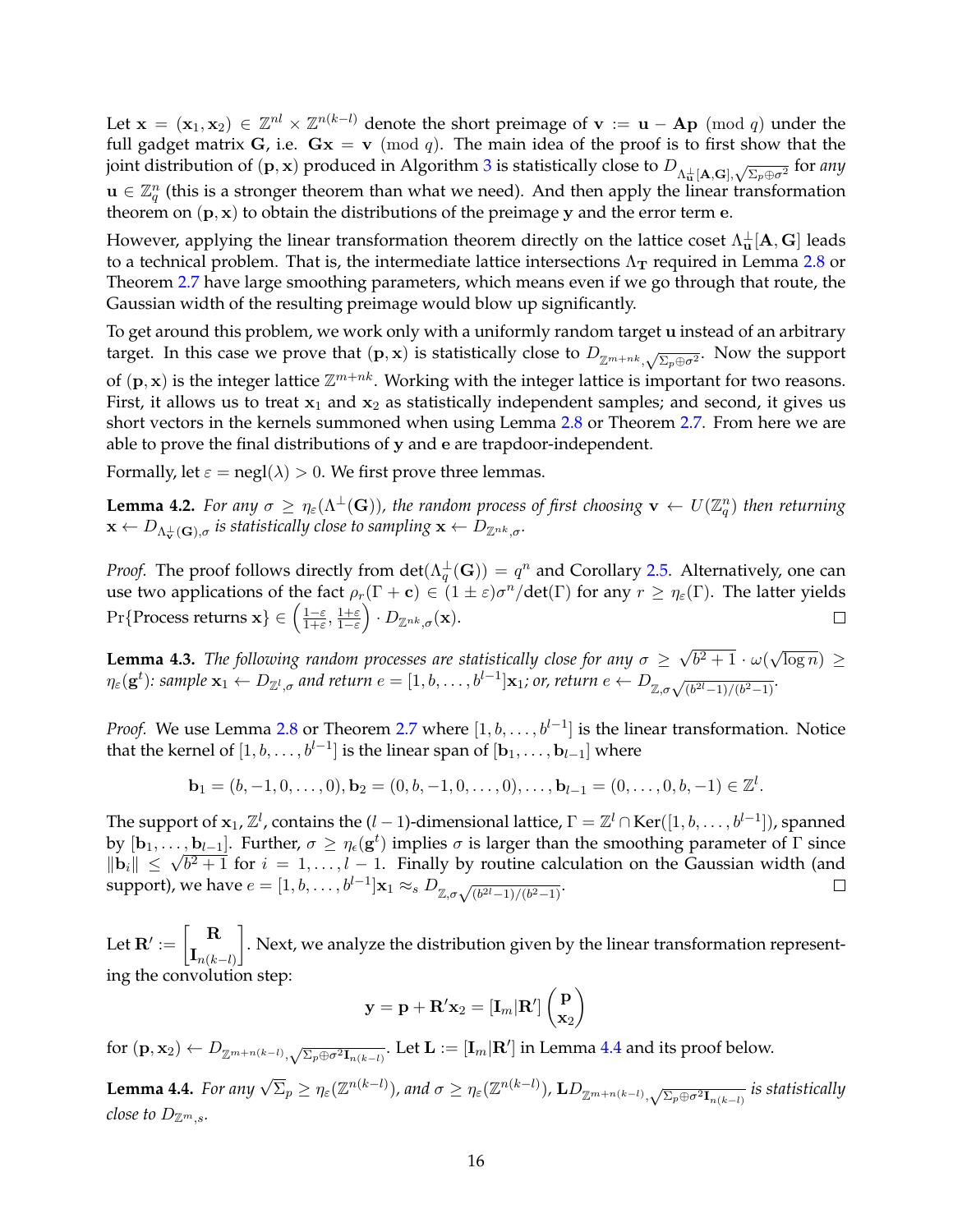*Proof.* The range and covariance are immediate. Next, we use Theorem [2.7](#page-10-2) (Lemma [2.8\)](#page-10-1). The kernel of L is given by all vectors  $(a, b)$  where  $b \in \mathbb{R}^{n(k-l)}$  and  $a = -R'b$ . The integer lattice  $\mathbb{Z}^{m+n(k-l)}$ contains all such integer vectors so  $\Lambda_{\mathbf{L}} := \mathbb{Z}^{m+n(k-l)} \cap \ker(\mathbf{L})$  spans  $\mathbf{L}'$ s kernel.

Now we determine the smoothing parameter of  $\Lambda_{\mathbf{L}}$ . Rotate the space by

$$
\mathbf{Q}:=\begin{bmatrix}\mathbf{I} & \mathbf{R} \\ \mathbf{0} & \mathbf{I}_{n(k-l)}\end{bmatrix}.
$$

This rotation yields  ${\bf Q}\Lambda_{\bf L}=\{{\bf 0}\}\oplus\mathbb{Z}^{n(k-l)}$  and since rotating a covariance does not change its eigenvalues, we have  $\sqrt{\Sigma_p\oplus\sigma^2\mathbf{I}_{n(k-l)}}\geq\eta_\varepsilon(\mathbb{Z}^{n(k-l)})=\eta_\epsilon(\Lambda_{\mathbf{L}}).$  This implies  $\mathbf{L} D_{\mathbb{Z}^{m+n(k-l)},\sqrt{\Sigma_p\oplus\sigma^2\mathbf{I}_{n(k-l)}}}$  is statistically close to  $D_{\mathbb{Z}^m.s.}$ 

We are now ready to prove Theorem [4.1.](#page-15-1)

*Proof.* (of Theorem [4.1\)](#page-15-1) The proof's overview is given via the following. Let

- $\mathbf{p} \leftarrow D_{\mathbb{Z}^m,\sqrt{\Sigma_p}}$  be a perturbation,
- $\mathbf{u} \in \mathbb{Z}_q^n$  be the input target coset,
- $\mathbf{v} = \mathbf{u} \mathbf{A}\mathbf{p} \in \mathbb{Z}_q^n$  be the G-lattice coset,
- $\mathbf{x} = (\mathbf{x}_1, \mathbf{x}_2) \leftarrow D_{\mathbb{Z}^{nk}, \sigma}$  (G-lattice randomized over uniform coset v and  $\sigma \ge \eta_{\epsilon}(\mathbf{g}^t)$ , Lemma [4.2\)](#page-17-1)
- $e \leftarrow D_{\mathbb{Z}^{nl}, \sigma \sqrt{(b^{2l}-1)/(b^2-1)}}$  be the concatenation of the errors, e, in Lemma [4.3,](#page-17-2)
- and  $y \leftarrow D_{\mathbb{Z}^m,s}$  as in Lemma [4.4.](#page-17-0)

The proof is best summarized via the sequence of hybrids below:

$$
u = v + Ap
$$
  
\n
$$
\approx_s Gx + Ap
$$
  
\n
$$
= Mx_1 + Fx_2 + Ap
$$
  
\n
$$
\approx_s e + Fx_2 + Ap
$$
  
\n
$$
= e + AR'x_2 + Ap
$$
  
\n
$$
= e + AL\begin{pmatrix} p \\ x_2 \end{pmatrix}
$$
  
\n
$$
\approx_s e + Ay.
$$

The first  $\approx_s$  is through swapping the order of sampling u and v uniformly at random, then using the fact that  $\sigma \ge \eta_\epsilon(G)$  (Lemma [4.2\)](#page-17-1). The next  $\approx_s$  is given by Lemma [4.3.](#page-17-2) Finally, the last  $\approx_s$  is given by concatenating  $(\mathbf{p}, \mathbf{x}_2) \leftarrow D_{\mathbb{Z}^{m+n(k-l)}}, \sqrt{\Sigma_p \oplus \sigma}$  and using Lemma [4.4.](#page-17-0)

We remark that the key in the equivalences above is that we can separate x into two statistically independent samples,  $x_1$  and  $x_2$ , concatenate p and  $x_2$ , then perform two instances of Theorem [2.7](#page-10-2) (Lemma [2.8\)](#page-10-1) on the statistically independent samples  $L(p, x_2)$  and  $Mx_1$ . The statistical independence of  $x_1$  and  $x_2$  is due to the orthogonality of  $\bar{Z}^{nk}$  and the same cannot be said if  $x \sim D_{\Lambda_v^{\perp}}(G)$ , $\sigma$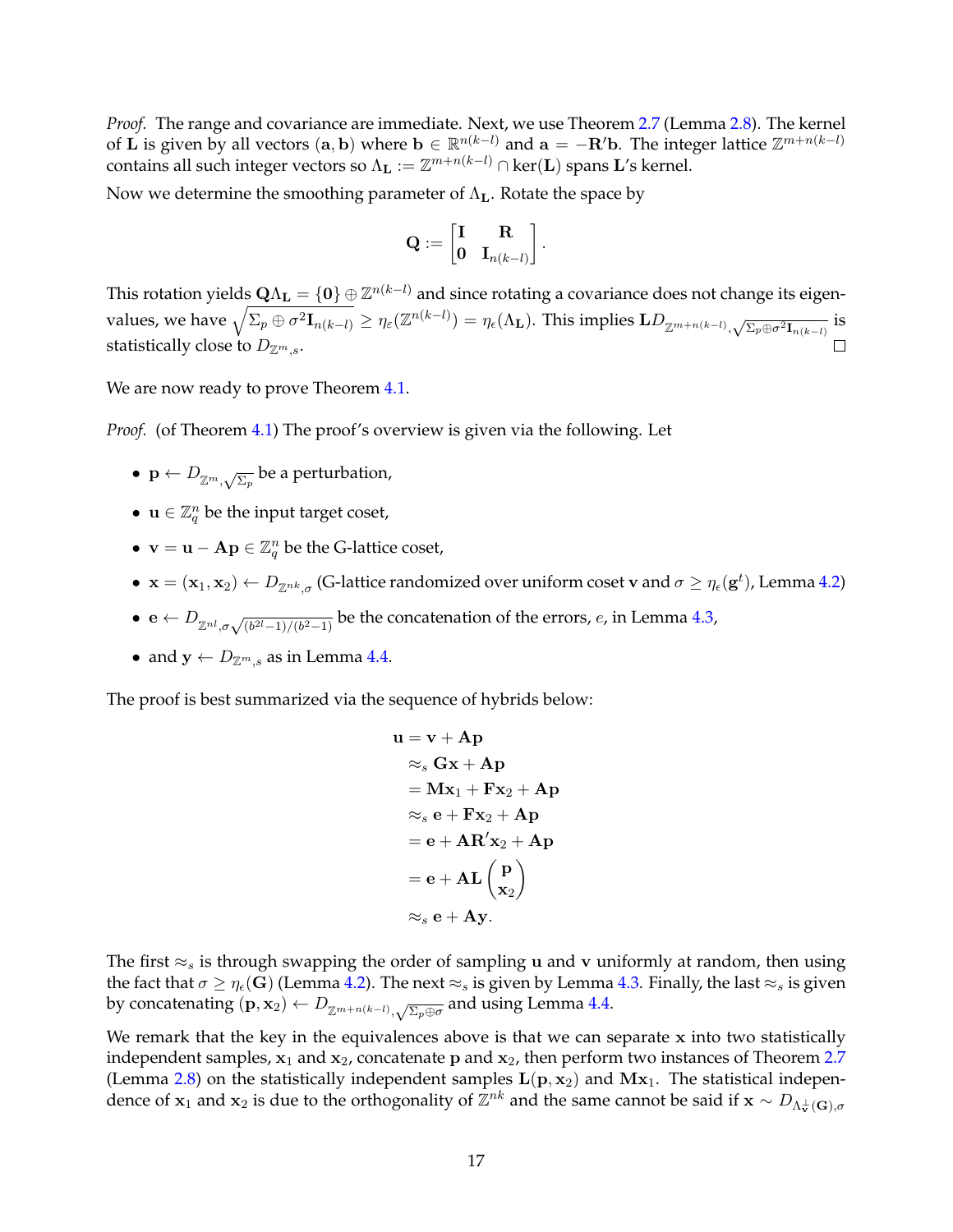for a fixed v (via a fixed u). This difference highlights why we must argue security for a uniformly random input coset u (and v).

**Real distribution:** The real distribution of  $\{(\mathbf{A}, \mathbf{y}, \mathbf{u}, \mathbf{e})\}$  is:  $\mathbf{A}, \mathbf{u} \leftarrow U(\mathbb{Z}_q^n)$ ,  $\mathbf{p} \leftarrow D_{\mathbb{Z}^m, \sqrt{\Sigma_p}}, \mathbf{v} := \mathbf{u} - \mathbf{A}\mathbf{p}, \mathbf{x} = (\mathbf{x}_1, \mathbf{x}_2) \leftarrow D_{\Lambda^{\perp}_{\mathbf{v}}(\mathbf{G}), \sigma}, \mathbf{e} = \mathbf{M}\mathbf{x}_1$ , and  $\mathbf{y} = \mathbf{L}(\mathbf{p}, \mathbf{x}_2)$ .

**Hybrid 1**: Here we swap the order of sampling **u** and **v** by first sampling  $\mathbf{v} \leftarrow U(\mathbb{Z}_q^n)$  and setting  $\mathbf{u} := \mathbf{v} + \mathbf{A} \mathbf{p}$ :  $\mathbf{A}, \mathbf{v} \leftarrow U(\mathbb{Z}_q^n)$ ,  $\mathbf{p} \leftarrow D_{\mathbb{Z}^m, \sqrt{\Sigma_p}}$ ,  $\mathbf{u} = \mathbf{v} + \mathbf{A} \mathbf{p}$ . We keep x, e, and y unchanged:  $\mathbf{x} = (\mathbf{x}_1, \mathbf{x}_2) \leftarrow D_{\Lambda_v^{\perp}(\mathbf{G}), \sigma}$ ,  $\mathbf{e} = \mathbf{M}\mathbf{x}_1$ , and  $\mathbf{y} = \mathbf{L}(\mathbf{p}, \mathbf{x}_2)$ . Then, the real distribution and Hybrid 1 are the same.

**Hybrid 2**: Instead of sampling a uniform  $\mathbf{v} \in \mathbb{Z}_q^n$  and a G-lattice sample  $\mathbf{x} = (\mathbf{x}_1, \mathbf{x}_2) \leftarrow D_{\Lambda_{\mathbf{v}}^{\perp}(\mathbf{G}), \sigma}$ we sample  $\mathbf{x} \leftarrow D_{\mathbb{Z}^{nk},\sigma}$  and  $\mathbf{v} = \mathbf{Gx} \in \mathbb{Z}_q^n$ . The rest remains the same:  $\mathbf{A}, \mathbf{x} \leftarrow D_{\mathbb{Z}^{nk}, \sigma}, \mathbf{v} = \mathbf{Gx}, \mathbf{p} \leftarrow D_{\mathbb{Z}^m, \sqrt{\Sigma_p}}, \mathbf{u} \approx_s \mathbf{Gx} + \mathbf{Ap}, \mathbf{e} = \mathbf{Mx}_1$ , and  $\mathbf{y} = \mathbf{L}(\mathbf{p}, \mathbf{x}_2)$ . Lemma [4.2](#page-17-1) implies Hybrid 1 and Hybrid 2 are statistically close.

**Hybrid 3**: We combine  $p, x_2$  into the joint distribution  $(p, x_2) \leftarrow D_{\mathbb{Z}^{m+n(k-l)}, \sqrt{\Sigma_p \oplus \sigma^2 \mathbf{I}}};$  $\mathbf{A}, (\mathbf{p}, \mathbf{x}_2) \leftarrow D_{\mathbb{Z}^{m+n(k-l)}}, \sqrt{\Sigma_p \oplus \sigma^2 \mathbf{I}}, \mathbf{e} = \mathbf{M} \mathbf{x}_1, \mathbf{y} = \mathbf{L}(\mathbf{p}, \mathbf{x}_2), \mathbf{v} = \mathbf{G} \mathbf{x}$ , and  $\mathbf{u} = \mathbf{v} + \mathbf{A} \mathbf{p} = \mathbf{M} \mathbf{x}_1 + \mathbf{F} \mathbf{x}_2 + \mathbf{F} \mathbf{p}$ Ap.

**Hybrid 4**: Here we apply the linear transformation theorem on e, y (statistically independent e and y!):

 $\mathbf{A}, (\mathbf{p}, \mathbf{x}_2) \leftarrow D_{\mathbb{Z}^{m+n(k-l)}}, \sqrt{\Sigma_p \oplus \sigma^2 \mathbf{I}'} \mathbf{e} \leftarrow D_{\mathbb{Z}^{nl}, \sigma \sqrt{(b^{2l}-1)/(b^{2}-1)}'} \mathbf{y} \leftarrow D_{\mathbb{Z}^{m}, s}, \mathbf{v} = \mathbf{Gx}, \text{and } \mathbf{u} = \mathbf{Mx}_1 + \mathbf{Mx}_2 + \mathbf{Mx}_3$  $\mathbf{F} \mathbf{x}_2 + \mathbf{A} \mathbf{p} \approx_s \mathbf{A} \mathbf{L}(\mathbf{p}, \mathbf{x}_2) + \mathbf{e} \approx_s \mathbf{A} \mathbf{y} + \mathbf{e}.$ 

Lemmas [4.3](#page-17-2) and [4.4](#page-17-0) imply Hybrids 3 and 4 are statistically close.

**Final distribution**: Sample  $A \leftarrow U(\mathbb{Z}_q^{n \times m})$  and keep the rest of the vectors from the same distribution as Hybrid 4 (notice that the trapdoor  $R$  of  $A$  is not used to sample  $p$ ,  $x$ ,  $e$  and  $y$ ). The final distribution is computationally indistinguishable from Hybrid 4 assuming  $LWE_{n,n,q,\chi,U(\mathbb{Z}_q),\chi}.$  $\Box$ 

## <span id="page-19-0"></span>**5 Hash-and-Sign Signature Instantiated with the Approximate Trapdoor**

We spell out the details of the hash-and-sign signature scheme from [\[GPV08\]](#page-26-3) instantiated with the approximate G-trapdoor instead of an exact trapdoor.

Recall the parameters from the last section. We set  $k = \lceil \log_b q \rceil$ , set l to be the number of entries dropped from the G-trapdoor such that  $1 \leq l \leq k$  and  $m = n(2 + (k - l))$ . Let  $\sigma, s \in \mathbb{R}^+$  be the discrete Gaussian widths of the distributions over the cosets of  $\Lambda_q^\pm({\bf G})$  and  $\Lambda_q^\pm({\bf A})$  respectively. Let  $\chi$  be the distribution of the entries of the trapdoor **R** chosen so that  $LWE_{n,n,q,\chi,U(\mathbb{Z}_q),\chi}$  is hard.

<span id="page-19-1"></span>**Construction 5.1.** *Given an approximate trapdoor sampler from Theorem [4.1,](#page-15-1) a hash function*  $H = \{H_{\lambda} :$  ${0,1}^* \rightarrow R_\lambda$  *modeled as a random oracle, we build a signature scheme as follows.* 

•  $Gen(1^{\lambda})$ : The key-generation algorithm samples  $\mathbf{A} \in \mathbb{Z}_q^{n \times m}$  together with its  $(\alpha, \beta)$ -approximate trapdoor  ${\bf R}$  from APPROX.TRAP ${\rm Gen}(1^\lambda)$ . Let the range  $\hat{R}_\lambda$  of  $H$  be  $\mathbb{Z}_q^n$ . It outputs  ${\bf A}$  as the verification *key, keeps* R *as the secret signing key.*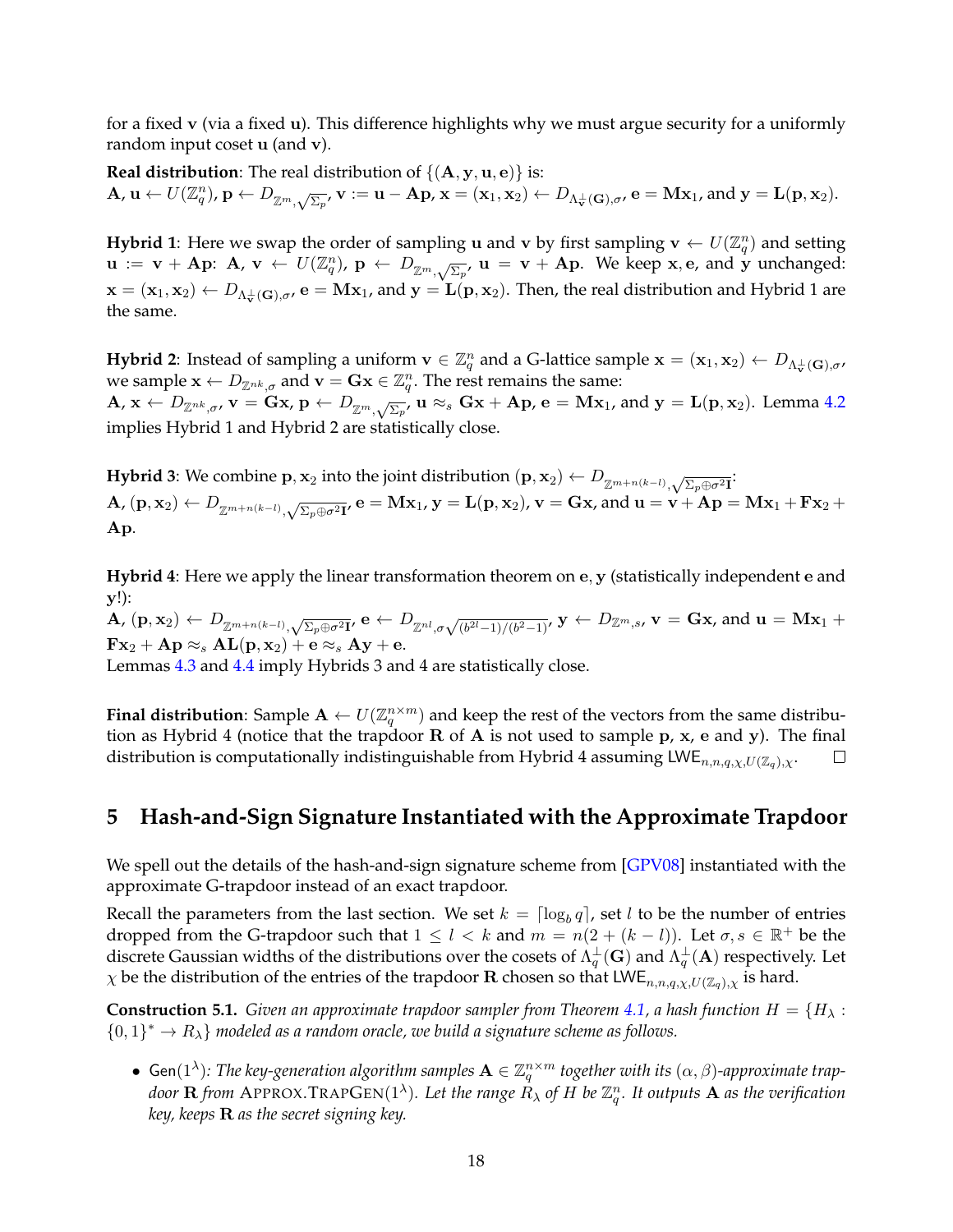- Sig $(\mathbf{R}, m)$ : The signing algorithm checks if the message-signature pair  $(m, \mathbf{x}_m)$  has been produced *before.* If so, it outputs  $\mathbf{x}_m$  as the signature of m; if not, computes  $\mathbf{u} = H(m)$ , and samples an *approximate preimage*  $\mathbf{x}_m \leftarrow$  APPROX.SAMPLE $\text{PRE}(\mathbf{A}, \mathbf{R}, \mathbf{u}, s)$ . It outputs  $\mathbf{x}_m$  as the signature and *stores*  $(m, \mathbf{x}_m)$  *in the list.*
- Ver( $\mathbf{A}, m, \mathbf{x}$ )*: The verification algorithm checks if*  $\|\mathbf{x}\| \leq \beta$  *and*  $\|\mathbf{A} \cdot \mathbf{x} H(m)\| \leq \alpha$ . If so, it outputs *accept; otherwise, it outputs reject.*

### <span id="page-20-0"></span>**5.1 Security analysis**

In the security analysis we use the following properties on the distributions produced by APPROX.SAMPLEPRE proven in Theorem [4.1:](#page-15-1)

- 1. An approximate preimage of a uniformly random image is statistically close to a distribution  $D_{\text{pre}}$ , which is independent of **A** and **R**.
- 2. For a uniformly random image u, the error vector  $\mathbf{e} := \mathbf{u} \mathbf{A}\mathbf{x} \pmod{q}$  is statistically close to a distribution  $D_{\text{err}}$ , which is also independent of **A** and **R**.

To prove that the signature satisfies the strong EU-CMA security, we need an additional "nearcollision-resistance" property for Ajtai's function, which can be based on the standard SIS assumption. Let us remark that without this property, we can still prove the signature scheme satisfies static security based on the hardness of the approximate ISIS problem, which is tighter by a factor of two according to Theorem [3.4.](#page-13-0)

<span id="page-20-1"></span>**Lemma 5.2** (The near-collision-resistance of Ajtai's function). *For any*  $n, m, q \in \mathbb{N}$  and  $\alpha, \beta \in \mathbb{R}$ *. If there is an efficient adversary A that given*  $\mathbf{A} \leftarrow U(\mathbb{Z}_q^{n\times m})$ *, finds*  $\mathbf{x}_1\neq \mathbf{x}_2\in\mathbb{Z}^m$  *such that* 

 $\|\mathbf{x}_1\| \leq \beta$  *and*  $\|\mathbf{x}_2\| \leq \beta$  *and*  $\|\mathbf{Ax}_1 - \mathbf{Ax}_2 \pmod{q}\| \leq 2\alpha$ 

*Then there is an efficient adversary B that solves*  $\mathsf{SIS}_{n,n+m,q,2(\alpha+\beta)}$ *.* 

*Proof.* Suppose B gets an HNF.SIS $_{n,n+m,q,2(\alpha+\beta)}$  challenge (which is as hard as SIS $_{n,n+m,q,2(\alpha+\beta)}$ ) with the public matrix  $[\mathbf{I}_n \mid \mathbf{A}]$ , B sends  $\overrightarrow{\mathbf{A}}$  to  $\overrightarrow{A}$ , gets back  $\mathbf{x}_1 \neq \mathbf{x}_2 \in \mathbb{Z}^m$  such that

 $\|\mathbf{x}_1\| \leq \beta$  and  $\|\mathbf{x}_2\| \leq \beta$  and  $\|\mathbf{y} := \mathbf{A}\mathbf{x}_1 - \mathbf{A}\mathbf{x}_2$  (mod q) $\|\leq 2\alpha$ 

*B* then sets  $\mathbf{z} := [-\mathbf{y}^t \mid (\mathbf{x}_1 - \mathbf{x}_2)^t]^t$  as the solution.  $\mathbf{z}$  is then non-zero and satisfies  $\|\mathbf{z}\| \le 2(\alpha + \beta)$ and  $[I_n | A]z = 0 \pmod{q}$ .

**Theorem 5.3.** *Construction [5.1](#page-19-1) is strongly existentially unforgeable under a chosen-message attack in the random oracle model assuming the hardness of*  $SIS_{n,n+m,q,2(\alpha+\beta)}$  *and*  $LWE_{n,n,q,\chi,U(\mathbb{Z}_q),\chi}$ .

*Proof.* Suppose there is a polynomial time adversary A that breaks the strong EU-CMA of the signature scheme, we construct a polynomial time adversary  $B$  that breaks the near-collision-resistance of Ajtai's function, which is as hard as  $\text{SIS}_{n,n+m,q,2(\alpha+\beta)}$  due to Lemma [5.2.](#page-20-1)

To start,  $B$  sends Ajtai's function  $A$  to  $A$  as the public key for the signature scheme. Once  $A$  makes a random oracle query w.r.t. a message m, B samples  $\mathbf{x} \leftarrow D_{\text{pre}}$ , computes  $\mathbf{u} := \mathbf{A}\mathbf{x} + D_{\text{err}} \pmod{q}$ as the random oracle response on m. B then replies u to A and stores  $(m, u)$  in the random oracle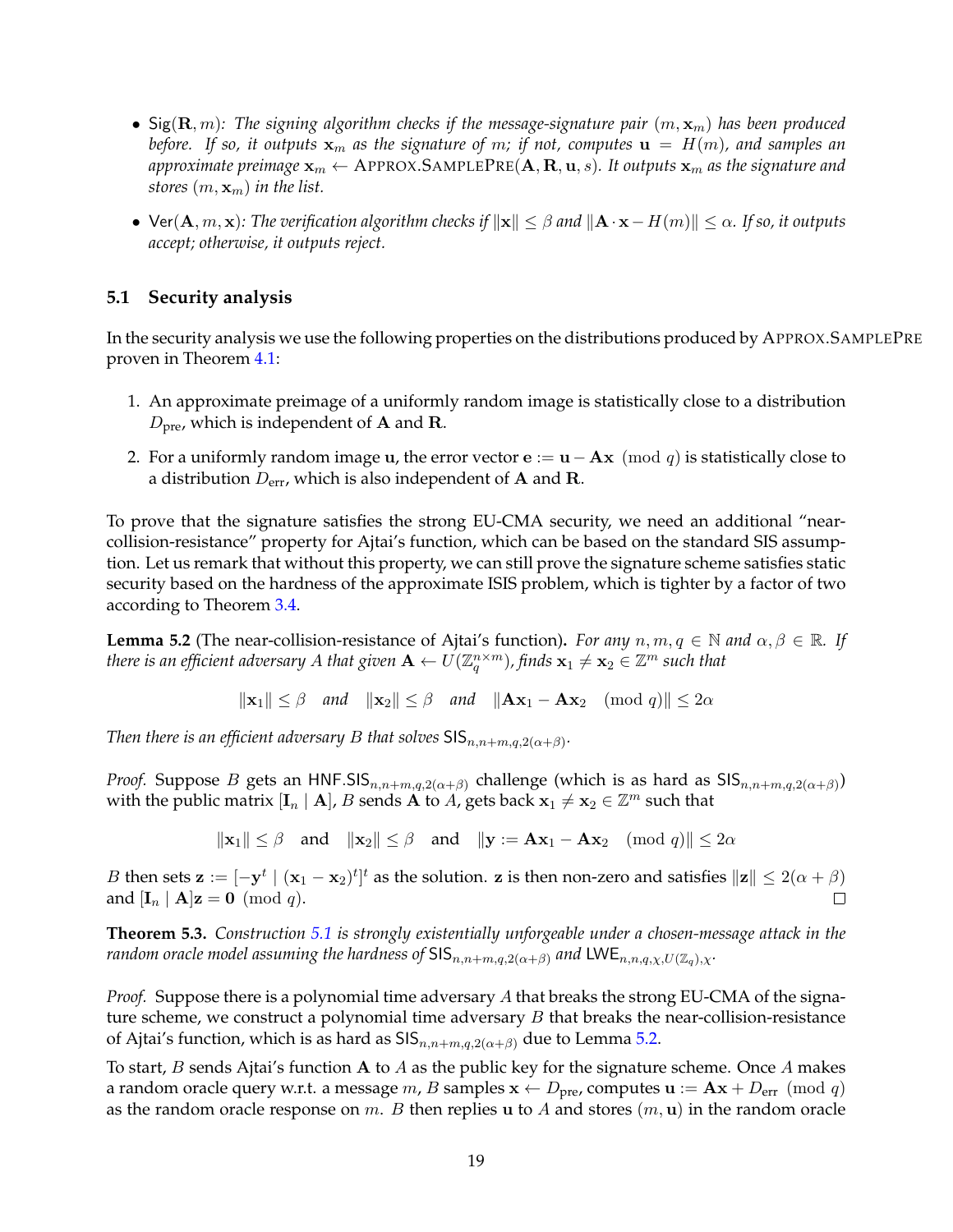| Params                       | Exact     | Approx    | Approx         | Exact    | Approx   | Approx         | Exact    | Approx         | Approx   |
|------------------------------|-----------|-----------|----------------|----------|----------|----------------|----------|----------------|----------|
| $\boldsymbol{n}$             | 512       | 512       | 512            | 512      | 512      | 512            | 512      | 512            | 512      |
| $\lceil \log_2 q \rceil$     | 24        | 24        | 24             | 20       | 20       | 20             | 16       | 16             | 16       |
| b                            | 2         | 2         | $\overline{2}$ | 2        | 2        | $\overline{2}$ | 2        | $\overline{2}$ | 2        |
|                              | $\Omega$  | 12        | 15             | $\theta$ | 10       | 12             | $\theta$ | 7              | 9        |
| $\tau$                       | 40        | 40        | 40             | 10       | 10       | 10             | 2.6      | 2.6            | 2.6      |
| $\boldsymbol{s}$             | 38317.0   | 29615.3   | 26726.3        | 8946.4   | 6919.8   | 6416.4         | 2170.7   | 1756.3         | 1618.2   |
| m                            | 13312     | 7168      | 5632           | 11264    | 6144     | 5120           | 9216     | 5632           | 4608     |
| $\ \mathbf{x}\ _2$           | 4441737.7 | 2521387.0 | 2035008.5      | 956758.1 | 545470.5 | 464022.0       | 211100.9 | 133305.5       | 109339.1 |
| $\ \mathbf{x}\ _{\infty}$    | 184653    | 111909    | 94559          | 38507    | 25275    | 24762          | 8848     | 6853           | 6334     |
| $\lVert \mathbf{z} \rVert_2$ | $\theta$  | 374014.0  | 2118987.6      | $\theta$ | 94916.6  | 343682.9       | $\theta$ | 11897.9        | 46428.4  |
| $\ \mathbf{z}\ _{\infty}$    | $\Omega$  | 46895     | 346439         | $\theta$ | 13265    | 52789          | $\theta$ | 1439           | 7213     |
| PК                           | 37.50     | 19.50     | 15.00          | 26.25    | 13.75    | 11.25          | 17.00    | 10.00          | 8.00     |
| <b>Sig</b>                   | 25.68     | 13.53     | 10.51          | 18.87    | 10.01    | 8.29           | 13.16    | 7.83           | 6.30     |
| <b>LWE</b>                   | 100.0     | 100.0     | 100.0          | 102.8    | 102.8    | 102.8          | 104.7    | 104.7          | 104.7    |
| <b>AISIS</b>                 | 80.2      | 85.8      | 81.1           | 82.0     | 87.5     | 84.3           | 83.7     | 89.0           | 88.1     |
| $\delta$                     | 1.00685   | 1.00643   | 1.00678        | 1.00670  | 1.00631  | 1.00653        | 1.00658  | 1.00621        | 1.00628  |
| $\boldsymbol{k}$             | 174       | 193       | 177            | 180      | 199      | 188            | 186      | 204            | 201      |

<span id="page-21-1"></span>Figure 4: Summary of the concrete parameters, with base  $b = 2$ , aiming at around 80 to 90-bit security. The sizes of PK and Sig are measured in kB.  $\tau$  is the Gaussian width of the secret matrix **R**. s is the Gaussian width of the preimage. "LWE" refers to the security level of the pseudorandomness of the PK. "AISIS" refers to the security level of breaking approximate ISIS.  $\delta$  and k are the variables used in the AISIS security estimation.

storage,  $(m, x)$  in the message-signature pair storage. Once A makes a signing query on the message m (wlog assume m has been queried to the random oracle before, since if not  $B$  can query it now), B finds  $(m, x)$  in the storage and reply x as the signature. The signatures and the hash outputs produced by  $B$  are indistinguishable from the real ones due to the properties of the distributions  $D_{\text{pre}}$  and  $D_{\text{err}}$ , and the assumption that a real public key is indistinguishable from random under LWE $_{n,n,q,\chi,U(\mathbb{Z}_q),\chi}.$ 

Without loss of generality, assume that before A tries to forge a signature on  $m^*$ , A has queried H on  $m^*$ . Denote the pair that B prepares and stores in the random oracle storage as  $(m^*, \mathbf{u}^*)$ , and the pair in the signature storage as  $(m^*, \mathbf{x}^*)$ . Finally A outputs x as the forged signature on  $m^*$ . So we have  $\|\mathbf{A}(\mathbf{x} - \mathbf{x}^*)\| \pmod q$   $\|\leq 2\alpha$ . It remains to prove that  $\mathbf{x} \neq \mathbf{x}^*$  so as to use them as a nearcollision-pair. If  $m^*$  has been queried to the signing oracle before, then  $x \neq x^*$  by the definition of a successful forgery; if  $m^*$  has not been queried to the signing oracle before, then  $x^*$  is with high min-entropy by the settings of the parameter, so  $x \neq x^*$  with overwhelming probability.  $\Box$ 

### <span id="page-21-0"></span>**5.2 Concrete parameters**

We provide a proof-of-concept implementation of the signature. Experiments are performed over several groups of parameters using different dimensions  $n$ , moduli  $q$ , bases  $b$ , targeting different security level (mainly around 80 to 90-bit and 170 to 185-bit security). In each group of parameters, we use fixed  $n$ ,  $q$ ,  $b$ , and compare the use of exact trapdoor (under our reference implementation) versus approximate trapdoor. In Figures [4](#page-21-1) and [5](#page-22-0) we list 6 groups of parameters.

**Methods for security estimation.** Let us first explain how we make the security estimations. The concrete security estimation of lattice-based cryptographic primitive is a highly active research area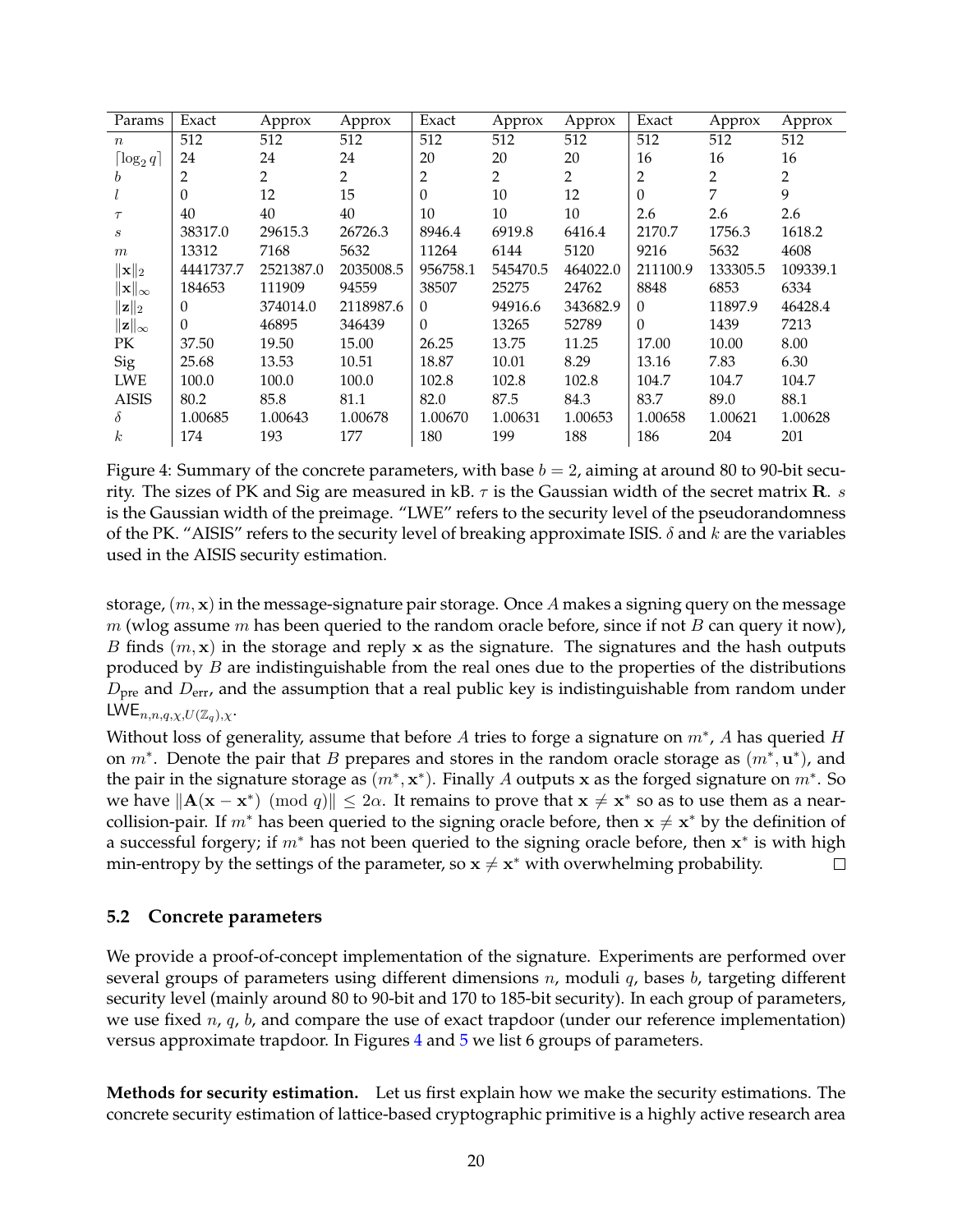| Params                    | Exact    | Approx         | Approx   | Exact    | Approx         | Approx   | Exact          | Approx         | Approx         |
|---------------------------|----------|----------------|----------|----------|----------------|----------|----------------|----------------|----------------|
| $\boldsymbol{n}$          | 512      | 512            | 512      | 1024     | 1024           | 1024     | 1024           | 1024           | 1024           |
| $\lceil \log_2 q \rceil$  | 16       | 16             | 16       | 18       | 18             | 18       | 18             | 18             | 18             |
| b                         | 4        | $\overline{4}$ | 4        | 8        | 8              | 8        | $\overline{4}$ | $\overline{4}$ | $\overline{4}$ |
|                           | 0        | $\overline{2}$ | 4        | $\Omega$ | $\overline{2}$ | 3        | $\Omega$       | $\overline{4}$ | 5              |
| $\tau$                    | 2.6      | 2.6            | 2.6      | 2.8      | 2.8            | 2.8      | 2.8            | 2.8            | 2.8            |
| S                         | 3114.2   | 2833.3         | 2505.6   | 8861.1   | 7824.8         | 7227.9   | 5118.8         | 4297.8         | 4015.5         |
| m                         | 5120     | 4096           | 3072     | 8192     | 6144           | 5120     | 11264          | 7168           | 6144           |
| $\ \mathbf{x}\ _2$        | 223740.1 | 183004.9       | 138145.7 | 805772.9 | 604711.5       | 516446.3 | 552713.4       | 369981.2       | 311153.9       |
| $\ \mathbf{x}\ _{\infty}$ | 13320    | 11868          | 8948     | 35348    | 28823          | 30435    | 19274          | 18283          | 14927          |
| $\ \mathbf{z}\ _2$        | 0        | 1402.3         | 19807.1  | $\Omega$ | 7316.5         | 54379.8  | $\Omega$       | 29958.0        | 115616.4       |
| $\ \mathbf{z}\ _{\infty}$ | $\Omega$ | 174            | 2448     | $\Omega$ | 905            | 6680     | $\Omega$       | 3025           | 12070          |
| PK                        | 9.00     | 7.00           | 5.00     | 15.75    | 11.25          | 9.00     | 22.50          | 13.50          | 11.25          |
| Sig                       | 7.62     | 5.94           | 4.45     | 13.70    | 10.14          | 8.36     | 18.74          | 11.09          | 9.38           |
| <b>LWE</b>                | 104.7    | 104.7          | 104.7    | 192.7    | 192.7          | 192.7    | 192.7          | 192.7          | 192.7          |
| <b>AISIS</b>              | 82.8     | 85.5           | 87.8     | 165.3    | 172.9          | 174.9    | 175.8          | 185.7          | 183.7          |
| δ                         | 1.00664  | 1.00645        | 1.00629  | 1.0036   | 1.00347        | 1.00343  | 1.00342        | 1.00326        | 1.00329        |
| $\boldsymbol{k}$          | 183      | 192            | 200      | 462      | 488            | 495      | 498            | 532            | 525            |

<span id="page-22-0"></span>Figure 5: Summary of the concrete parameters, with base  $b \geq 4$ , aiming at around 80 to 90-bit and 170 to 184-bit security.

and more sophisticated methods are proposed recently. Here we use relatively simple methods to estimate the pseudorandomness of the public-key (henceforth "LWE security"), and the hardness of breaking approximate ISIS (henceforth "AISIS security"). Let us remark that our estimations may not reflect the state-of-art, but at least provide a fair comparison of the parameters for the exact trapdoor versus the approximate trapdoor.

LWE security depends on the choices of q, n, and the Gaussian width  $\tau$  of the trapdoor **R**. The estimation of LWE security was done with the online LWE bit security estimator with BKZ as the reduction model<sup>[1](#page-22-1)</sup> [\[ACD](#page-23-3)<sup>+</sup>18].

For the approximate ISIS problem, the only direct cryptanalysis result we are aware of is the work of Bai et al. [\[BGLS19\]](#page-24-6), but it is not clearly applicable to the parameters we are interested. Instead we estimate AISIS through  $\text{ISS}_{n,m,q,\alpha+\beta}$  following the reduction in Lemma [3.5,](#page-13-2) where  $\alpha$  and  $\beta$ are the upper-bounds of  $l_2$  norm of the error z and preimage x. We estimate the security level of ISIS $_{n,m,q,\alpha+\beta}$  based on how many operations BKZ would take to find a vector in the lattice  $\Lambda^{\perp}_q({\bf A})$ of length  $\alpha + \beta$ . Further, we can throw away columns in A. We choose to only use  $2n$  columns of **A** as done in [\[BFRS18\]](#page-24-5), denoted  $\mathbf{A}_{2n}$  $\mathbf{A}_{2n}$  $\mathbf{A}_{2n}$ , since Minkowski's theorem<sup>2</sup> tells us  $\Lambda_q^{\perp}(\mathbf{A}_{2n})$  has a short enough vector. Following [\[APS15,](#page-24-11) [ACD](#page-23-3)<sup>+</sup>18], we use sieving as the SVP oracle with time complexity  $2^{.292k+16.4}$  in the block size, k. BKZ is expected to return a vector of length  $\delta^{2n}$ det $^{1/2n}$  for a lattice of dimension  $2n$ . Hence, we found the smallest block size k achieving the needed  $\delta$  corresponding to forging a signature,  $\frac{\alpha+\beta}{\sqrt{q}}=\delta^{2n}$ . Finally, we used the heuristic  $\delta \approx \left(\frac{k}{2\pi}\right)$  $\frac{k}{2\pi e}(\pi k)^{1/k})^{1/2(k-1)}$  to determine the relation between k and  $\delta$ , and we set the total time complexity of BKZ with block-size k, dimension  $2n$  as  $8 \cdot 2n \cdot \text{time}(SVP) = 8 \cdot 2n \cdot 2^{.292k+16.4}$  [\[Che13,](#page-25-9) [APS15\]](#page-24-11)<sup>[3](#page-22-3)</sup>.

<span id="page-22-1"></span><sup>&</sup>lt;sup>1</sup><https://bitbucket.org/malb/lwe-estimator>

<span id="page-22-3"></span><span id="page-22-2"></span><sup>&</sup>lt;sup>2</sup>For any lattice **L**,  $\lambda_1 \leq \sqrt{r} \det(\mathbf{L})^{1/r}$  where  $r$  is the rank of the lattice.

 $3$ We use the "magic eight tour number" for BKZ to keep consistency with the LWE online estimator. We have not incorporated the more recent developments in  $[Duc18]$  and  $[ADH<sup>+</sup>19]$  $[ADH<sup>+</sup>19]$ .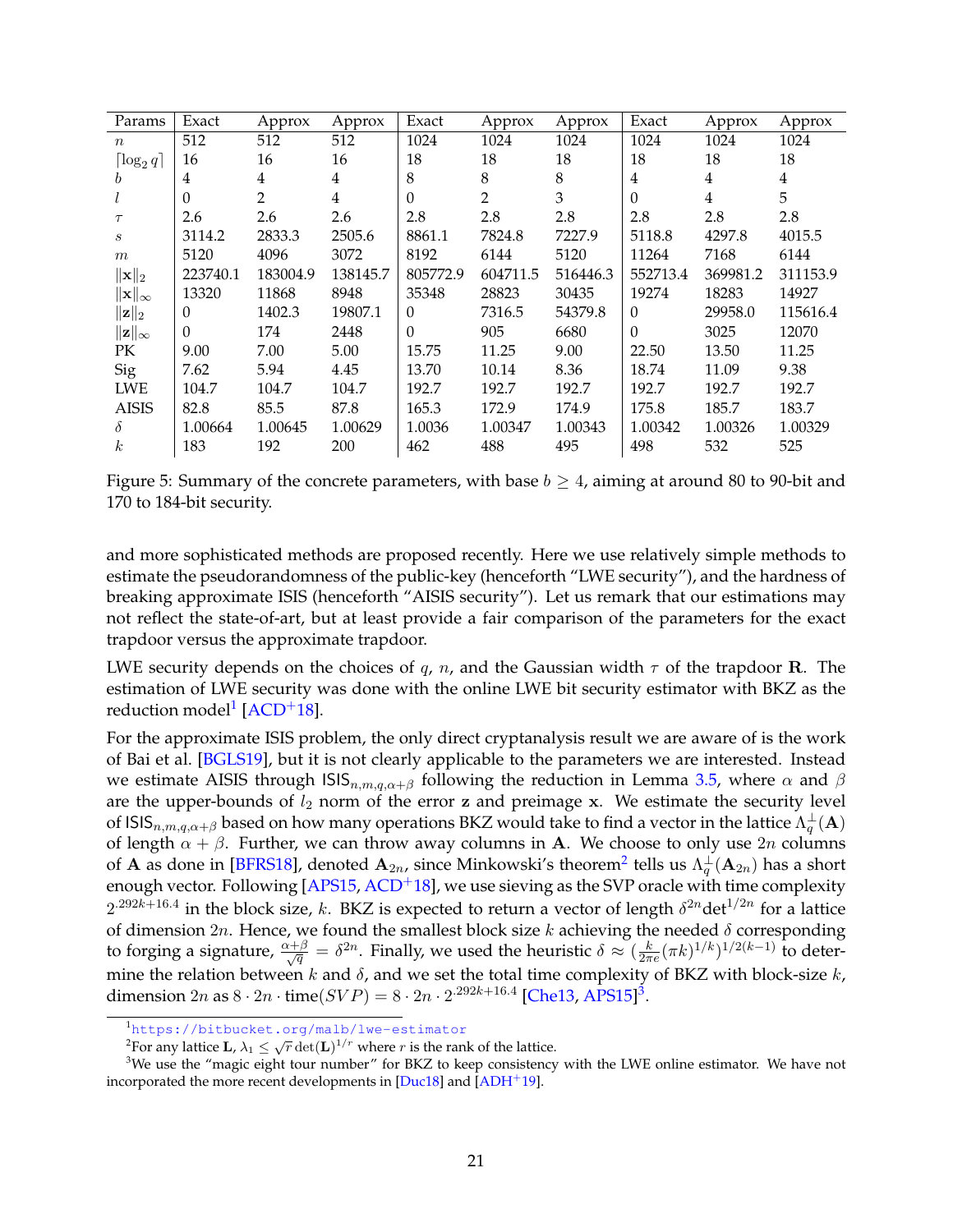**The comparison.** For an estimation of 80-bit<sup>[4](#page-23-4)</sup> security, our reference implementation for the exact trapdoor under the modulus  $q \approx 2^{24}$  and base  $b = 2$  matches the parameters reported in [\[BB13\]](#page-24-4) (the parameters in the other implementation  $[BFRS18, GPR+18]$  $[BFRS18, GPR+18]$  $[BFRS18, GPR+18]$  $[BFRS18, GPR+18]$  are possibly measured in different ways). We also use smaller moduli and bigger bases to reduce the size and increase the security level. The parameters in Figures [4](#page-21-1) and [5](#page-22-0) suggest that for all the choices of q and b, using the approximate gadget trapdoor by setting  $l = \lceil (\log_b q)/2 \rceil$  saves about half of the sizes in the public key and signatures comparing to using the exact trapdoor, with even a slight increase in the security estimation.

Our implementation shows that the sizes of the public-key & signature can be reduced to  $5$  kB &  $4.45$ kB for an estimation of 88-bit security, and 11.25 kB & 9.38 kB for an estimation of 184-bit security. Those are still larger than, but much closer to the sizes for the signatures based on the rejection sampling approach [\[Lyu12,](#page-27-3) [BG14,](#page-24-3) [DKL](#page-25-3)<sup>+</sup>18, [ABB](#page-23-2)<sup>+</sup>19]. As a reference, the sizes of the public-key  $\&$ signature for qTESLA  $[ABB+19]$  $[ABB+19]$  are 4.03 kB & 3.05 kB for an estimation of 128-bit security, and 8.03 kB & 6.03 kB for an estimation of 192-bit security.

# **Acknowledgment**

We are grateful to Daniele Micciancio for valuable advice and his generous sharing of ideas on the subject of this work. We would also like to thank Léo Ducas, Steven Galbraith, Thomas Prest, Yang Yu, Chuang Gao, Eamonn Postlethwaite, and the anonymous reviewers for their helpful suggestions and comments.

# **References**

- <span id="page-23-0"></span>[AAAS+19] Gorjan Alagic, Gorjan Alagic, Jacob Alperin-Sheriff, Daniel Apon, David Cooper, Quynh Dang, Yi-Kai Liu, Carl Miller, Dustin Moody, Rene Peralta, et al. *Status Report on the First Round of the NIST Post-Quantum Cryptography Standardization Process*. US Department of Commerce, National Institute of Standards and Technology, 2019.
- <span id="page-23-1"></span>[ABB10] Shweta Agrawal, Dan Boneh, and Xavier Boyen. Efficient lattice (H)IBE in the standard model. In *EUROCRYPT*, volume 6110 of *Lecture Notes in Computer Science*, pages 553– 572. Springer, 2010.
- <span id="page-23-2"></span>[ABB+19] Erdem Alkim, Paulo S. L. M. Barreto, Nina Bindel, Patrick Longa, and Jefferson E. Ricardini. The lattice-based digital signature scheme qtesla. *IACR Cryptology ePrint Archive*, 2019:85, 2019.
- <span id="page-23-3"></span>[ACD+18] Martin R. Albrecht, Benjamin R. Curtis, Amit Deo, Alex Davidson, Rachel Player, Eamonn W. Postlethwaite, Fernando Virdia, and Thomas Wunderer. Estimate all the {LWE, NTRU} schemes! In *Security and Cryptography for Networks - 11th International Conference, SCN 2018, Amalfi, Italy, September 5-7, 2018, Proceedings*, pages 351–367, 2018.

<span id="page-23-4"></span><sup>&</sup>lt;sup>4</sup>When one applies our security estimate methods to Table 1 of [\[BB13\]](#page-24-4), one gets 82-bit security under the  $\lambda = 97$ ,  $n = 512$ ,  $q = 2^{24}$  column.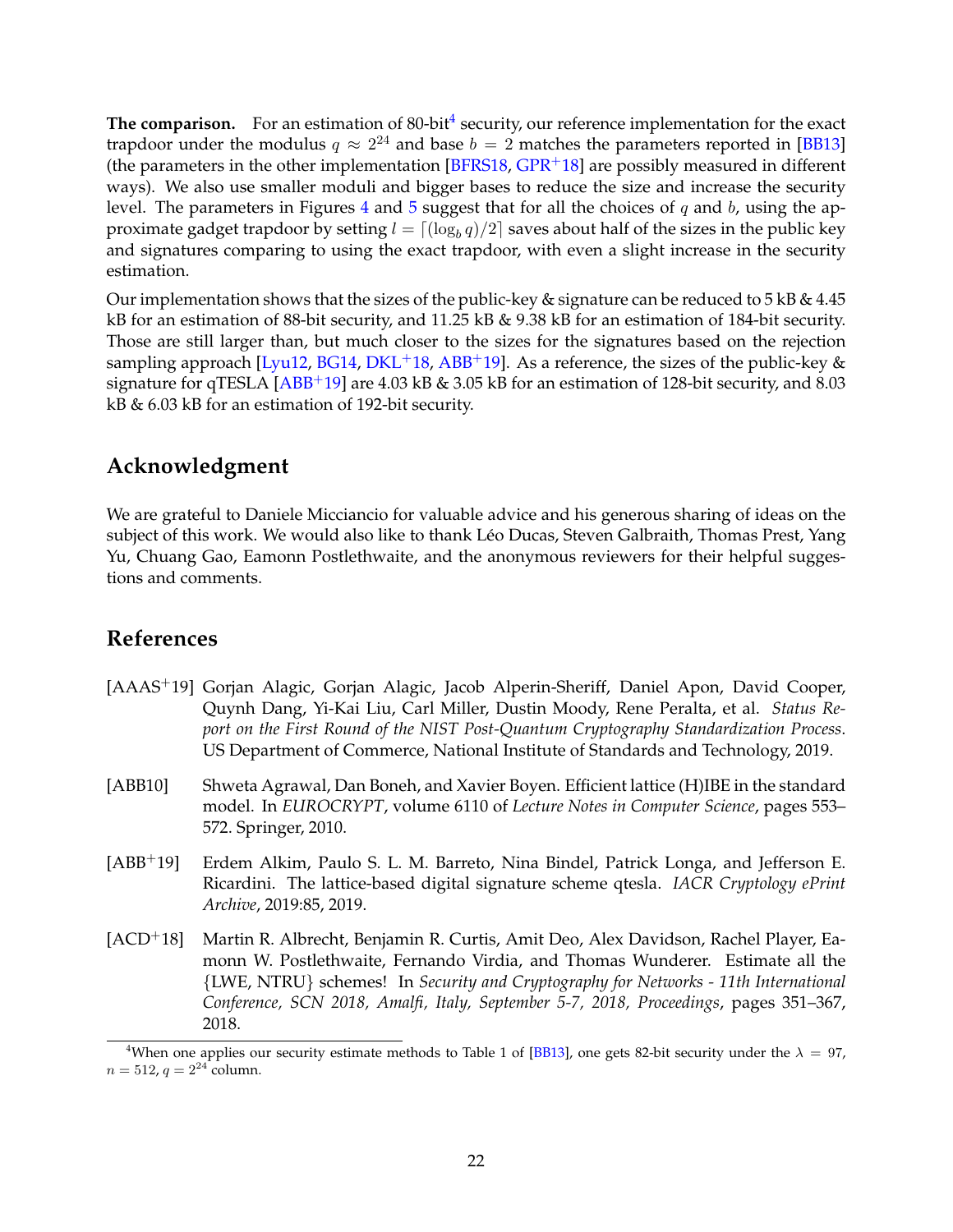- <span id="page-24-10"></span>[ACPS09] Benny Applebaum, David Cash, Chris Peikert, and Amit Sahai. Fast cryptographic primitives and circular-secure encryption based on hard learning problems. In Shai Halevi, editor, *Advances in Cryptology - CRYPTO 2009, 29th Annual International Cryptology Conference, Santa Barbara, CA, USA, August 16-20, 2009. Proceedings*, volume 5677 of *LNCS*, pages 595–618. Springer, 2009.
- <span id="page-24-12"></span>[ADH<sup>+</sup>19] Martin R. Albrecht, Léo Ducas, Gottfried Herold, Elena Kirshanova, Eamonn W. Postlethwaite, and Marc Stevens. The general sieve kernel and new records in lattice reduction. In *EUROCRYPT (2)*, volume 11477 of *Lecture Notes in Computer Science*, pages 717–746. Springer, 2019.
- <span id="page-24-0"></span>[Ajt96] Miklós Ajtai. Generating hard instances of lattice problems (extended abstract). In *STOC*, pages 99–108, 1996.
- <span id="page-24-1"></span>[Ajt99] Miklós Ajtai. Generating hard instances of the short basis problem. In Jirí Wiedermann, Peter van Emde Boas, and Mogens Nielsen, editors, *Automata, Languages and Programming, 26th International Colloquium, ICALP'99, Prague, Czech Republic, July 11-15, 1999, Proceedings*, volume 1644 of *LNCS*, pages 1–9. Springer, 1999.
- <span id="page-24-2"></span>[AP11] Joël Alwen and Chris Peikert. Generating shorter bases for hard random lattices. *Theory of Computing Systems*, 48(3):535–553, 2011.
- <span id="page-24-11"></span>[APS15] Martin R. Albrecht, Rachel Player, and Sam Scott. On the concrete hardness of learning with errors. *J. Mathematical Cryptology*, 9(3):169–203, 2015.
- <span id="page-24-4"></span>[BB13] Rachid El Bansarkhani and Johannes A. Buchmann. Improvement and efficient implementation of a lattice-based signature scheme. In *Selected Areas in Cryptography*, volume 8282 of *Lecture Notes in Computer Science*, pages 48–67. Springer, 2013.
- <span id="page-24-5"></span>[BFRS18] Pauline Bert, Pierre-Alain Fouque, Adeline Roux-Langlois, and Mohamed Sabt. Practical implementation of ring-sis/lwe based signature and IBE. In *PQCrypto*, volume 10786 of *Lecture Notes in Computer Science*, pages 271–291. Springer, 2018.
- <span id="page-24-3"></span>[BG14] Shi Bai and Steven D. Galbraith. An improved compression technique for signatures based on learning with errors. In *CT-RSA*, volume 8366 of *Lecture Notes in Computer Science*, pages 28–47. Springer, 2014.
- <span id="page-24-6"></span>[BGLS19] Shi Bai, Steven D. Galbraith, Liangze Li, and Daniel Sheffield. Improved combinatorial algorithms for the inhomogeneous short integer solution problem. *J. Cryptology*, 32(1):35–83, 2019.
- <span id="page-24-9"></span>[BLP+13] Zvika Brakerski, Adeline Langlois, Chris Peikert, Oded Regev, and Damien Stehle.´ Classical hardness of learning with errors. In *Proceedings of the forty-fifth annual ACM symposium on Theory of computing*, pages 575–584. ACM, 2013.
- <span id="page-24-7"></span>[BPMW16] Florian Bourse, Rafaël Del Pino, Michele Minelli, and Hoeteck Wee. FHE circuit privacy almost for free. In Matthew Robshaw and Jonathan Katz, editors, *Advances in Cryptology - CRYPTO 2016 - 36th Annual International Cryptology Conference, Santa Barbara, CA, USA, August 14-18, 2016, Proceedings, Part II*, volume 9815 of *Lecture Notes in Computer Science*, pages 62–89. Springer, 2016.
- <span id="page-24-8"></span>[BVWW16] Zvika Brakerski, Vinod Vaikuntanathan, Hoeteck Wee, and Daniel Wichs. Obfuscating conjunctions under entropic ring LWE. In *ITCS*, pages 147–156. ACM, 2016.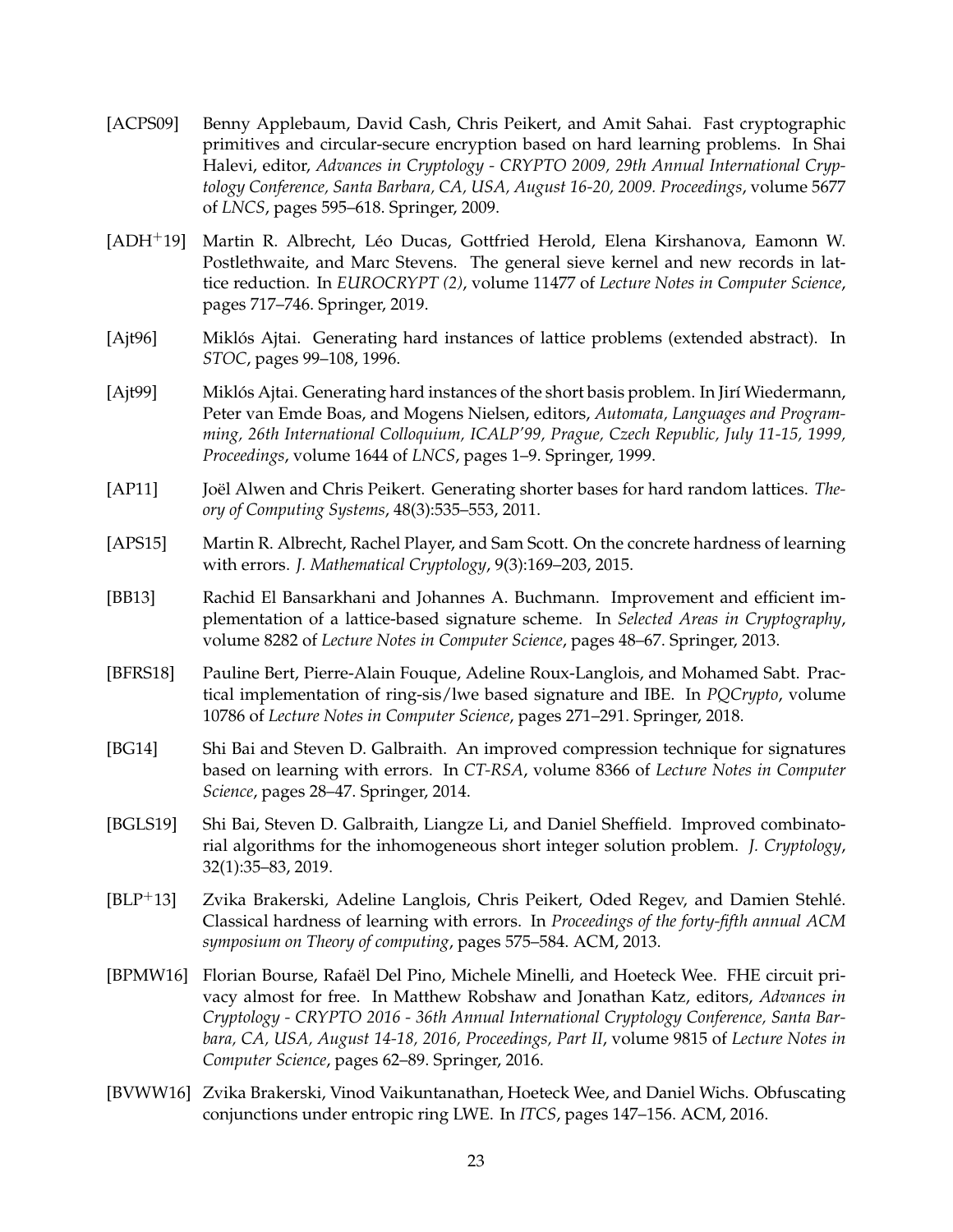- <span id="page-25-6"></span>[CC17] Ran Canetti and Yilei Chen. Constraint-hiding constrained prfs for nc<sup>1</sup> from LWE. In *EUROCRYPT (1)*, volume 10210 of *Lecture Notes in Computer Science*, pages 446–476, 2017.
- <span id="page-25-8"></span>[CGM+18] Cheng Chen, Nicholas Genise, Daniele Micciancio, Yuriy Polyakov, and Kurt Rohloff. Implementing token-based obfuscation under (ring) LWE. *IACR Cryptology ePrint Archive*, 2018:1222, 2018.
- <span id="page-25-9"></span>[Che13] Yuanmi Chen. *Réduction de réseau et sécurité concrête du chiffrement complétement homomorphe*. PhD thesis, Paris 7, 2013.
- <span id="page-25-1"></span>[CHKP12] David Cash, Dennis Hofheinz, Eike Kiltz, and Chris Peikert. Bonsai trees, or how to delegate a lattice basis. *Journal of cryptology*, 25(4):601–639, 2012.
- <span id="page-25-7"></span>[CVW18] Yilei Chen, Vinod Vaikuntanathan, and Hoeteck Wee. GGH15 beyond permutation branching programs: Proofs, attacks, and candidates. In *CRYPTO (2)*, volume 10992 of *Lecture Notes in Computer Science*, pages 577–607. Springer, 2018.
- <span id="page-25-4"></span>[DGPY19] Léo Ducas, Steven Galbraith, Thomas Prest, and Yang Yu. Integral matrix gram root and lattice gaussian sampling without floats. *IACR Cryptology ePrint Archive*, 2019:320, 2019.
- <span id="page-25-3"></span>[DKL<sup>+</sup>18] Léo Ducas, Eike Kiltz, Tancrède Lepoint, Vadim Lyubashevsky, Peter Schwabe, Gregor Seiler, and Damien Stehle. Crystals-dilithium: A lattice-based digital signature scheme. ´ *IACR Trans. Cryptogr. Hardw. Embed. Syst.*, 2018(1):238–268, 2018.
- <span id="page-25-12"></span>[DN12] Leo Ducas and Phong Q. Nguyen. Faster gaussian lattice sampling using lazy floating- ´ point arithmetic. In *Advances in Cryptology - ASIACRYPT 2012 - 18th International Conference on the Theory and Application of Cryptology and Information Security, Beijing, China, December 2-6, 2012. Proceedings*, pages 415–432, 2012.
- <span id="page-25-11"></span>[DP16] Léo Ducas and Thomas Prest. Fast fourier orthogonalization. In *Proceedings of the ACM on International Symposium on Symbolic and Algebraic Computation, ISSAC 2016, Waterloo, ON, Canada, July 19-22, 2016*, pages 191–198, 2016.
- <span id="page-25-5"></span>[dPLS18] Rafaël del Pino, Vadim Lyubashevsky, and Gregor Seiler. Lattice-based group signatures and zero-knowledge proofs of automorphism stability. In *Proceedings of the 2018 ACM SIGSAC Conference on Computer and Communications Security, CCS 2018, Toronto, ON, Canada, October 15-19, 2018*, pages 574–591, 2018.
- <span id="page-25-10"></span>[Duc18] Léo Ducas. Shortest vector from lattice sieving: A few dimensions for free. In *EURO-CRYPT (1)*, volume 10820 of *Lecture Notes in Computer Science*, pages 125–145. Springer, 2018.
- <span id="page-25-2"></span>[FHK+18] Pierre-Alain Fouque, Jeffrey Hoffstein, Paul Kirchner, Vadim Lyubashevsky, Thomas Pornin, Thomas Prest, Thomas Ricosset, Gregor Seiler, William Whyte, and Zhenfei Zhang. Falcon: Fast-fourier lattice-based compact signatures over ntru, 2018.
- <span id="page-25-0"></span>[Gen09] Craig Gentry. Fully homomorphic encryption using ideal lattices. In *STOC*, pages 169–178, 2009.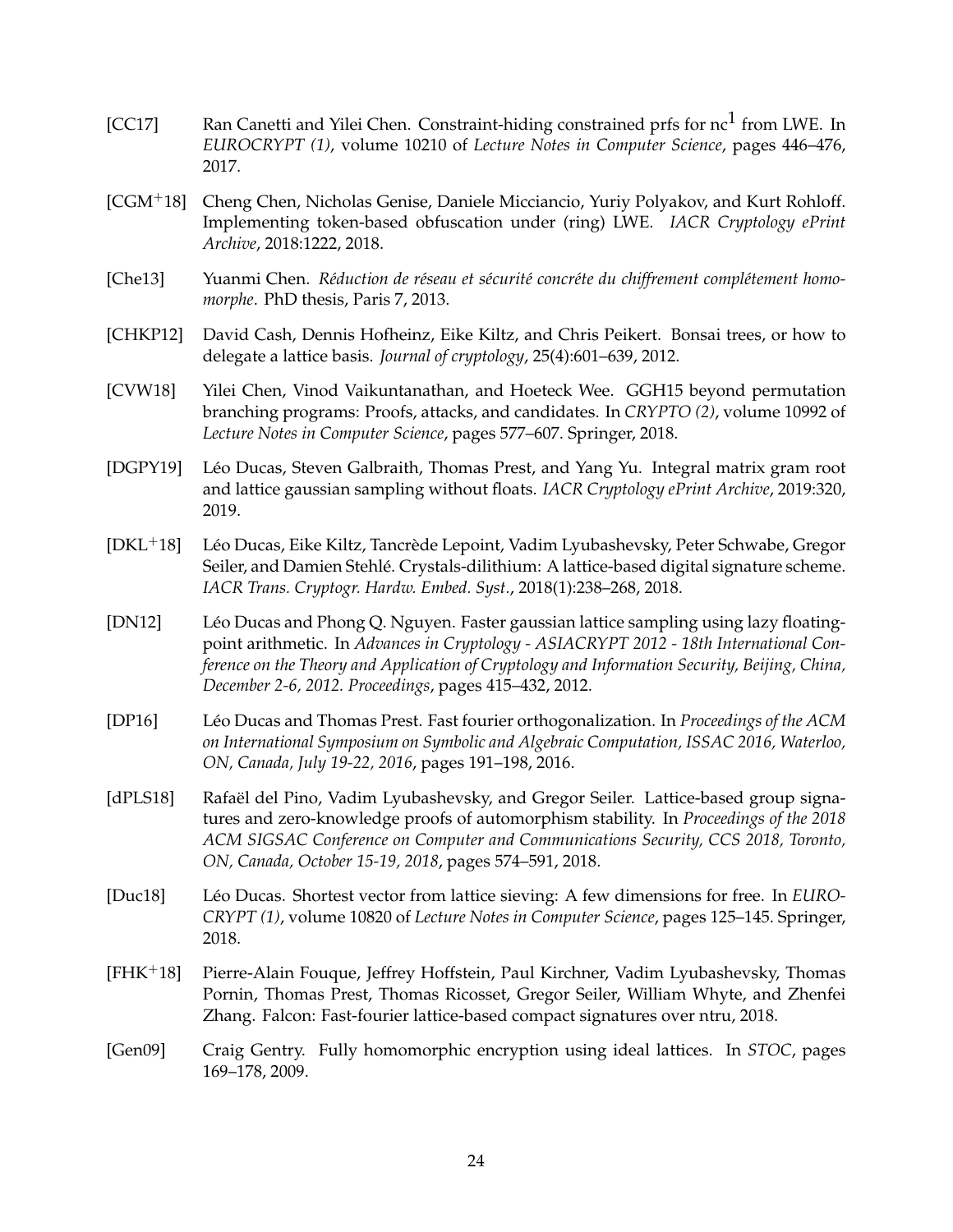- <span id="page-26-0"></span>[GGH97] Oded Goldreich, Shafi Goldwasser, and Shai Halevi. Public-key cryptosystems from lattice reduction problems. In *Advances in Cryptology - CRYPTO '97, 17th Annual International Cryptology Conference, Santa Barbara, California, USA, August 17-21, 1997, Proceedings*, pages 112–131, 1997.
- <span id="page-26-5"></span>[GGH15] Craig Gentry, Sergey Gorbunov, and Shai Halevi. Graph-induced multilinear maps from lattices. In *Theory of Cryptography - 12th Theory of Cryptography Conference, TCC 2015, Warsaw, Poland, March 23-25, 2015, Proceedings, Part II*, pages 498–527, 2015.
- <span id="page-26-9"></span>[GKW17] Rishab Goyal, Venkata Koppula, and Brent Waters. Lockable obfuscation. In *FOCS*, pages 612–621. IEEE Computer Society, 2017.
- <span id="page-26-8"></span>[GM18] Nicholas Genise and Daniele Micciancio. Faster gaussian sampling for trapdoor lattices with arbitrary modulus. In *Advances in Cryptology - EUROCRYPT 2018 - 37th Annual International Conference on the Theory and Applications of Cryptographic Techniques, Tel Aviv, Israel, April 29 - May 3, 2018 Proceedings, Part I*, pages 174–203, 2018.
- <span id="page-26-7"></span>[GPR<sup>+</sup>18] Kamil Doruk Gür, Yuriy Polyakov, Kurt Rohloff, Gerard W Ryan, and Erkay Savas. Implementation and evaluation of improved gaussian sampling for lattice trapdoors. In *Proceedings of the 6th Workshop on Encrypted Computing & Applied Homomorphic Cryptography*, pages 61–71. ACM, 2018.
- <span id="page-26-3"></span>[GPV08] Craig Gentry, Chris Peikert, and Vinod Vaikuntanathan. Trapdoors for hard lattices and new cryptographic constructions. In *STOC*, pages 197–206, 2008.
- <span id="page-26-6"></span>[GS02] Craig Gentry and Mike Szydlo. Cryptanalysis of the revised ntru signature scheme. In *International Conference on the Theory and Applications of Cryptographic Techniques*, pages 299–320. Springer, 2002.
- <span id="page-26-4"></span>[GVW13] Sergey Gorbunov, Vinod Vaikuntanathan, and Hoeteck Wee. Attribute-based encryption for circuits. In *STOC*, pages 545–554. ACM, 2013.
- <span id="page-26-2"></span>[HHP+03] Jeffrey Hoffstein, Nick Howgrave-Graham, Jill Pipher, Joseph H. Silverman, and William Whyte. NTRUSIGN: digital signatures using the NTRU lattice. In *CT-RSA*, volume 2612 of *Lecture Notes in Computer Science*, pages 122–140. Springer, 2003.
- <span id="page-26-10"></span>[HHSS17] Shai Halevi, Tzipora Halevi, Victor Shoup, and Noah Stephens-Davidowitz. Implementing bp-obfuscation using graph-induced encoding. In *ACM Conference on Computer and Communications Security*, pages 783–798. ACM, 2017.
- <span id="page-26-1"></span>[HPS98] Jeffrey Hoffstein, Jill Pipher, and Joseph H Silverman. Ntru: A ring-based public key cryptosystem. In *Algorithmic number theory*, pages 267–288. Springer, 1998.
- <span id="page-26-12"></span>[LMPR08] Vadim Lyubashevsky, Daniele Micciancio, Chris Peikert, and Alon Rosen. SWIFFT: A modest proposal for FFT hashing. In *Fast Software Encryption, 15th International Workshop, FSE 2008, Lausanne, Switzerland, February 10-13, 2008, Revised Selected Papers*, pages 54–72, 2008.
- <span id="page-26-11"></span>[LPR10] Vadim Lyubashevsky, Chris Peikert, and Oded Regev. On ideal lattices and learning with errors over rings. In Henri Gilbert, editor, *Advances in Cryptology - EUROCRYPT 2010, 29th Annual International Conference on the Theory and Applications of Cryptographic Techniques, French Riviera, May 30 - June 3, 2010. Proceedings*, volume 6110 of *LNCS*, pages 1–23. Springer, 2010.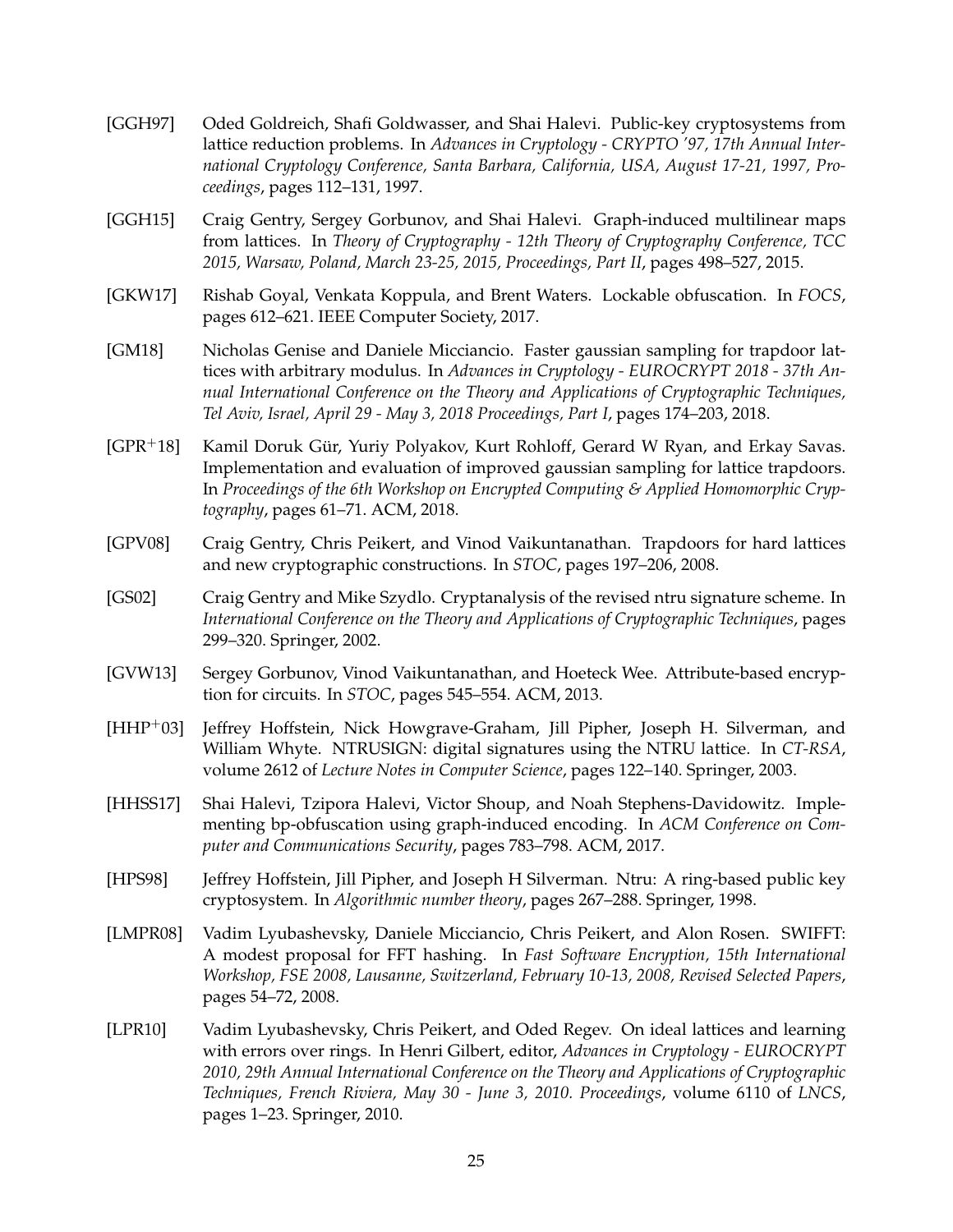- <span id="page-27-3"></span>[Lyu12] Vadim Lyubashevsky. Lattice signatures without trapdoors. In *EUROCRYPT*, volume 7237 of *Lecture Notes in Computer Science*, pages 738–755. Springer, 2012.
- <span id="page-27-8"></span>[Mic] Daniele Micciancio. personal communication.
- <span id="page-27-13"></span>[Mic02] Daniele Micciancio. Generalized compact knapsacks, cyclic lattices, and efficient oneway functions from worst-case complexity assumptions. In *43rd Symposium on Foundations of Computer Science (FOCS 2002), 16-19 November 2002, Vancouver, BC, Canada, Proceedings*, pages 356–365, 2002.
- <span id="page-27-1"></span>[MP12] Daniele Micciancio and Chris Peikert. Trapdoors for lattices: Simpler, tighter, faster, smaller. In *Advances in Cryptology - EUROCRYPT 2012 - 31st Annual International Conference on the Theory and Applications of Cryptographic Techniques, Cambridge, UK, April 15-19, 2012. Proceedings*, pages 700–718, 2012.
- <span id="page-27-4"></span>[MP13] Daniele Micciancio and Chris Peikert. Hardness of sis and lwe with small parameters. In *Advances in Cryptology–CRYPTO 2013*, pages 21–39. Springer, 2013.
- <span id="page-27-6"></span>[MR07] Daniele Micciancio and Oded Regev. Worst-case to average-case reductions based on Gaussian measure. *SIAM Journal on Computing*, 37(1):267–302, 2007.
- <span id="page-27-9"></span>[MW18] Daniele Micciancio and Michael Walter. On the bit security of cryptographic primitives. In *EUROCRYPT (1)*, volume 10820 of *Lecture Notes in Computer Science*, pages 3–28. Springer, 2018.
- <span id="page-27-2"></span>[NR06] Phong Q. Nguyen and Oded Regev. Learning a parallelepiped: Cryptanalysis of GGH and NTRU signatures. In *Advances in Cryptology - EUROCRYPT 2006, 25th Annual International Conference on the Theory and Applications of Cryptographic Techniques, St. Petersburg, Russia, May 28 - June 1, 2006, Proceedings*, pages 271–288, 2006.
- <span id="page-27-11"></span>[Pei09] Chris Peikert. Public-key cryptosystems from the worst-case shortest vector problem: extended abstract. In *Proceedings of the 41st Annual ACM Symposium on Theory of Computing, STOC 2009, Bethesda, MD, USA, May 31 - June 2, 2009*, pages 333–342, 2009.
- <span id="page-27-7"></span>[PR06] Chris Peikert and Alon Rosen. Efficient collision-resistant hashing from worst-case assumptions on cyclic lattices. In *Theory of Cryptography*, pages 145–166. Springer, 2006.
- <span id="page-27-12"></span>[PRS17] Chris Peikert, Oded Regev, and Noah Stephens-Davidowitz. Pseudorandomness of ring-lwe for any ring and modulus. In *STOC*, pages 461–473. ACM, 2017.
- <span id="page-27-10"></span>[Reg09] Oded Regev. On lattices, learning with errors, random linear codes, and cryptography. *J. ACM*, 56(6), 2009.
- <span id="page-27-5"></span>[WZ17] Daniel Wichs and Giorgos Zirdelis. Obfuscating compute-and-compare programs under LWE. In *FOCS*, pages 600–611. IEEE Computer Society, 2017.

# <span id="page-27-0"></span>**A The Ring Setting**

Here we verify the approximate gadget trapdoor construction given in Section [4](#page-14-0) holds in the ring setting [\[Mic02,](#page-27-13) [LPR10\]](#page-26-11).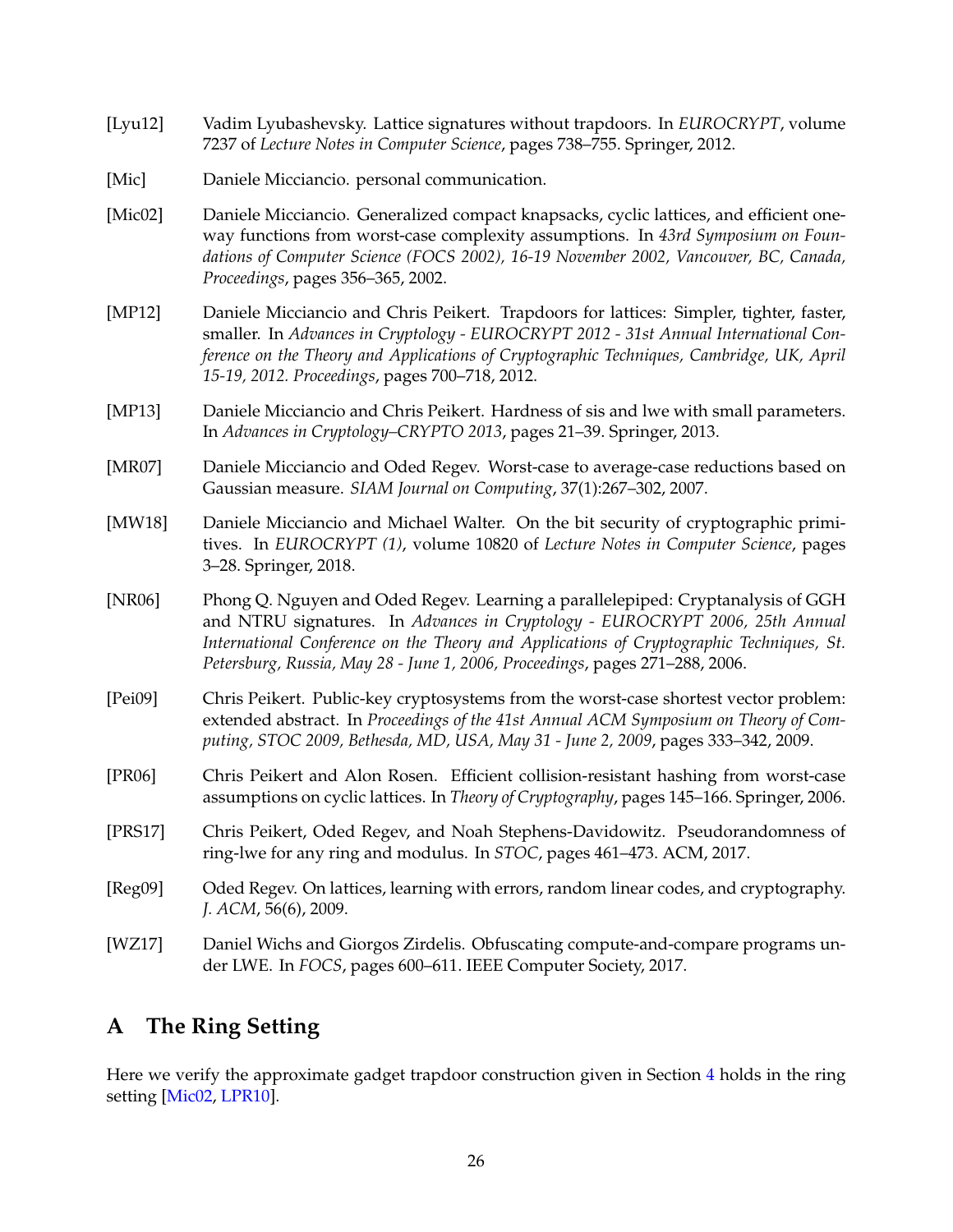**Rings.** Let  $\phi_{2n}(x)$  be the 2n-th cyclotomic polynomial where n is a power of two,  $R := \mathbb{Z}[x]/\phi_{2n}(x)$ be the associated cyclotomic ring, and  $q \geq 2$  be an integer modulus so that  $R_q := R/qR$  is the polynomial ring with coefficients modulo q. Usually q is taken as a prime with  $q \equiv 1 \mod 2n$  in order to use the Number Theoretic Transform (NTT) [\[LMPR08\]](#page-26-12). The ring dimension,  $n$ , ultimately depends on an underlying security parameter,  $\lambda$ .

**Coefficient embedding.** Geometrically, we are concerned with the *coefficient embedding* where each polynomial  $h(x) \in R$  is associated with its ordered vector of coefficients,

$$
h(x) \mapsto \mathbf{h} = (h_0, h_1, \cdots, h_{n-1}) \in \mathbb{Z}^n.
$$

Multiplication by a polynomial  $g(x) = \sum_{i=0}^{n-1} g_i x^i \in R$  is given by the anti-cyclic (also called negacyclic) matrix

$$
\psi(g) = \begin{bmatrix} g_0 & -g_{n-1} & -g_{n-2} & \cdots & -g_1 \\ g_1 & g_0 & -g_{n-1} & \cdots & -g_2 \\ g_2 & g_1 & g_0 & \cdots & -g_3 \\ \vdots & \vdots & \vdots & \ddots & \vdots \\ g_{n-1} & g_{n-2} & g_{n-3} & \cdots & g_0 \end{bmatrix} \in \mathbb{Z}^{n \times n}.
$$

Therefore, we have  $\psi(g) \cdot \mathbf{h}$  as the coefficient embedding of  $h(x) \cdot g(x) \in R$ . In fact, the map  $\psi: R \to \mathbb{Z}^{n \times n}$  taking a polynomial and mapping it to its anti-cyclic matrix is a (another) ring embedding, from R to  $n \times n$  integer matrices. The same holds when we consider the quotient  $R_q$ , except now the previous is expressed via operations modulo q. An important feature of the coefficient embedding is that scalars in the ring,  $\alpha \in \mathbb{Z} \subset R$  (or  $\mathbb{Z}_q \subset R_q$ ), embed as the scalar matrix,  $\psi(\alpha) = \alpha \cdot I_n \in \mathbb{Z}^{n \times n}$  (or  $\mathbb{Z}_q^{n \times n}$ ). Further, vectors over R or  $R_q$  have an entry-wise coefficient embedding:  $\mathbf{v}=(v_0,\cdots,v_{l-1})\in R^l\mapsto (v_{0,0},\cdots,v_{0,n-1},\cdots,v_{l-1,0},\cdots,v_{l-1,n-1})\in\mathbb{Z}^{nl}.$  We suggest the reader regularly traverse between the rings ( $R$  or  $R_q$ ) and their coefficient embedding, in  $\overline{\mathbb{Z}^n}$  or  $\mathbb{Z}_q^n$ , as well as their representations as linear transformations, while reading the remainder of this section. Lastly, our norm will be the normal Euclidean norm under the the coefficient embedding,  $\|\mathbf{x}\| = \|\psi(\mathbf{x})\|_2.$ 

**Ring-SIS and Ring-ApproxSIS.** The ring-SIS problem [\[Mic02\]](#page-27-13) is: given a uniformly random  $a \in$  $R_q^m$ , find a short ( $\|\mathbf{x}\| \leq \beta$ ), non-zero vector  $\mathbf{x} \in R^m$  such that  $\mathbf{a}^t\mathbf{x} = 0 \in R_q.$ 

**Definition A.1** (Ring Approximate ISIS). *For any*  $m, q \in \mathbb{N}$  and  $\alpha, \beta \in \mathbb{R}$ , define the ring approximate  $i$ nhomogeneous short integer solution problem  $R$ -Approx.ISIS $_{m,q,\alpha,\beta}$  as follows: Given  $\mathbf{a}\in R^m_q$  ,  $y\in R_q$ , find *a vector*  $\mathbf{x} \in R^m$  *such that*  $\|\mathbf{x}\| \leq \beta$ , and there is an element  $z \in R$  *satisfying* 

$$
||z|| \le \alpha \quad \text{and} \quad \mathbf{a}^t \mathbf{x} = y + z \pmod{q}.
$$

Further, an approximate trapdoor is any string  $\tau$  allowing one to efficiently find a short x such that  $\mathbf{a}^t \mathbf{x} \approx y$  given  $y \in R_q$ .

#### <span id="page-28-0"></span>**A.1 Approximate Trapdoor Scheme in the Ring Setting**

Here we sketch the approximate trapdoor scheme in the ring setting.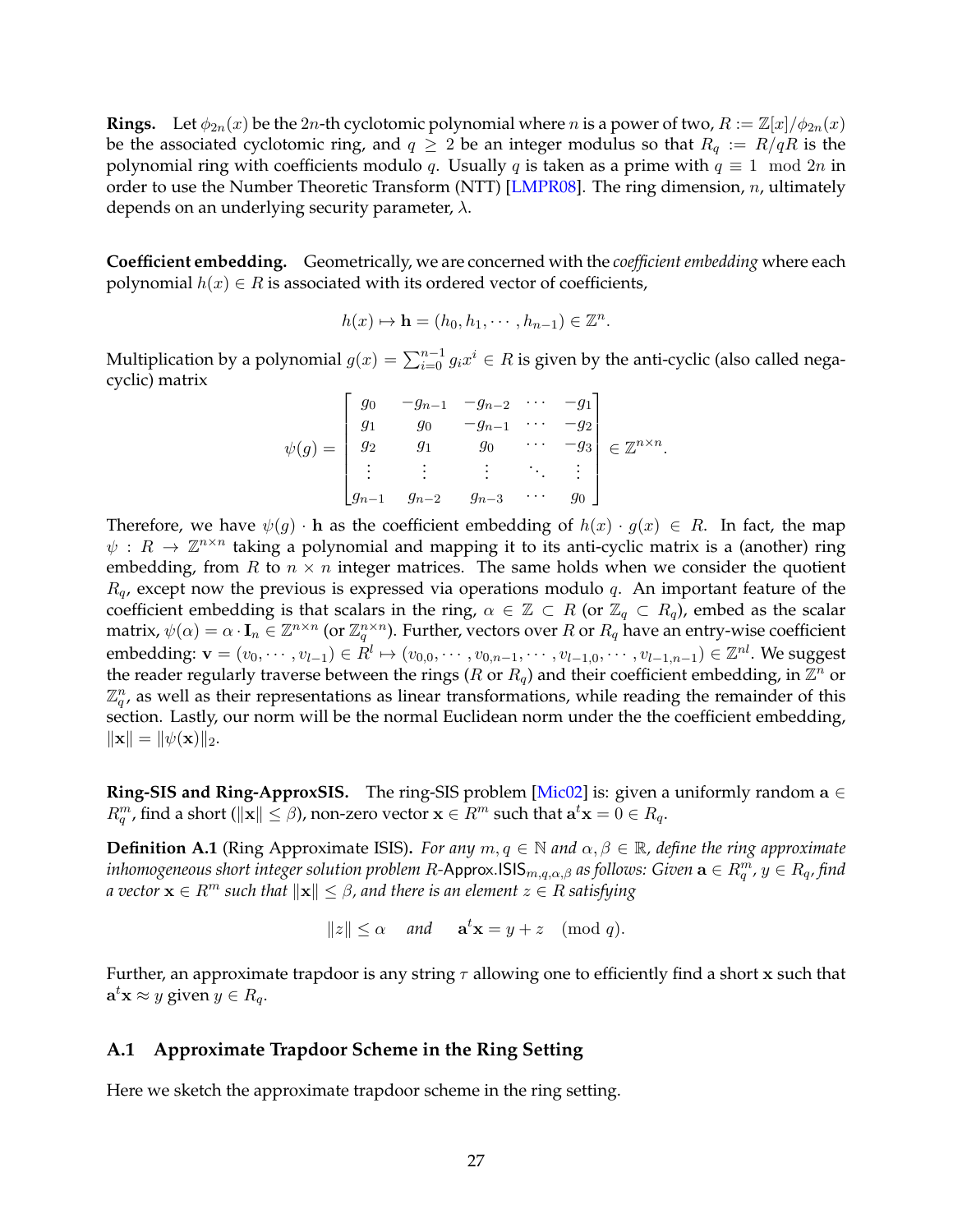**Algorithm 4:** RINGGSAMP.CUT $(u, \sigma)$ 

**Input:**  $u \in R_q$ ,  $\sigma \in \mathbb{R}^+$ **Output:**  $\mathbf{z} \in R^{k-l}$  satisfying  $\mathbf{Fz} \approx u \in R_q$ **1 for**  $i \in \{0, \dots, n-1\}$  **do 2**  $\mathbf{x}_i \leftarrow \text{GSAMP}.\text{CUT}(u_i, \sigma)$ **3 end 4** Let  $\mathbf{x} := (\mathbf{x}_1, \cdots, \mathbf{x}_{n-1}) \in \mathbb{Z}^{n(k-l)}.$  $\mathbf{r} = \mathbf{r} \mathbf{v} = \mathbf{r}_f \mathbf{x} \in R^{k-l}.$ 

<span id="page-29-0"></span>Figure 6: The pseudocode for the approximate G-lattice sampler in the ring setting. Note, we store the output as a vector of polynomials.

**Approximate G-Sampling.** Our approximate gadget is now the vector

$$
\mathbf{f} = (b^l, \cdots, b^{k-1}) \in R_q^{k-l},
$$

and under the coefficient embedding, we have

$$
\psi(\mathbf{f}) = \mathbf{F} = [b^l \mathbf{I}_n, \cdots, b^{k-1} \mathbf{I}_n] \in \mathbb{Z}_q^{n \times n(k-l)}.
$$

Next, let  $\mathbf{P}_f$  be the permutation matrix satisfying  $\mathbf{FP}_f=\mathbf{I}_n\otimes (b^l,\cdots,b^{k-1})\in\mathbb{Z}_q^{n\times n(k-l)}$  (mapping the coefficient embedding of f to the approximate gadget used in Section [4\)](#page-14-0). This reduces the task of approximate G-sampling in the ring setting to approximate G-sampling as done in Section [4,](#page-14-0) given as the pseudocode of GSAMP.CUT in Algorithm [1.](#page-16-3) The pseudocode for the approximate G-sampler in the ring setting is given in Figure [6.](#page-29-0)

Let  $\mathbf{z} \leftarrow \text{RINGGSAMP.CUT}(u, \sigma)$ , and let  $\mathbf{u} \in \mathbb{Z}_q^n$  be u's coefficient embedding. Then, we have  $\mathbf{z} =$  ${\bf P}_f{\bf x}$  where  ${\bf x}\,\in\,\mathbb{Z}^{n(k-l)}$  satisfies  $({\bf I}_n\otimes [b^l,\cdots,b^{k-1}]){\bf x}\,\approx\,{\bf u}\mod q.$  Notice under the coefficient embedding, we have

$$
\mathbf{F}\psi(\mathbf{z})=(\mathbf{I}_n\otimes [b^l,\cdots,b^{k-1}])\mathbf{P}^t_f\mathbf{z}=(\mathbf{I}_n\otimes [b^l,\cdots,b^{k-1}])\mathbf{x},
$$

and this is the same distribution as in Section [4.](#page-14-0)

**Public key** Our trapdoor is a random matrix with polynomial entries,  $\mathbf{R} \in R^{2 \times (k-l)}$ , whose coefficients are chosen independently from a distribution  $\chi$  over  $\mathbb Z$ , usually a discrete Gaussian. Let **R** have  $r_1, r_2$  as its first and second rows, respectively. Then, the public key is

$$
\mathbf{a}^t = [(1,a)|\mathbf{f} - a\mathbf{r}_2 - \mathbf{r}_1] \in R_q^{1 \times 2 + k - l}
$$

where  $a \in R_q$  is uniformly sampled.

**Preimage sampling.** Now given a coset  $u \in R_q$ , the procedure to sample a short  $\mathbf{x} \in R^{2+k-l}$  such that  $\mathbf{a}^t \mathbf{x} \approx u \in R_q$  is clear.

1. Sample a perturbation  $\mathbf{p} \leftarrow D_{R^{2+k-l},\sqrt{\Sigma_p}}$  where

$$
\Sigma_p:=s^2\mathbf{I}-\sigma^2\begin{bmatrix} \mathbf{R}\mathbf{R}^t & \mathbf{R}^t \\ \mathbf{R} & \mathbf{I} \end{bmatrix}
$$

is now a block matrix with anti-cyclic blocks.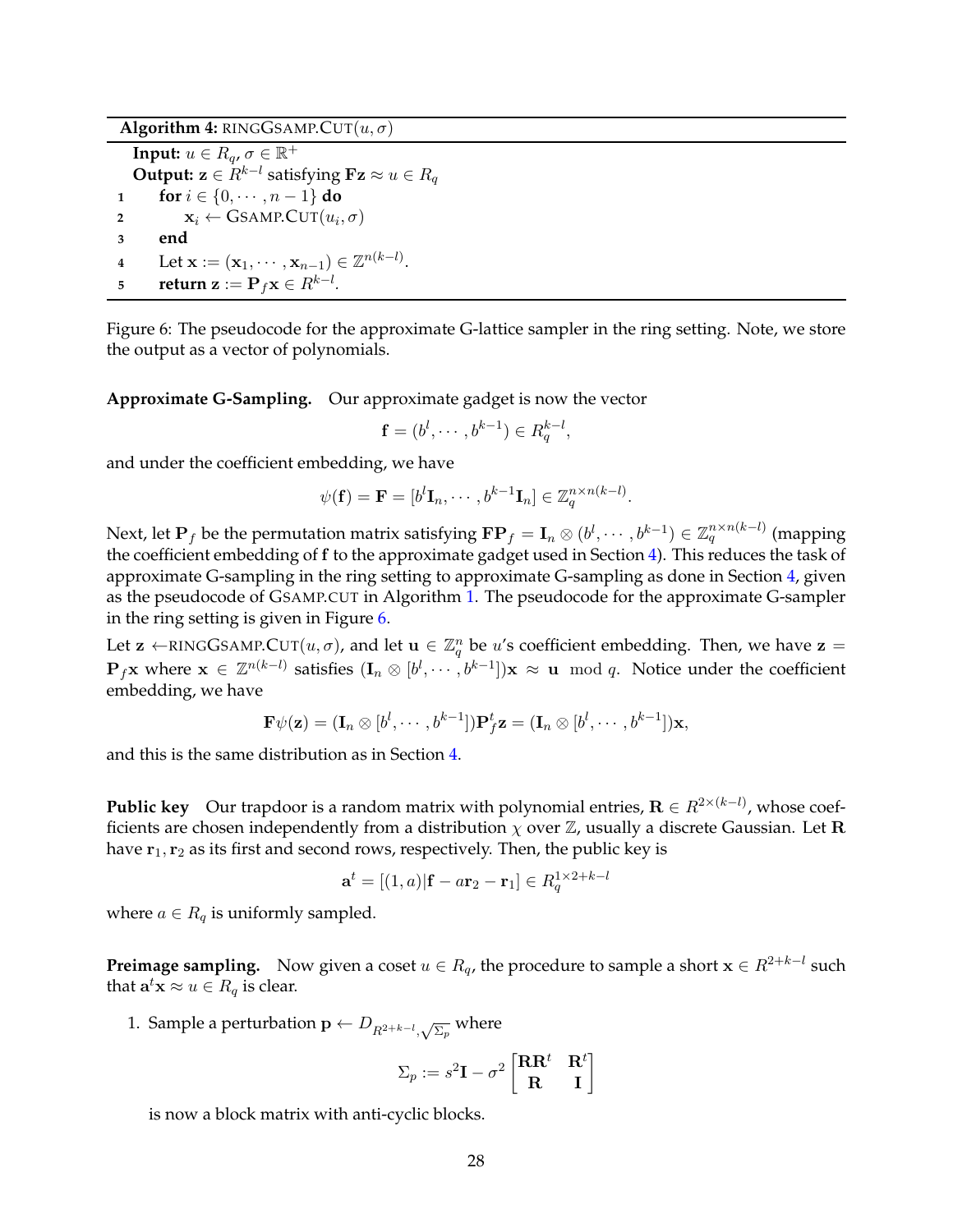- 2. Compute the shifted coset,  $v = u \mathbf{a}^t \mathbf{x} \in R_q$  and sample  $\mathbf{z} \leftarrow \text{RINGGSAMP.CUT}(v, \sigma)$ .
- 3. Return the approximate preimage sample:

$$
\mathbf{y} = \mathbf{p} + \begin{bmatrix} \mathbf{R} \\ \mathbf{I} \end{bmatrix} \mathbf{z} \in R^{2+k-l}.
$$

The perturbation sampling techniques previously used in the ring versions of MP12, [\[GM18,](#page-26-8) [DP16,](#page-25-11) [DN12\]](#page-25-12), immediately apply to the above procedure.

### <span id="page-30-0"></span>**A.2 Analogous Lemmas and Theorem**

Here we state the analogous lemmas needed to prove Theorem [A.2](#page-30-1) and either sketch their proofs or their proofs are immediate from the coefficient embedding.

<span id="page-30-1"></span>**Theorem A.2.** *There exists probabilistic, polynomial time algorithms* RINGAPPROX.TRAPGEN(·) *and* RINGAPPROX.SAMPLEPRE(·, ·, ·, ·) *satisfying the following.*

- *1.* RINGAPPROX.TRAPGEN(λ) *takes as input a security parameter* λ *and returns a matrix-approximate* trapdoor pair  $(\mathbf{a}^t, \mathbf{R}) \in R_q^{1 \times (2+k-l)} \times R^{2 \times (k-l)}.$
- *2. Let* a *be generated with an approximate trapdoor as in Section [A.1,](#page-28-0)* RINGAPPROX.a −1 (·) *denote the approximate preimage sampling algorithm,* RINGAPPROX.SAMPLEPRE(a, R, s, ·)*. The following two distributions are statistically indistinguishable:*

$$
\{(\mathbf{a}, \mathbf{y}, u, e) : u \leftarrow U(R_q), \mathbf{y} \leftarrow \text{RINGAPPROX}.\mathbf{a}^{-1}(u), e = u - \mathbf{a}^t \mathbf{y} \mod q\}
$$

*and*

$$
\{(\mathbf{a}, \mathbf{y}, \mathbf{a}^t \mathbf{y} + e \in R_q, e \mod q) : \mathbf{y} \leftarrow D_{R^m, s}, e \leftarrow D_{R, \sigma \sqrt{(b^{2l}-1)/(b^2-1)}}\}
$$

*for any*  $\sigma \geq$ √  $\sqrt{b^2+1}\omega(\sqrt{c})$  $\overline{\log n})$  and  $s \, \ge \, \sqrt{\sigma^2 s_1^2({\bf R}) + \omega(1)}$ √ log n)*. Furthermore, in the second distribution,* a *is computationally indistinguishable from random assuming RLWE over power of two cyclotomic rings.*

The algorithms RINGAPPROX.TRAPGEN $(\cdot)$  and RINGAPPROX.SAMPLEPRE $(\cdot, \cdot, \cdot, \cdot)$  are implicit from the methods sketched below.

Now, consider an integer  $n \geq 1$  ring dimension, an integer modulus  $q \geq 1$ , an integer base  $b \geq 1$  as fixed and  $k = \lceil \log_b q \rceil$ . Then, we have the gadget matrix over the ring as  $\mathbf{g} = [1, b, \dots, b^{k-1}] \in R_q^k$ . Notice that  $\mathbf{g} \in R^k$  embeds as

$$
[\mathbf{I}, b\mathbf{I}, \cdots, b^{k-1}\mathbf{I}] \in \mathbb{Z}_q^{n \times nk}
$$

under the coefficient embedding. Let  $\mathbf{G} := \mathbf{I}_n \otimes [1, b, \cdots, b^{k-1}] \in \mathbb{Z}_q^{n \times nk}$  be the normal G-matrix, and P be the permutation matrix satisfying  $[\text{I}, b\text{I}, \cdots, b^{k-1}\text{I}] = \text{GP}$ . This leads us to the following fact.

<span id="page-30-2"></span> ${\bf Fact~A.3.}$  Let  $u\in R_q$ ,  $\Lambda^{\perp}_u({\bf g}^t)=\{{\bf x}\in R^k:{\bf g}^t{\bf x}=u\in R_q\}.$  Then under the coefficient embedding, we have  $\Lambda_u^\perp(\mathbf{g}^t)=\mathbf{P}^t\cdot\Lambda_\mathbf{u}^\perp(\mathbf{G})$  where  $\mathbf{u}\in\mathbb{Z}_q^n$  is the embedding of  $u\in R_q.$